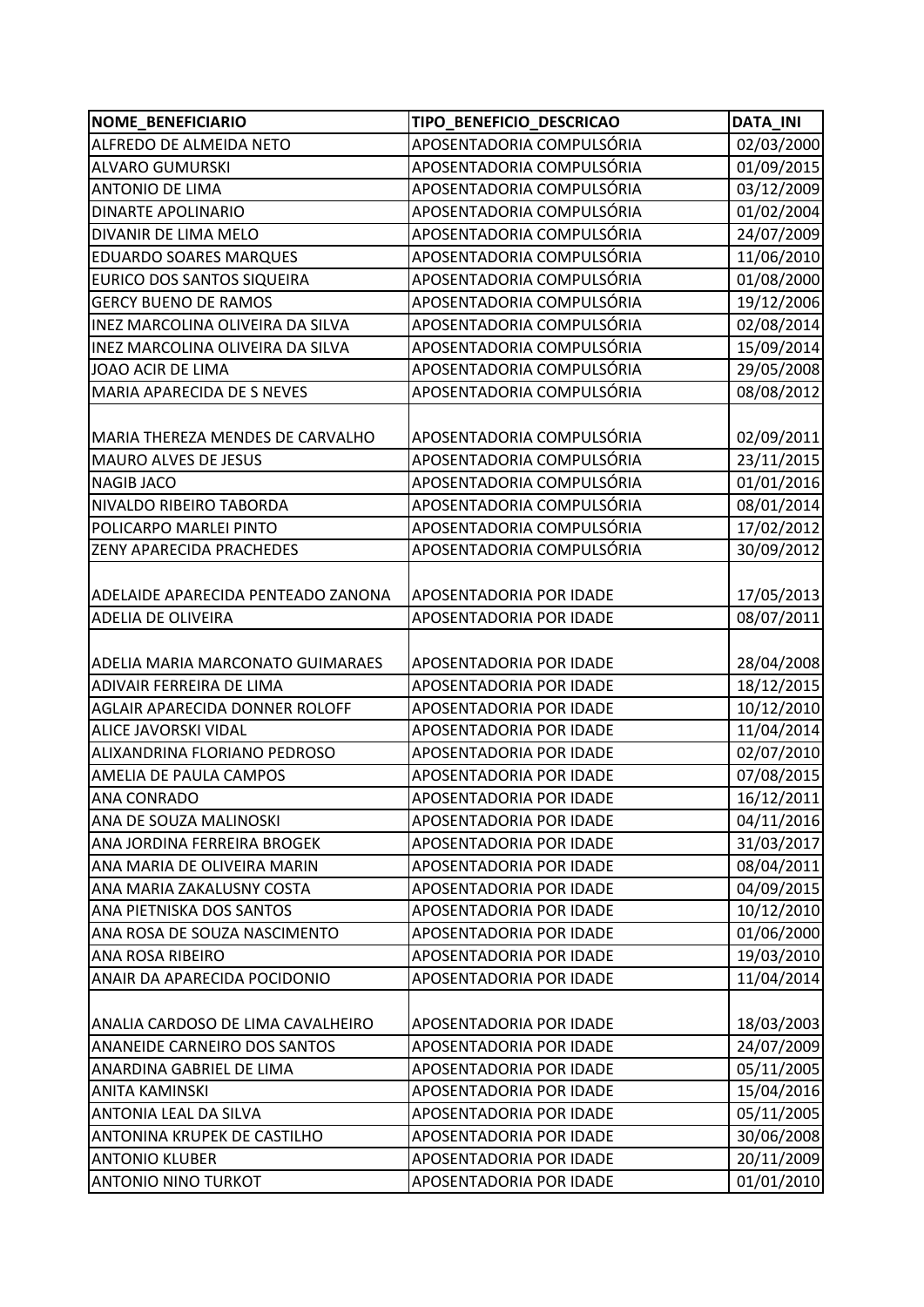| <b>ANTONIO PIRES</b>                    | APOSENTADORIA POR IDADE        | 04/05/2018 |
|-----------------------------------------|--------------------------------|------------|
| <b>ANTONIO SIELSKI</b>                  | APOSENTADORIA POR IDADE        | 18/10/2006 |
| ARMINDA FERREIRA DE OLIVEIRA            | APOSENTADORIA POR IDADE        | 31/07/1995 |
| <b>AUGUSTA BURGO MARTINS</b>            | APOSENTADORIA POR IDADE        | 15/05/2009 |
| CARLINDA HANZ DA TRINDADE               | APOSENTADORIA POR IDADE        | 20/06/1995 |
| <b>CATHARINA GLACY SILVA</b>            | APOSENTADORIA POR IDADE        | 01/01/2004 |
| <b>CECILIA DE GOES CARRIEL</b>          | APOSENTADORIA POR IDADE        | 05/11/2005 |
| CELIA DE FATIMA FREITAS                 | APOSENTADORIA POR IDADE        | 07/10/2016 |
| <b>CEZARIO JACUBOVSKI</b>               | APOSENTADORIA POR IDADE        | 01/01/2004 |
| CIDALIA CONRADO DA SILVA                | APOSENTADORIA POR IDADE        | 01/06/1995 |
| DAUTINA DIUNIZIA RIBAS MATOS            | APOSENTADORIA POR IDADE        | 25/03/2003 |
| <b>DERLI DE BASTOS</b>                  | APOSENTADORIA POR IDADE        | 15/05/2009 |
| DIAIR TERESINHA C. DA CRUZ              | APOSENTADORIA POR IDADE        | 14/07/2014 |
| <b>DIAMIRO LOPES DOS SANTOS</b>         | APOSENTADORIA POR IDADE        | 02/06/2017 |
| DIRCE PENTEADO PETERLINI                | APOSENTADORIA POR IDADE        | 02/03/2018 |
| <b>DIRCE REICHERT</b>                   | APOSENTADORIA POR IDADE        | 01/01/2004 |
| DIRCE SOARES FAUSTINO SALDANHA          | APOSENTADORIA POR IDADE        | 01/11/2017 |
| DIRCEU LUIZ CHEROBIN                    | APOSENTADORIA POR IDADE        | 06/11/2015 |
| DORIS DA APARECIDA GONCALVES            | APOSENTADORIA POR IDADE        | 02/12/2016 |
| <b>EDELTRAUT GERBER</b>                 | APOSENTADORIA POR IDADE        | 05/05/2017 |
| EDITH MARIA BUENO                       | APOSENTADORIA POR IDADE        | 03/10/2008 |
| ELEAZER DE OLIVEIRA FREITAS             | APOSENTADORIA POR IDADE        | 09/04/2010 |
| ELIZABETH MARIA PACHECO                 | APOSENTADORIA POR IDADE        | 02/03/2018 |
| ELSA DA SILVA CAVALHEIRO                | APOSENTADORIA POR IDADE        | 10/08/2012 |
| <b>ELUIR MONTEIRO</b>                   | APOSENTADORIA POR IDADE        | 13/02/2009 |
| ELVIRA BURKO CHICALSKI                  | APOSENTADORIA POR IDADE        | 02/07/2010 |
| ELVIRA MARIA PEREIRA FONSECA            | APOSENTADORIA POR IDADE        | 06/05/1996 |
| ELVIRA ROESSLER DAL POSSO               | APOSENTADORIA POR IDADE        | 19/03/2010 |
| <b>EMILIO POLISCA LASKOSKI</b>          | APOSENTADORIA POR IDADE        | 03/10/2007 |
| <b>EMILIO SCHIMANSKI</b>                | APOSENTADORIA POR IDADE        | 24/07/2009 |
| <b>EPONINA SANT ANA PACHECO</b>         | <b>APOSENTADORIA POR IDADE</b> | 02/04/2015 |
| <b>ERCI MARIA FERREIRA</b>              | APOSENTADORIA POR IDADE        | 07/01/2017 |
| ERMINIA CLARICE RODRIGUES ALVES         | APOSENTADORIA POR IDADE        | 29/05/2009 |
| ERMINIA TERRES LASKOSKI                 | APOSENTADORIA POR IDADE        | 24/04/2007 |
| <b>ERONDINA TEIXEIRA</b>                | APOSENTADORIA POR IDADE        | 05/01/2018 |
| <b>EROTIDES APARECIDA NEVES</b>         | APOSENTADORIA POR IDADE        | 13/09/2013 |
| <b>EUCLIDES RIBEIRO</b>                 | APOSENTADORIA POR IDADE        | 04/09/2009 |
| EVA DA APARECIDA ANTONIO                | APOSENTADORIA POR IDADE        | 04/05/2018 |
| EVANIRA IUCHEMA DE SOUZA                | APOSENTADORIA POR IDADE        | 15/05/2009 |
| EVELIN ELIZABETH DEFLON SIQUEIRA        | APOSENTADORIA POR IDADE        | 14/08/2009 |
| <b>EZILDA FERNANDES COSTA</b>           | APOSENTADORIA POR IDADE        | 04/03/2016 |
| <b>GENAURO FERNANDES</b>                | APOSENTADORIA POR IDADE        | 06/03/2015 |
| <b>GENOR VITOR PANIZZON</b>             | APOSENTADORIA POR IDADE        | 23/04/2005 |
| <b>GLADIS TERESINHA FAGGION ANTUNES</b> | APOSENTADORIA POR IDADE        | 14/06/2013 |
| <b>GLORIA APARECIDA DA CRUZ</b>         | APOSENTADORIA POR IDADE        | 08/07/2011 |
| <b>GUMERCINDO FERREIRA MENDES</b>       | APOSENTADORIA POR IDADE        | 16/03/2012 |
| HELENA AZEVEDO ANDRADE                  | APOSENTADORIA POR IDADE        | 11/07/2014 |
| HELENA OLIVEIRA BONETTE                 | APOSENTADORIA POR IDADE        | 04/05/2018 |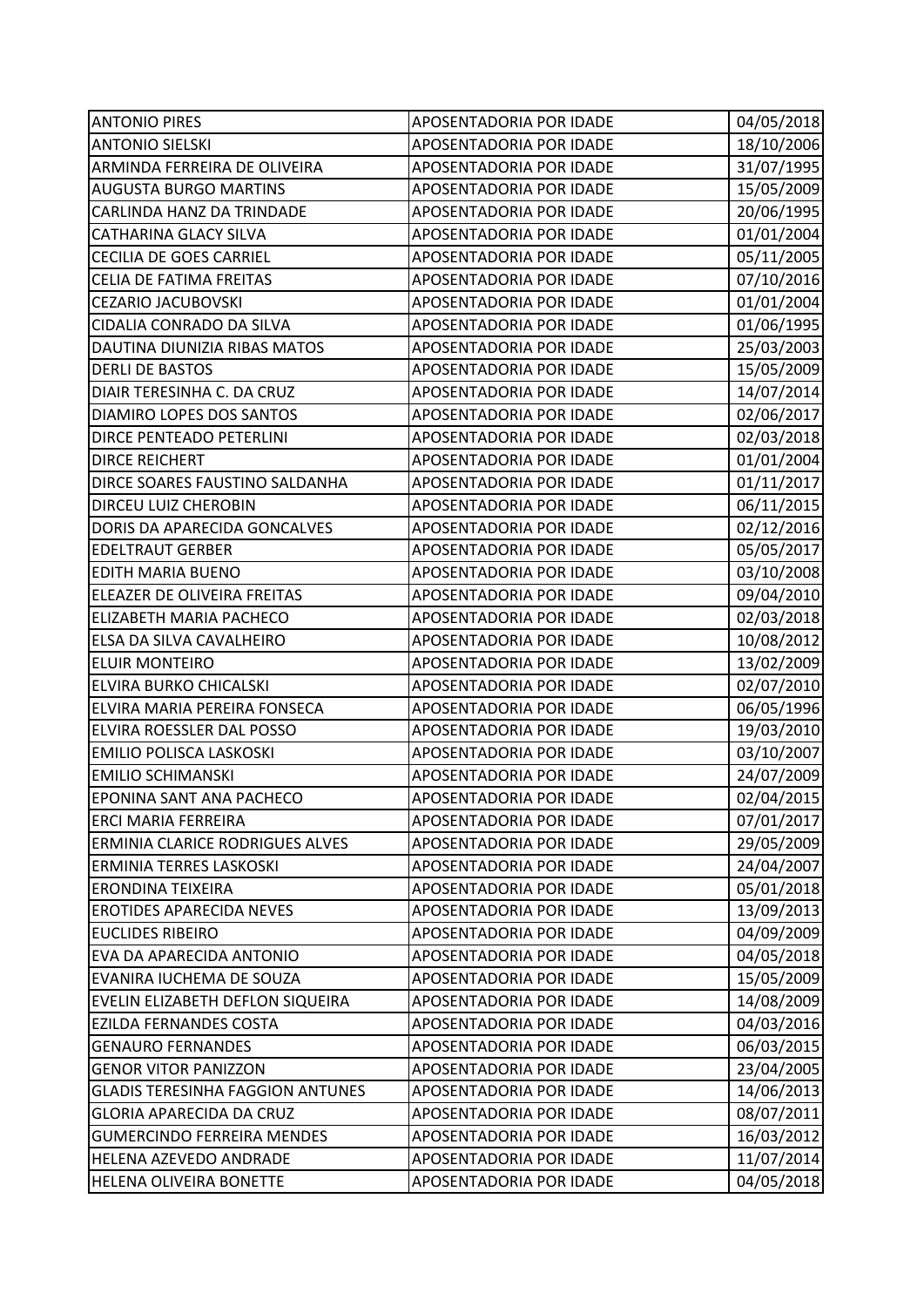| HERACLIDES MARIANO GUIMARAES      | APOSENTADORIA POR IDADE        | 14/12/2012 |
|-----------------------------------|--------------------------------|------------|
| HILDA APARECIDA PEREIRA           | APOSENTADORIA POR IDADE        | 08/06/2015 |
| <b>HILDA DOS SANTOS</b>           | APOSENTADORIA POR IDADE        | 01/11/2017 |
| HILDEBRANDO MENDES DE OLIVEIRA    | APOSENTADORIA POR IDADE        | 01/01/2004 |
| ILDA RIBEIRO ASSUNCAO             | <b>APOSENTADORIA POR IDADE</b> | 09/03/2013 |
| <b>IOLANDA FERREIRA MAZUR</b>     | APOSENTADORIA POR IDADE        | 19/12/2006 |
| IONE TEREZINHA ROCHA VIEIRA       | APOSENTADORIA POR IDADE        | 11/04/2014 |
| <b>IRACEMA DE LARA NOCERA</b>     | APOSENTADORIA POR IDADE        | 21/03/2014 |
| <b>IRACEMA INES PADILHA</b>       | APOSENTADORIA POR IDADE        | 15/02/2014 |
| <b>IRADI THEREZA GOMES</b>        | APOSENTADORIA POR IDADE        | 15/05/2009 |
| <b>IRENE BRAZ GOES</b>            | APOSENTADORIA POR IDADE        | 03/10/2007 |
| <b>IRENE DE JESUS FERREIRA</b>    | APOSENTADORIA POR IDADE        | 12/09/2014 |
| <b>IRENE DIAS DA MOTTA</b>        | APOSENTADORIA POR IDADE        | 10/12/2010 |
| <b>IRENE KAIS</b>                 | APOSENTADORIA POR IDADE        | 17/05/2013 |
| IRENE LINHARES DE LIMA PINHEIRO   | APOSENTADORIA POR IDADE        | 03/03/2017 |
| <b>ISAURA SYRITIUK CORDEIRO</b>   | APOSENTADORIA POR IDADE        | 10/06/2011 |
| <b>ISIDORIO LATINEK</b>           | APOSENTADORIA POR IDADE        | 18/05/2012 |
| <b>IVO ROCHA DA SILVA</b>         | APOSENTADORIA POR IDADE        | 05/11/2010 |
| <b>IVONE DOS SANTOS</b>           | APOSENTADORIA POR IDADE        | 15/04/2016 |
| <b>IZABEL MARTINS FERNANDES</b>   | APOSENTADORIA POR IDADE        | 09/03/2013 |
| IZAIDE CARMELINA HONORIO          | APOSENTADORIA POR IDADE        | 16/08/2006 |
| IZIDORA HALACHEN DOS SANTOS       | APOSENTADORIA POR IDADE        | 22/10/2007 |
| JACENI DE ALMEIDA                 | APOSENTADORIA POR IDADE        | 03/10/2007 |
| JACIRA CARNEIRO DE OLIVEIRA       | APOSENTADORIA POR IDADE        | 08/07/2011 |
| JAIR MACHADO DE CAMPOS            | APOSENTADORIA POR IDADE        | 14/11/2014 |
| JOAO ANTONIO CAVALHEIRO           | APOSENTADORIA POR IDADE        | 10/10/2014 |
| JOAO BATISTA DE SOUZA             | APOSENTADORIA POR IDADE        | 16/10/1998 |
| JOAO MARIA DE LIMA                | APOSENTADORIA POR IDADE        | 16/10/2012 |
| <b>JOAO MARIA RIBEIRO</b>         | APOSENTADORIA POR IDADE        | 02/03/2018 |
| JOAO MENDES DE ARAUJO             | APOSENTADORIA POR IDADE        | 14/08/2009 |
| JOSE ALTANIRDO DA SILVA           | APOSENTADORIA POR IDADE        | 15/04/2016 |
| <b>JOSE CARLOS CASSOLI</b>        | APOSENTADORIA POR IDADE        | 10/10/2017 |
| JOSE CONRADO WAGNER               | APOSENTADORIA POR IDADE        | 19/03/2010 |
| JOSE DE OLIVEIRA SOUZA            | APOSENTADORIA POR IDADE        | 02/07/2010 |
| JOSE DOMINGUES DOS SANTOS         | APOSENTADORIA POR IDADE        | 30/06/2008 |
| <b>JOSE PRESTES DE LARA</b>       | APOSENTADORIA POR IDADE        | 17/11/2004 |
| <b>JULIA FELIX ROSA</b>           | APOSENTADORIA POR IDADE        | 04/03/2016 |
| <b>JULIO TERNOLPOLSKI</b>         | APOSENTADORIA POR IDADE        | 03/12/2010 |
| <b>JURACI ALVES DOS SANTOS</b>    | APOSENTADORIA POR IDADE        | 27/03/2007 |
| <b>JURACI RIBEIRO DOS SANTOS</b>  | APOSENTADORIA POR IDADE        | 29/05/2009 |
| JURANDY RIBAS DE ALMEIDA          | APOSENTADORIA POR IDADE        | 06/10/2015 |
| JUREMA ANTONIO VAGNER NICOLODI    | APOSENTADORIA POR IDADE        | 03/10/2008 |
| <b>JUSSARA MARIA VICARI</b>       | APOSENTADORIA POR IDADE        | 10/12/2010 |
| <b>JUSSARA PEREIRA BAITEL</b>     | APOSENTADORIA POR IDADE        | 06/10/2015 |
| <b>KETHE HAUSBERGER</b>           | APOSENTADORIA POR IDADE        | 04/03/2016 |
| LAERCIO MAURICIO DOS SANTOS       | APOSENTADORIA POR IDADE        | 16/03/2012 |
| LEIA ANTONIA DE FATIMA SLUSARSCKI | APOSENTADORIA POR IDADE        | 10/10/2017 |
| LENI DE OLIVEIRA MACENO           | APOSENTADORIA POR IDADE        | 19/03/2010 |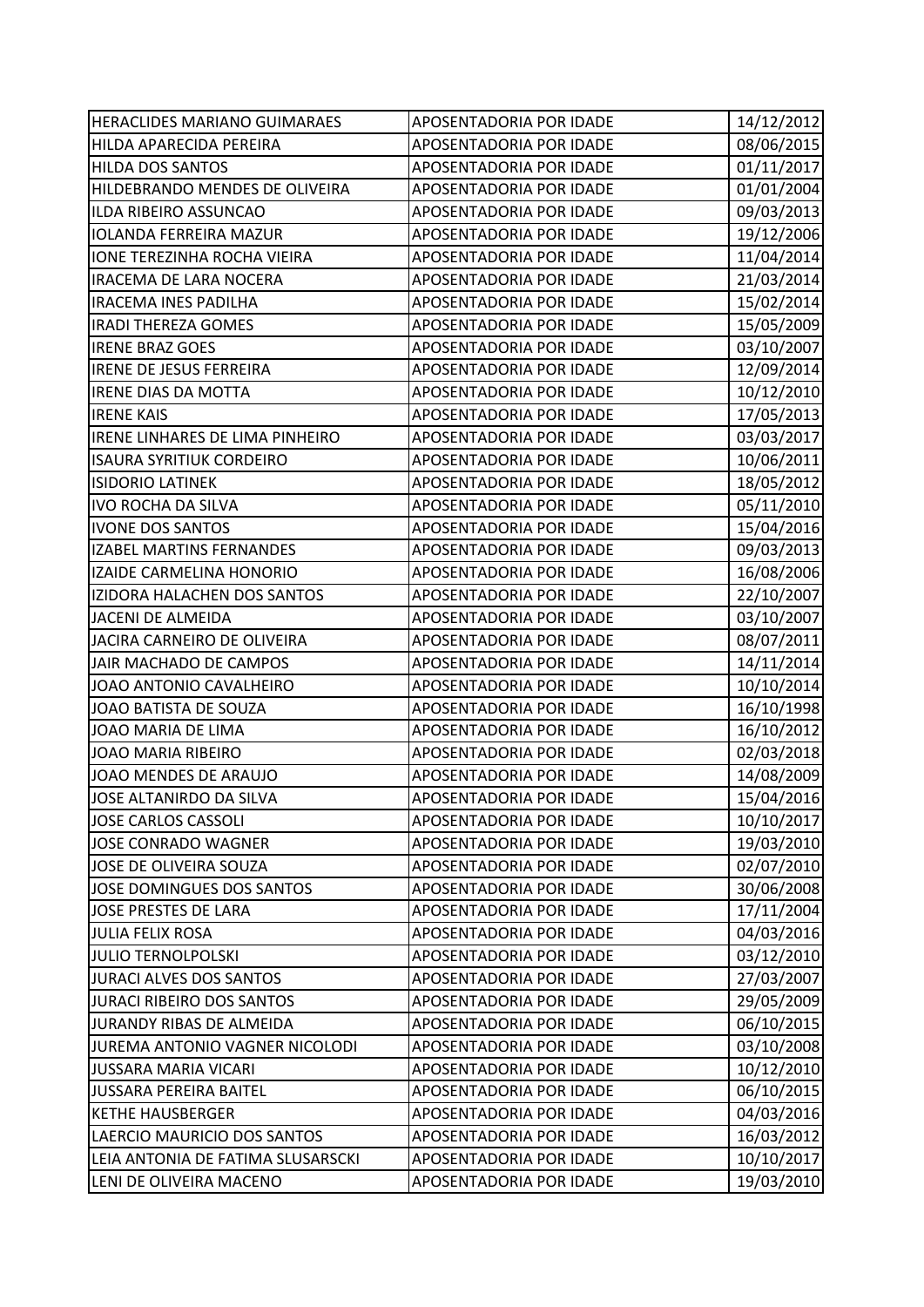| LEONDINA SETRINSKI CALDAS          | APOSENTADORIA POR IDADE        | 03/07/1995 |
|------------------------------------|--------------------------------|------------|
| LEONILDA TERESA KRANZ              | APOSENTADORIA POR IDADE        | 15/11/2013 |
| <b>LEONIRCE MONTES</b>             | APOSENTADORIA POR IDADE        | 01/01/2016 |
| LEONY KENDRICK TOMACHESKI          | APOSENTADORIA POR IDADE        | 26/02/2007 |
| <b>LIBERACI MARIA BAHLS</b>        | APOSENTADORIA POR IDADE        | 29/06/2006 |
| LINDAMIR DOS SANTOS                | APOSENTADORIA POR IDADE        | 28/04/2008 |
| LINDAURA DE OLIVEIRA               | APOSENTADORIA POR IDADE        | 08/08/2014 |
| <b>LORENI FRANCISCA FLECK</b>      | APOSENTADORIA POR IDADE        | 09/10/2013 |
|                                    |                                |            |
| LOURDES CAROLINA PARIZOTTO BOCCHI  | APOSENTADORIA POR IDADE        | 29/06/2006 |
| LUCIA IATSKO HOLOCHESKI            | APOSENTADORIA POR IDADE        | 29/06/2006 |
| LUCIA SOARES SANTANA               | APOSENTADORIA POR IDADE        | 01/03/2015 |
| LUCILA CAROLINA PURR               | APOSENTADORIA POR IDADE        | 28/04/2008 |
| LUIZ CARLOS GOMES CASTRO           | APOSENTADORIA POR IDADE        | 20/04/1998 |
| MANOEL RIBEIRO DA SILVA            | APOSENTADORIA POR IDADE        | 01/01/2004 |
| MARGARIDA MARIA CORTES             | APOSENTADORIA POR IDADE        | 16/09/2011 |
| MARIA ALICE SCHERER DOS SANTOS     | APOSENTADORIA POR IDADE        | 30/06/2008 |
| MARIA ANTONIA C SBIERSKI           | APOSENTADORIA POR IDADE        | 04/03/2011 |
| MARIA AUGUSTA DE SOUZA             | APOSENTADORIA POR IDADE        | 01/01/2004 |
| MARIA DA GLORIA M DE RAMOS         | APOSENTADORIA POR IDADE        | 14/10/1998 |
| MARIA DA LUZ MARUIM                | APOSENTADORIA POR IDADE        | 01/01/2004 |
| MARIA DAS GRACAS DE F BRITO        | APOSENTADORIA POR IDADE        | 21/09/2012 |
| MARIA DE FATIMA POLLI PENTEADO     | APOSENTADORIA POR IDADE        | 16/05/2014 |
| MARIA DE LOURDES C PADILHA         | APOSENTADORIA POR IDADE        | 02/07/2010 |
| MARIA DE PAULA MENDES              | APOSENTADORIA POR IDADE        | 25/09/2009 |
| MARIA DIVA DO NASCIMENTO           | APOSENTADORIA POR IDADE        | 31/03/2017 |
| MARIA ELENA DA SILVA               | APOSENTADORIA POR IDADE        | 05/11/2010 |
| MARIA EVANI FERREIRA RIBEIRO       | APOSENTADORIA POR IDADE        | 28/04/2008 |
| <b>MARIA FRANCISCA RAMOS</b>       | APOSENTADORIA POR IDADE        | 07/06/2018 |
| MARIA GARCIA MOREIRA               | APOSENTADORIA POR IDADE        | 29/12/2008 |
| <b>MARIA GILCA SCHEUFER</b>        | <b>APOSENTADORIA POR IDADE</b> | 18/05/2012 |
| <b>MARIA GLACI FERREIRA</b>        | APOSENTADORIA POR IDADE        | 04/09/2009 |
| MARIA HILDA MOREIRA                | APOSENTADORIA POR IDADE        | 16/03/2012 |
| MARIA IZULINA VICENTIM             | APOSENTADORIA POR IDADE        | 16/10/2012 |
| MARIA JOSE ZAVIRUSKA               | APOSENTADORIA POR IDADE        | 05/06/1995 |
| MARIA LUIZA COLACO                 | APOSENTADORIA POR IDADE        | 26/02/2007 |
| MARIA LUZITA THOME                 | APOSENTADORIA POR IDADE        | 23/07/2012 |
| MARIA MADALENA DOS SANTOS          | APOSENTADORIA POR IDADE        | 14/10/2011 |
| MARIA RENI SIQUEIRA KRAMER         | APOSENTADORIA POR IDADE        | 02/04/2015 |
|                                    |                                |            |
| MARIA RODRIGUES DE OLIVEIRA SCOPEL | APOSENTADORIA POR IDADE        | 05/04/2018 |
| MARIA ROSA CANTO DOS SANTOS        | APOSENTADORIA POR IDADE        | 25/09/2009 |
| MARIA ROSA RIBEIRO                 | APOSENTADORIA POR IDADE        | 29/05/2008 |
| MARIA SIRLEY DA LUZ KUTOCH         | APOSENTADORIA POR IDADE        | 17/05/2013 |
|                                    |                                |            |
| MARIA THEREZA MENDES DE CARVALHO   | APOSENTADORIA POR IDADE        | 01/12/2006 |
| MARIA VALDIVINA PROCIDONIO         | APOSENTADORIA POR IDADE        | 08/07/2016 |
| MARIA ZIOLE FURTADO DA SILVA       | APOSENTADORIA POR IDADE        | 16/08/2006 |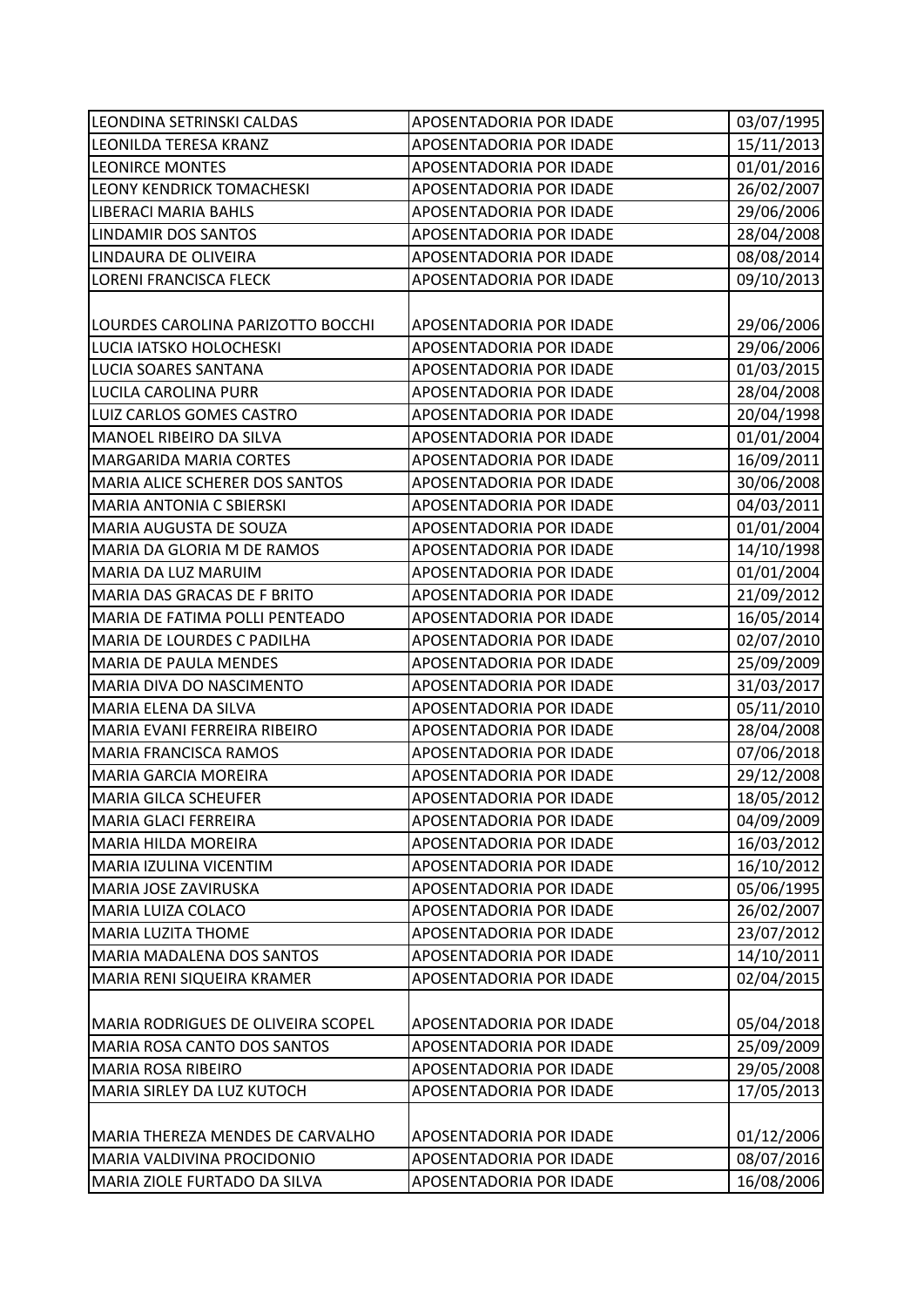| <b>MARILDA DA SILVA MARCHIORE</b>   | APOSENTADORIA POR IDADE | 14/06/2013 |
|-------------------------------------|-------------------------|------------|
| MARILENE CAVALI DA COSTA            | APOSENTADORIA POR IDADE | 25/11/2004 |
| MARINA DE SOUZA ASSUNCAO            | APOSENTADORIA POR IDADE | 04/12/2015 |
| <b>MARINA ZANELLA</b>               | APOSENTADORIA POR IDADE | 29/12/2008 |
| MARIZA TEREZINHA DEFLON             | APOSENTADORIA POR IDADE | 02/12/2016 |
|                                     |                         |            |
| MARLI APARECIDA FERNANDES MIERZVA   | APOSENTADORIA POR IDADE | 07/10/2016 |
| <b>MARLI FATIMA OLIVEIRA</b>        | APOSENTADORIA POR IDADE | 08/08/2016 |
| MICALINA MAZUR PRYCHIBELISKI        | APOSENTADORIA POR IDADE | 17/05/2013 |
| NAIR DE MATOS KADLUBISKI            | APOSENTADORIA POR IDADE | 29/05/2009 |
| <b>NATALIA FANTE</b>                | APOSENTADORIA POR IDADE | 25/07/2007 |
| NELSON LUIZ MENDES DE SIQUEIRA      | APOSENTADORIA POR IDADE | 09/03/2013 |
| <b>NELZY THEREZINHA BORGO</b>       | APOSENTADORIA POR IDADE | 06/05/1996 |
| NEUZA DE CAMARGO FERREIRA           | APOSENTADORIA POR IDADE | 18/05/2012 |
| NEUZA DE JESUS SANTOS BRACHAK       | APOSENTADORIA POR IDADE | 04/05/2018 |
| <b>NEUZA ELOIR PEREIRA</b>          | APOSENTADORIA POR IDADE | 28/04/2008 |
| <b>NEUZA MARIA MARTINS</b>          | APOSENTADORIA POR IDADE | 07/10/2016 |
|                                     |                         |            |
| NILVA FATIMA DE OLIVEIRA ROSTIROLLA | APOSENTADORIA POR IDADE | 05/01/2018 |
| <b>NOELI TEREZINHA KECHE</b>        | APOSENTADORIA POR IDADE | 16/09/2011 |
| NOELIA CORDEIRO DE MELO             | APOSENTADORIA POR IDADE | 10/08/2012 |
| NOEMIA DE OLIVEIRA                  | APOSENTADORIA POR IDADE | 23/07/2005 |
| <b>ODETH RAULIK PUPO</b>            | APOSENTADORIA POR IDADE | 16/12/2011 |
| OLGA DA ROCHA FABIANI               | APOSENTADORIA POR IDADE | 12/09/2014 |
| OLINDA DOS SANTOS KOSZALKA          | APOSENTADORIA POR IDADE | 19/06/2004 |
| OLIRIA ROBERTO BANDEIRA             | APOSENTADORIA POR IDADE | 01/01/2004 |
| <b>OLIVIA POCZENEK</b>              | APOSENTADORIA POR IDADE | 14/12/2012 |
| OLIVIA SCHELUCHUHAK WENDLER         | APOSENTADORIA POR IDADE | 03/04/2009 |
| ORMIRO FERREIRA DE JESUS            | APOSENTADORIA POR IDADE | 01/02/2007 |
| OTAVIO FERNANDES DA SILVA           | APOSENTADORIA POR IDADE | 08/07/1997 |
| <b>OTILIA CAETANO PINTO</b>         | APOSENTADORIA POR IDADE | 02/10/1995 |
| PAULINA MENEZES CORDEIRO            | APOSENTADORIA POR IDADE | 10/06/2011 |
| PAULINA SEGUNDA                     | APOSENTADORIA POR IDADE | 10/08/2012 |
| PEDRO BRASILEIRO                    | APOSENTADORIA POR IDADE | 02/12/2016 |
| PEDRO DE OLIVEIRA PEDROZO           | APOSENTADORIA POR IDADE | 08/04/2011 |
| PEDRO FRANCISCO LEAL SANTOS         | APOSENTADORIA POR IDADE | 02/12/1996 |
| RAQUEL BUSS VARELA                  | APOSENTADORIA POR IDADE | 10/10/2017 |
| <b>REINALDO DITTERT</b>             | APOSENTADORIA POR IDADE | 09/12/2005 |
| <b>ROSA CHEVTCHUK</b>               | APOSENTADORIA POR IDADE | 12/09/2014 |
| ROSELMIRA DA LUZ PEREIRA            | APOSENTADORIA POR IDADE | 10/12/2010 |
| ROZENI VIEIRA                       | APOSENTADORIA POR IDADE | 01/12/2014 |
| SEBASTIANA PACHECO RIBEIRO          | APOSENTADORIA POR IDADE | 08/04/2011 |
| <b>SEBASTIANA RODRIGUES HARTH</b>   | APOSENTADORIA POR IDADE | 10/08/2012 |
| SILVIO ALVES DE CAMPOS              | APOSENTADORIA POR IDADE | 19/02/1996 |
| SIRLEI TEREZINHA DE M FRANCA        | APOSENTADORIA POR IDADE | 09/03/2013 |
| <b>SOELY MACIEL MACHADO</b>         | APOSENTADORIA POR IDADE | 01/11/2017 |
| SONIA MARIA NUNES LOZOVE            | APOSENTADORIA POR IDADE | 02/06/2017 |
| SONIA MARIA VIDAL PEREIRA           | APOSENTADORIA POR IDADE | 25/09/2009 |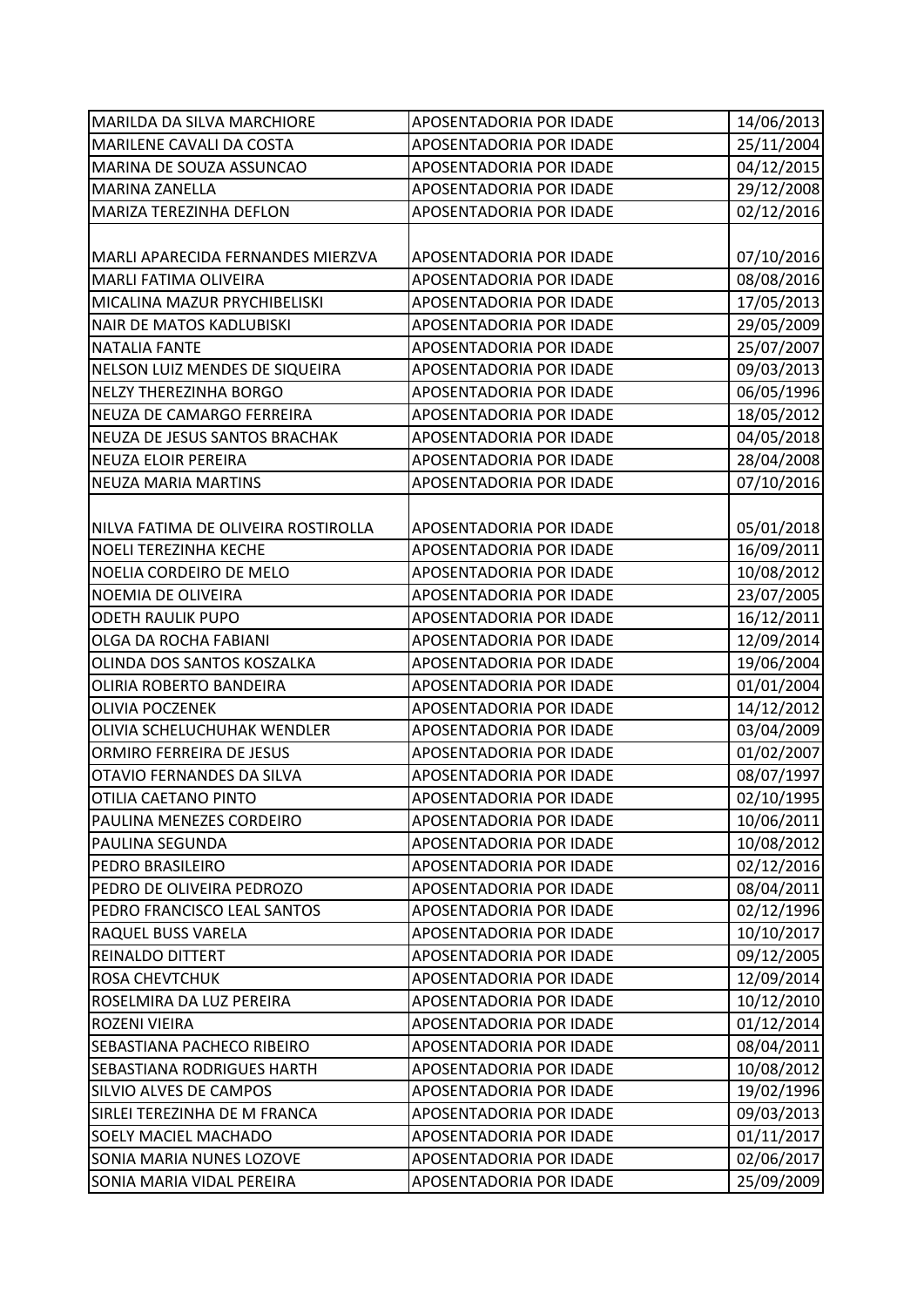| <b>TAYLOR DE JESUS LIMA</b>          | APOSENTADORIA POR IDADE     | 14/08/2007 |
|--------------------------------------|-----------------------------|------------|
|                                      |                             |            |
| TERESINHA DORACI POSSIDONIO BANDEIRA | APOSENTADORIA POR IDADE     | 18/12/2015 |
| TEREZA ALZIRA DE OLIVEIRA            | APOSENTADORIA POR IDADE     | 22/05/2006 |
| TEREZA LUSSI PADILHA                 | APOSENTADORIA POR IDADE     | 01/01/2004 |
| TEREZINHA BELTRAO MOURA              | APOSENTADORIA POR IDADE     | 01/01/2004 |
| <b>TEREZINHA BRUGER HUCHAK</b>       | APOSENTADORIA POR IDADE     | 10/08/2012 |
| TEREZINHA DE JESUS BATISTA           | APOSENTADORIA POR IDADE     | 08/06/2015 |
| TEREZINHA INEIDA BARBOSA PEDROSO     | APOSENTADORIA POR IDADE     | 02/03/2018 |
| TEREZINHA MIZERSKI KAMINSKI          | APOSENTADORIA POR IDADE     | 02/03/2018 |
| TEREZINHA STRESSER CORDEIRO          | APOSENTADORIA POR IDADE     | 27/03/2007 |
| <b>VALDEMAR MORAES</b>               | APOSENTADORIA POR IDADE     | 14/12/2012 |
| <b>VELEDA NEITZKE DANGUI</b>         | APOSENTADORIA POR IDADE     | 02/06/2017 |
| <b>VERA LUCIA GONCALVES MARTINS</b>  | APOSENTADORIA POR IDADE     | 23/11/2012 |
| <b>VERA MARIA TELLES IASKIEVICZ</b>  | APOSENTADORIA POR IDADE     | 06/03/2015 |
| VERA REGINA MARCONDES DA SILVA       | APOSENTADORIA POR IDADE     | 03/03/2017 |
| <b>VERONI TEREZINHA BERTELLI</b>     | APOSENTADORIA POR IDADE     | 02/06/2017 |
| <b>VERSELI DA LUZ SANTOS</b>         | APOSENTADORIA POR IDADE     | 25/07/2007 |
| <b>VILINA RODRIGUES FERREIRA</b>     | APOSENTADORIA POR IDADE     | 26/02/2007 |
| ZILDA BERNUCI GOUVEIA                | APOSENTADORIA POR IDADE     | 09/08/2013 |
| <b>ZORONILDE GONCALVES</b>           | APOSENTADORIA POR IDADE     | 09/03/2013 |
| <b>ADELIO CHMILOUSKI</b>             | APOSENTADORIA POR INVALIDEZ | 27/11/2017 |
| ADELSON LUIZ FERREIRA DE LIMA        | APOSENTADORIA POR INVALIDEZ | 29/06/2017 |
| ADONIS ANTONIO DE PAULA              | APOSENTADORIA POR INVALIDEZ | 01/04/2012 |
| AIRTON VILMAR DE ALMEIDA             | APOSENTADORIA POR INVALIDEZ | 01/04/2012 |
| <b>ALFEU RIBAS KRAMER</b>            | APOSENTADORIA POR INVALIDEZ | 07/06/2018 |
| <b>ANILDE MAIER FERREIRA</b>         | APOSENTADORIA POR INVALIDEZ | 05/11/2005 |
| <b>ANTONIA DE JESUS BRAGA</b>        | APOSENTADORIA POR INVALIDEZ | 01/01/2004 |
| ANTONIA ELIZABETH DIAS DE ARRUDA     | APOSENTADORIA POR INVALIDEZ | 01/04/2012 |
| <b>ANTONIO CARLOS DOS SANTOS</b>     | APOSENTADORIA POR INVALIDEZ | 01/04/2012 |
| <b>ANTONIO RODRIGUES</b>             | APOSENTADORIA POR INVALIDEZ | 12/07/2006 |
| APARECIDA GOMES DA SILVA             | APOSENTADORIA POR INVALIDEZ | 30/09/1996 |
| ARLEIA DE ALMEIDA PAULA NEVES        | APOSENTADORIA POR INVALIDEZ | 01/04/2012 |
| <b>AUREA PACHECO DE SIQUEIRA</b>     | APOSENTADORIA POR INVALIDEZ | 01/04/2012 |
| BEGAIR DA APARECIDA SIQUEIRA         | APOSENTADORIA POR INVALIDEZ | 04/11/2016 |
| BERNADETE MARCILIANO BORODIAK        | APOSENTADORIA POR INVALIDEZ | 01/04/2012 |
| CARMEM LUCIA VON STAN SCHON          | APOSENTADORIA POR INVALIDEZ | 08/08/2016 |
| CARMEN APARECIDA SACKS ABILHOA       | APOSENTADORIA POR INVALIDEZ | 29/06/2017 |
| DALVA MARCONDES CHIMILOSKI           | APOSENTADORIA POR INVALIDEZ | 18/09/2000 |
| DARCI PEREIRA DA SILVA               | APOSENTADORIA POR INVALIDEZ | 13/12/2013 |
| DEMETRIO KUSMA PAULUK                | APOSENTADORIA POR INVALIDEZ | 09/09/1997 |
| DIONAURA GOMES NOGUEIRA              | APOSENTADORIA POR INVALIDEZ | 09/09/2008 |
| DIRCELIA APARECIDA SANTIAGO PIRES    | APOSENTADORIA POR INVALIDEZ | 07/06/2018 |
| <b>ELENA MACIEL FERREIRA</b>         | APOSENTADORIA POR INVALIDEZ | 01/04/2012 |
| <b>ELI TEREZINHA LEITE</b>           | APOSENTADORIA POR INVALIDEZ | 07/06/2018 |
| ELISETE DE FATIMA DE ANDRADE         | APOSENTADORIA POR INVALIDEZ | 01/04/2012 |
| <b>ELIZA MEXHCO</b>                  | APOSENTADORIA POR INVALIDEZ | 29/06/2017 |
| ELIZABETE DE LIMA SILVEIRA           | APOSENTADORIA POR INVALIDEZ | 02/03/2018 |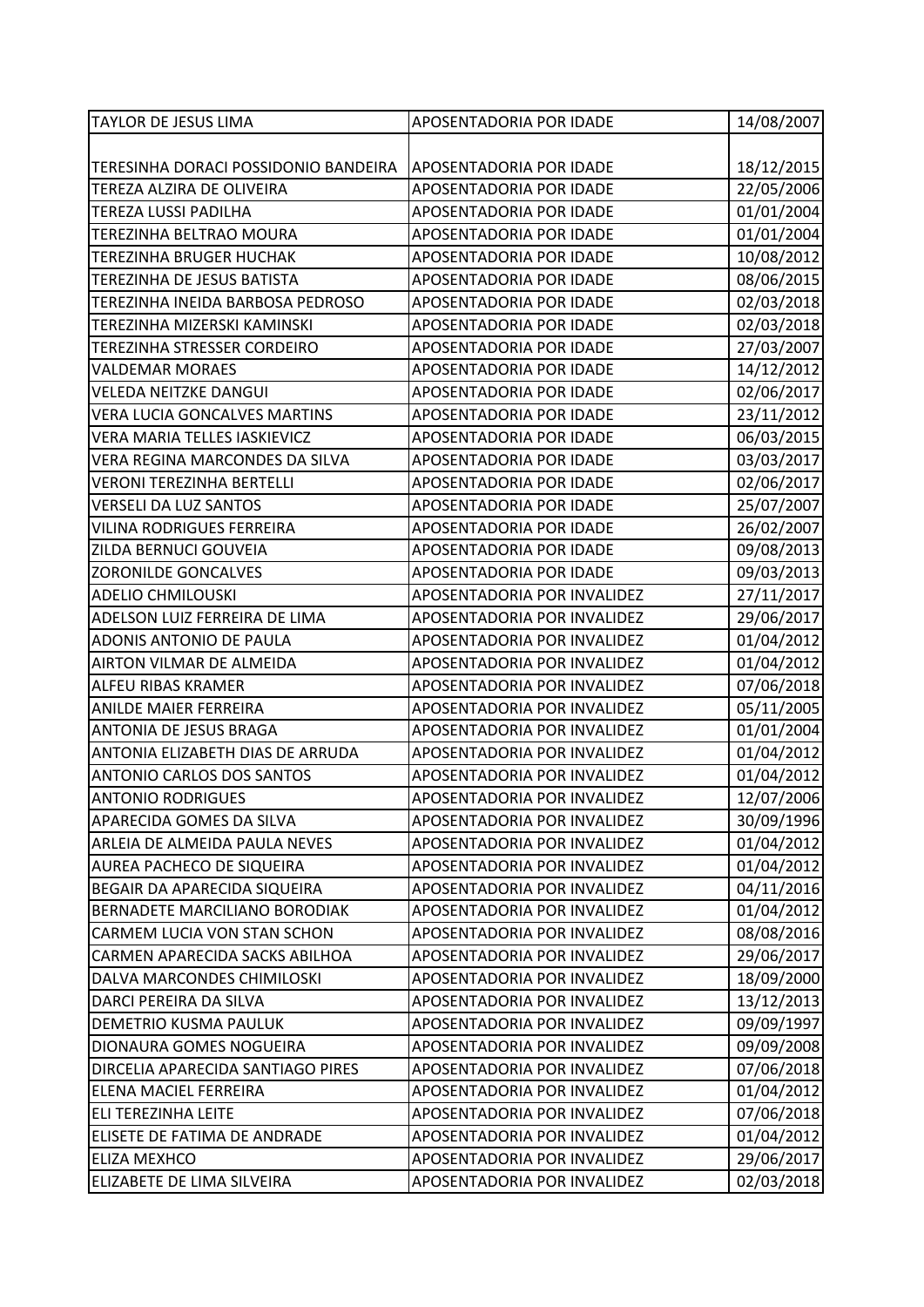| ELOIRSE APARECIDA DOS ANJOS PASSARELLI | APOSENTADORIA POR INVALIDEZ        | 01/04/2012 |
|----------------------------------------|------------------------------------|------------|
| <b>ENEIDA KRUGER CHERATO</b>           | APOSENTADORIA POR INVALIDEZ        | 06/05/2016 |
| <b>ESTELA MEXHCO</b>                   | APOSENTADORIA POR INVALIDEZ        | 29/06/2017 |
| <b>GLACI MACHADO ALVES</b>             | APOSENTADORIA POR INVALIDEZ        | 01/04/2012 |
| <b>GLAZITO JOSE WEBER</b>              | APOSENTADORIA POR INVALIDEZ        | 02/03/2018 |
| ILDA MARQUES DE LIMA                   | APOSENTADORIA POR INVALIDEZ        | 29/06/2017 |
| <b>IOLANDA AGNER DE LIMA FONSECA</b>   | APOSENTADORIA POR INVALIDEZ        | 29/06/2017 |
| <b>IRENE KOSCIUV STELMACH</b>          | APOSENTADORIA POR INVALIDEZ        | 18/12/2000 |
| IZABEL DOS SANTOS SILVA                | APOSENTADORIA POR INVALIDEZ        | 18/12/2000 |
| <b>JEAN PEREIRA</b>                    | APOSENTADORIA POR INVALIDEZ        | 03/06/2016 |
| JOAO CRISTIANO RUPPEL PORTELLA         | APOSENTADORIA POR INVALIDEZ        | 03/04/2009 |
| JOAO MARIA DE OLIVEIRA                 | APOSENTADORIA POR INVALIDEZ        | 08/05/2015 |
| JOAO MARIA DE OLIVEIRA                 | APOSENTADORIA POR INVALIDEZ        | 21/12/2007 |
| JOCILENE DE JESUS SOUZA                | APOSENTADORIA POR INVALIDEZ        | 05/07/2013 |
| JORGE LUIZ RIBAS TAQUES                | APOSENTADORIA POR INVALIDEZ        | 01/04/2012 |
| <b>JOSE WILSON CORDEIRO</b>            | APOSENTADORIA POR INVALIDEZ        | 01/04/2012 |
| JOZIANE FATIMA DE SOUZA                | APOSENTADORIA POR INVALIDEZ        | 01/04/2012 |
| JUCEMARA APARECIDA BUDNIAK             | APOSENTADORIA POR INVALIDEZ        | 01/04/2012 |
| KARIME AKKARI DE FRANÇA                | APOSENTADORIA POR INVALIDEZ        | 06/11/2015 |
| <b>LAURO WISNIEVSKI</b>                | APOSENTADORIA POR INVALIDEZ        | 13/01/1998 |
| LEIA TRINDADE SANTOS DE DEUS           | APOSENTADORIA POR INVALIDEZ        | 01/04/2012 |
| LEILA MARIA DA SILVA BIDA              | APOSENTADORIA POR INVALIDEZ        | 01/04/2012 |
| LEONILDA DO BELEM SANTOS               | APOSENTADORIA POR INVALIDEZ        | 02/12/2016 |
| LEUZI RODRIGUES PADILHA DA LUZ         | APOSENTADORIA POR INVALIDEZ        | 09/08/2013 |
| LIDIA BOHACZUK RATUSZNEI               | APOSENTADORIA POR INVALIDEZ        | 31/10/1988 |
| LIDIA MARIA ROSA BENICIO               | APOSENTADORIA POR INVALIDEZ        | 17/05/2013 |
| MARGARETH APARECIDA GUILHERME          |                                    |            |
| <b>PACHECO</b>                         | APOSENTADORIA POR INVALIDEZ        | 07/06/2018 |
| MARIA DE LOURDES TULLIO                | <b>APOSENTADORIA POR INVALIDEZ</b> | 05/05/2017 |
| MARIA ESCOLASTICA LOPES DA ROSA        | APOSENTADORIA POR INVALIDEZ        | 01/04/2012 |
| <b>MARIA INES KRINSKI</b>              | APOSENTADORIA POR INVALIDEZ        | 18/12/2000 |
| <b>MARIA LUCIA MARCONDES DE BRITO</b>  |                                    |            |
| <b>GRONKOSKI</b>                       | APOSENTADORIA POR INVALIDEZ        | 15/04/2016 |
| <b>MARIA PAULA LIPORI LEMOS</b>        | APOSENTADORIA POR INVALIDEZ        | 01/11/2017 |
| <b>MARIA SALOME SANTOS</b>             | APOSENTADORIA POR INVALIDEZ        | 01/04/2012 |
| MARILDA DE RAMOS DA SILVA              | APOSENTADORIA POR INVALIDEZ        | 01/08/2017 |
| <b>MARILDA KINTOPE DE LIMA</b>         | APOSENTADORIA POR INVALIDEZ        | 08/07/2016 |
| <b>MARILENE STRESSER CORDEIRO</b>      | APOSENTADORIA POR INVALIDEZ        | 01/04/2012 |
| <b>MARISTELA GAVRON DACIUK ALBACH</b>  | APOSENTADORIA POR INVALIDEZ        | 02/03/2018 |
| <b>MARIZA MARIA LEMOS</b>              | APOSENTADORIA POR INVALIDEZ        | 29/06/2017 |
| MARLI APARECIDA CORREA DA LUZ          | APOSENTADORIA POR INVALIDEZ        | 07/06/2018 |
| <b>MARLI RODRIGUES DE LIMA LEAL</b>    | APOSENTADORIA POR INVALIDEZ        | 11/04/2014 |
| MATILDE INACIO DA ROSA                 | APOSENTADORIA POR INVALIDEZ        | 10/10/2017 |
| <b>MAURO JOSE CASTELINI</b>            | APOSENTADORIA POR INVALIDEZ        | 12/09/2002 |
| <b>MAXIMO BEDIN</b>                    | APOSENTADORIA POR INVALIDEZ        | 01/04/2012 |
| MICHALINA WROBLESKI                    | APOSENTADORIA POR INVALIDEZ        | 01/04/2012 |
| MIGUEL SOUZA DE OLIVEIRA               | APOSENTADORIA POR INVALIDEZ        | 01/04/2012 |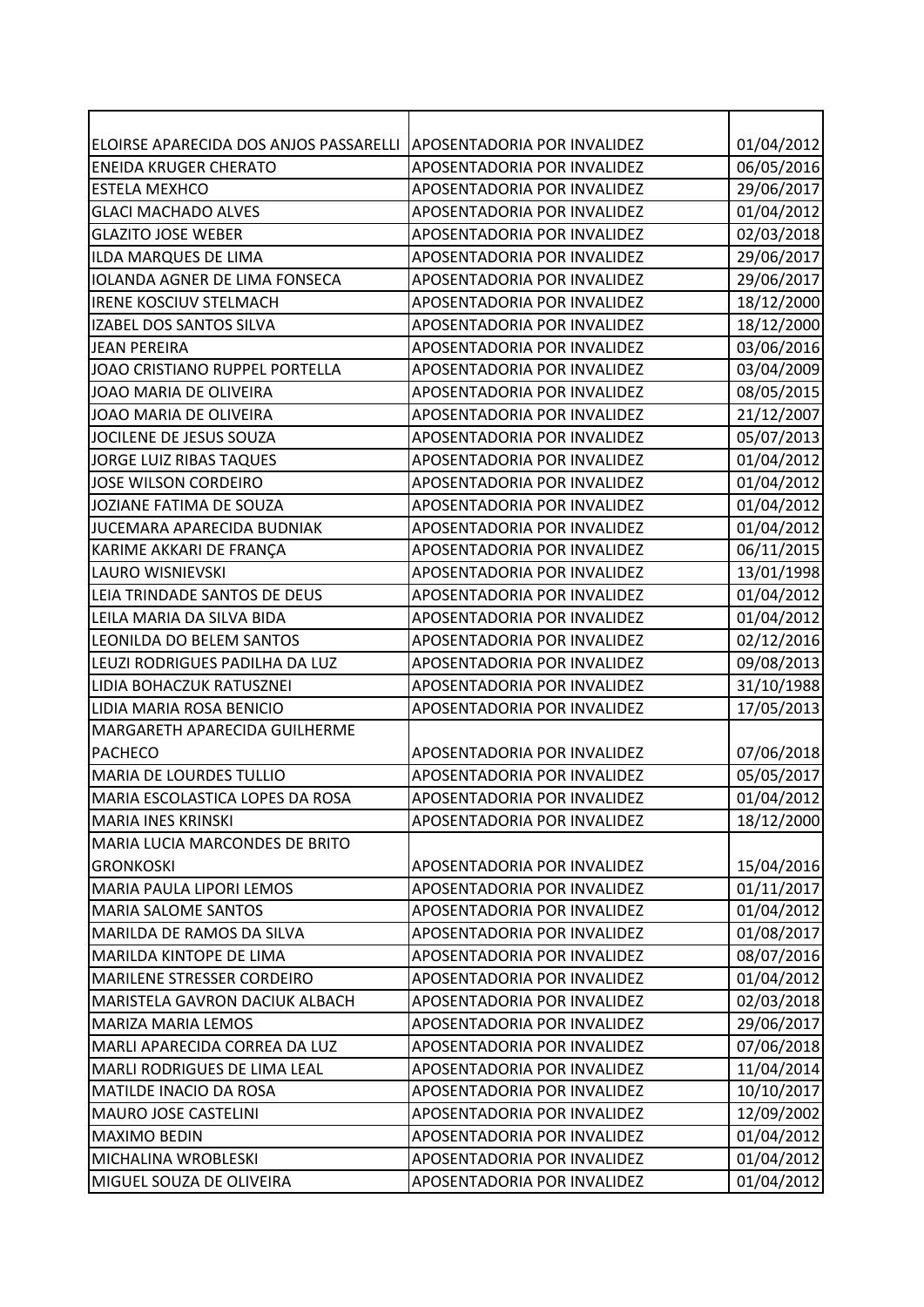| <b>MIRIAM PIEMONTEZ</b>                  | APOSENTADORIA POR INVALIDEZ | 06/11/2015 |
|------------------------------------------|-----------------------------|------------|
| NELSON LUIZ KRUSCHELSKI                  | APOSENTADORIA POR INVALIDEZ | 01/08/2017 |
| NEUSA MARIA GRUTKA CRISSI                | APOSENTADORIA POR INVALIDEZ | 02/03/2009 |
| <b>OLIVIA ORCHANHESKI</b>                | APOSENTADORIA POR INVALIDEZ | 13/01/1998 |
| RAQUEL ALVES RABELLO                     | APOSENTADORIA POR INVALIDEZ | 31/03/2017 |
| RAQUEL DE FATIMA ABREU                   | APOSENTADORIA POR INVALIDEZ | 01/05/2016 |
| RODOLFO LUIS PIMENTEL                    | APOSENTADORIA POR INVALIDEZ | 02/03/2018 |
| ROSA MARIA DENEGA                        | APOSENTADORIA POR INVALIDEZ | 01/05/2016 |
| ROSANA APARECIDA LOPES DE MORAES         | APOSENTADORIA POR INVALIDEZ | 01/04/2012 |
| ROSANGELA DE FATIMA PRADO                | APOSENTADORIA POR INVALIDEZ | 07/08/2015 |
| ROSELENE APARECIDA BATISTA NUNES         | APOSENTADORIA POR INVALIDEZ | 08/07/2016 |
| ROSEMARE CARNEIRO TERRES                 | APOSENTADORIA POR INVALIDEZ | 04/03/2016 |
| SIRLENE PORTELA BARBOSA                  | APOSENTADORIA POR INVALIDEZ | 06/11/2015 |
| <b>SUELI GONCALVES PRATES</b>            | APOSENTADORIA POR INVALIDEZ | 02/03/2018 |
| TEREZA FUMISKI DOS S SUTIL               | APOSENTADORIA POR INVALIDEZ | 01/04/2012 |
| <b>TEREZA VIEIRA</b>                     | APOSENTADORIA POR INVALIDEZ | 01/04/2012 |
| <b>TEREZINHA DE ASSIS</b>                | APOSENTADORIA POR INVALIDEZ | 01/04/2012 |
| TEREZINHA DE JESUS DOS SANTOS            |                             |            |
| <b>TARCHESKI</b>                         | APOSENTADORIA POR INVALIDEZ | 01/04/2012 |
| <b>TEREZINHA DE JESUS SANTOS</b>         | APOSENTADORIA POR INVALIDEZ | 01/04/2012 |
| <b>VALACIR FERREIRA RIBAS</b>            | APOSENTADORIA POR INVALIDEZ | 29/06/2017 |
| <b>VERONICA CWENDRYCH</b>                | APOSENTADORIA POR INVALIDEZ | 01/04/2012 |
| VIDALVINO JOSE MENDES DE OLIVEIRA        | APOSENTADORIA POR INVALIDEZ | 04/05/2018 |
| <b>WLADIMIR JOSE EIDAN</b>               | APOSENTADORIA POR INVALIDEZ | 16/09/1992 |
| ZULEICA DE JESUS VIEIRA MACHADO          | APOSENTADORIA POR INVALIDEZ | 01/04/2012 |
|                                          | APOSENTADORIA POR TEMPO DE  |            |
| <b>ABGAIR DE FATIMA FOSS</b>             | <b>CONTRIBUIÇÃO</b>         | 04/11/2016 |
|                                          | APOSENTADORIA POR TEMPO DE  |            |
| <b>ADAILZA VILAS BOAS MARTINS CALDAS</b> | <b>CONTRIBUIÇÃO</b>         | 04/11/2016 |
|                                          | APOSENTADORIA POR TEMPO DE  |            |
| IADELIA DE OLIVEIRA                      | <b>CONTRIBUIÇÃO</b>         | 25/02/2006 |
|                                          | APOSENTADORIA POR TEMPO DE  |            |
| <b>ADELIR TEREZINHA GUEDES</b>           | <b>CONTRIBUIÇÃO</b>         | 06/03/2015 |
|                                          | APOSENTADORIA POR TEMPO DE  |            |
| <b>ADENIR RODRIGUES DA SILVA</b>         | <b>CONTRIBUIÇÃO</b>         | 02/12/2016 |
|                                          | APOSENTADORIA POR TEMPO DE  |            |
| <b>ADIR JOSE GARCIA</b>                  | <b>CONTRIBUIÇÃO</b>         | 07/10/2016 |
|                                          | APOSENTADORIA POR TEMPO DE  |            |
| <b>ADRIANE MARGARIDA MULLER</b>          | <b>CONTRIBUIÇÃO</b>         | 01/08/2017 |
|                                          | APOSENTADORIA POR TEMPO DE  |            |
| <b>AGUEDA GARCOA DE GOES</b>             | <b>CONTRIBUIÇÃO</b>         | 02/04/2015 |
|                                          | APOSENTADORIA POR TEMPO DE  |            |
| <b>AHYRTON MARCONDES ROCHA</b>           | CONTRIBUIÇÃO                | 01/11/1984 |
|                                          | APOSENTADORIA POR TEMPO DE  |            |
| <b>AIRTON PERES</b>                      | <b>CONTRIBUIÇÃO</b>         | 05/04/2018 |
|                                          | APOSENTADORIA POR TEMPO DE  |            |
| <b>ALBA DE FATIMA RIBAS</b>              | CONTRIBUIÇÃO                | 07/10/2016 |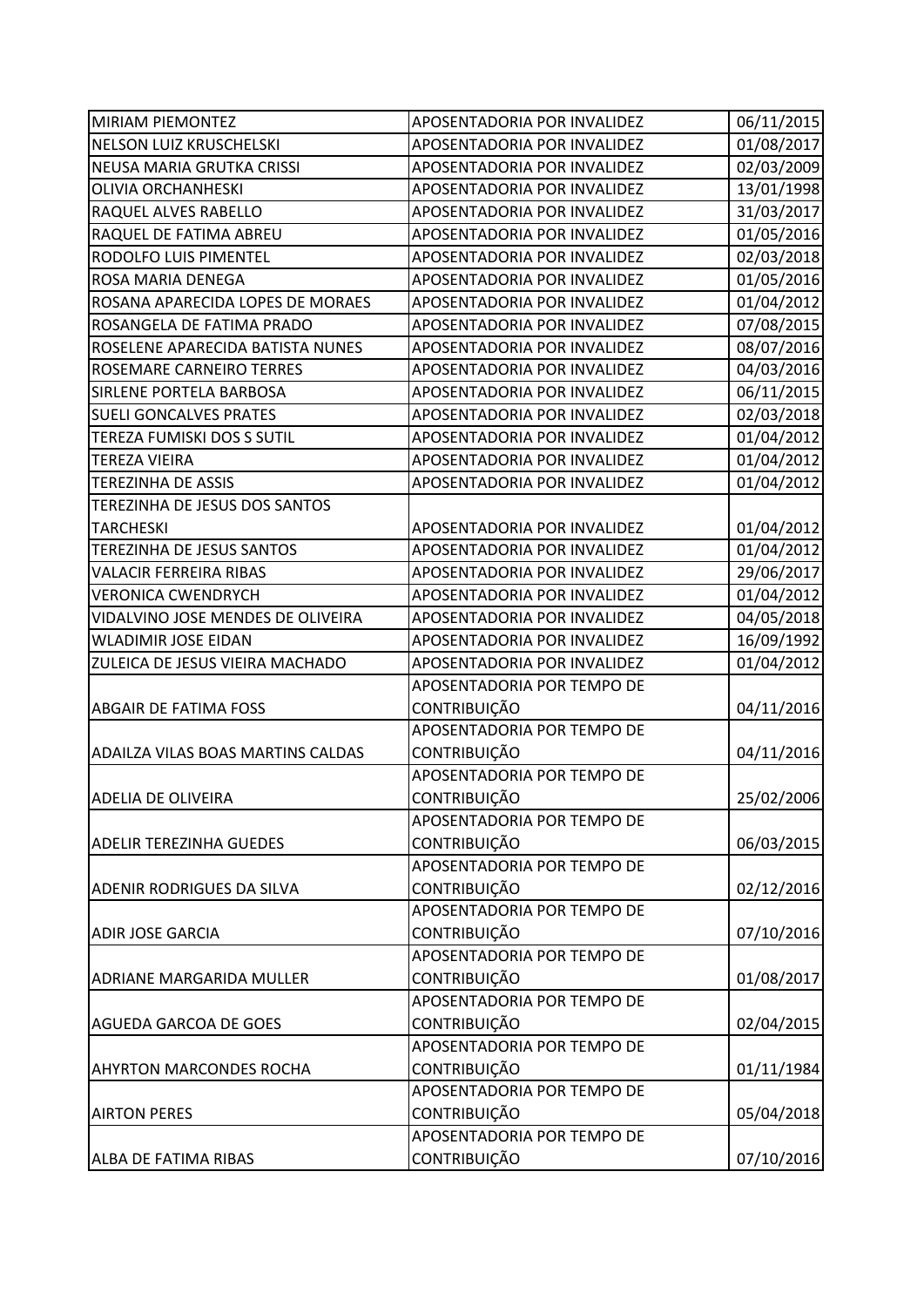|                                    | APOSENTADORIA POR TEMPO DE |            |
|------------------------------------|----------------------------|------------|
| <b>ALBANI DE JESUS SCHEIFER</b>    | <b>CONTRIBUIÇÃO</b>        | 12/09/2014 |
|                                    | APOSENTADORIA POR TEMPO DE |            |
| ALDOVINO ALVES DE FARIAS           | <b>CONTRIBUIÇÃO</b>        | 10/08/2012 |
|                                    | APOSENTADORIA POR TEMPO DE |            |
| ALVARO DA SILVA RIBEIRO            | <b>CONTRIBUIÇÃO</b>        | 05/07/2013 |
|                                    | APOSENTADORIA POR TEMPO DE |            |
| <b>ALVINA ALVES PEREIRA</b>        | CONTRIBUIÇÃO               | 04/05/2018 |
|                                    | APOSENTADORIA POR TEMPO DE |            |
| <b>ANA ALICE CARNEIRO FRANCA</b>   | <b>CONTRIBUIÇÃO</b>        | 01/08/2017 |
|                                    | APOSENTADORIA POR TEMPO DE |            |
| ANA CRISTINA KAMINSKI WOINAROWSKI  | CONTRIBUIÇÃO               | 05/05/2017 |
|                                    | APOSENTADORIA POR TEMPO DE |            |
| ANA GELINSKI DE LIMA               | <b>CONTRIBUIÇÃO</b>        | 20/11/1995 |
|                                    | APOSENTADORIA POR TEMPO DE |            |
| ANA MARIA DA SILVA LIMA PAULENA    | CONTRIBUIÇÃO               | 17/05/2013 |
|                                    | APOSENTADORIA POR TEMPO DE |            |
| <b>ANA MARIA NUNES HEY</b>         | <b>CONTRIBUIÇÃO</b>        | 07/01/2017 |
|                                    | APOSENTADORIA POR TEMPO DE |            |
| <b>ANA MARIA NUNES HEY</b>         | <b>CONTRIBUIÇÃO</b>        | 14/10/2011 |
|                                    | APOSENTADORIA POR TEMPO DE |            |
| ANGELA MARIA ROCHA LOZOVE DE LIMA  | <b>CONTRIBUIÇÃO</b>        | 06/03/2015 |
|                                    | APOSENTADORIA POR TEMPO DE |            |
| ANGELA MARIA ROCHA LOZOVE DE LIMA  | <b>CONTRIBUIÇÃO</b>        | 18/06/2012 |
|                                    | APOSENTADORIA POR TEMPO DE |            |
| ANGELA MARIA SCHOEMBERGER          | CONTRIBUIÇÃO               | 02/06/2017 |
|                                    | APOSENTADORIA POR TEMPO DE |            |
| ANGELICA MARCONDES DE SOUZA        | <b>CONTRIBUIÇÃO</b>        | 02/07/2010 |
|                                    | APOSENTADORIA POR TEMPO DE |            |
| <b>ANICE TERESINHA MACHADO</b>     | <b>CONTRIBUIÇÃO</b>        | 09/09/2008 |
|                                    | APOSENTADORIA POR TEMPO DE |            |
| <b>ANILDO SARTORI</b>              | <b>CONTRIBUIÇÃO</b>        | 04/03/2016 |
|                                    | APOSENTADORIA POR TEMPO DE |            |
| ANITA APARECIDA SOARES DOS SANTOS  | <b>CONTRIBUIÇÃO</b>        | 05/04/2018 |
|                                    | APOSENTADORIA POR TEMPO DE |            |
| <b>ANTENOR GOMES DE LIMA</b>       | <b>CONTRIBUIÇÃO</b>        | 31/03/2017 |
|                                    | APOSENTADORIA POR TEMPO DE |            |
| <b>ANTONIO CARLOS KOPPE</b>        | CONTRIBUIÇÃO               | 16/09/2011 |
|                                    | APOSENTADORIA POR TEMPO DE |            |
| <b>ANTONIO DIAS VIEIRA</b>         | <b>CONTRIBUIÇÃO</b>        | 12/03/1995 |
|                                    | APOSENTADORIA POR TEMPO DE |            |
| <b>ANTONIO GUILHERME TELLES</b>    | <b>CONTRIBUIÇÃO</b>        | 04/05/2018 |
|                                    | APOSENTADORIA POR TEMPO DE |            |
| <b>ARGOS VON LINSINGEN</b>         | <b>CONTRIBUIÇÃO</b>        | 04/09/2015 |
|                                    | APOSENTADORIA POR TEMPO DE |            |
| <b>ARLETE CRISSI HOHL</b>          | <b>CONTRIBUIÇÃO</b>        | 27/04/1981 |
|                                    | APOSENTADORIA POR TEMPO DE |            |
| <b>BEATRIZ GARBACHEVSKI DANGUI</b> | CONTRIBUIÇÃO               | 07/10/2016 |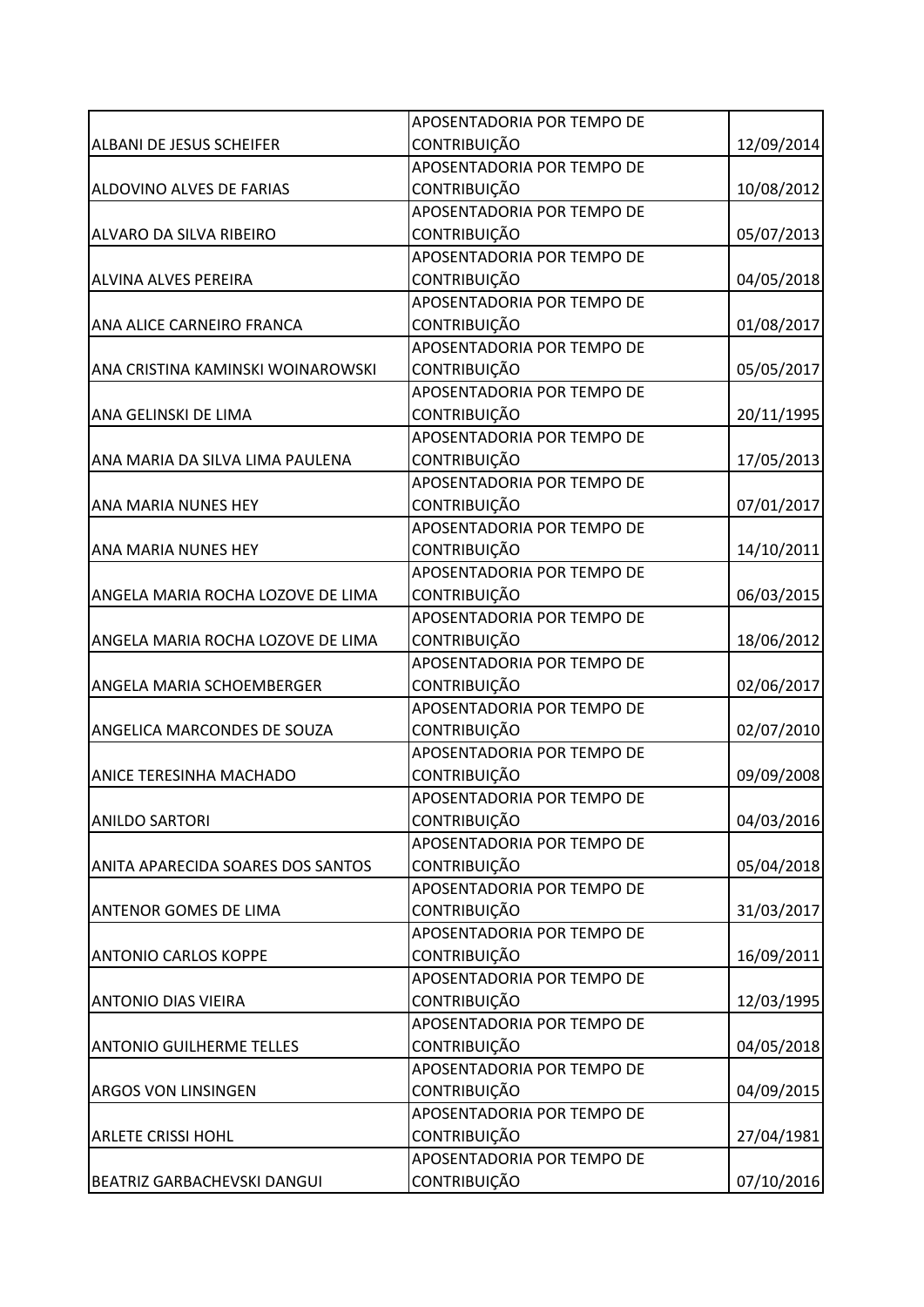|                                        | APOSENTADORIA POR TEMPO DE |            |
|----------------------------------------|----------------------------|------------|
| BEGAIR DO BELEM WEBER MILA             | <b>CONTRIBUIÇÃO</b>        | 05/04/2018 |
| BERNADETE APARECIDA DA CUNHA           | APOSENTADORIA POR TEMPO DE |            |
| <b>GALINSKI</b>                        | <b>CONTRIBUIÇÃO</b>        | 02/12/2016 |
|                                        | APOSENTADORIA POR TEMPO DE |            |
| CANDIDA RENI LIMA DE PAULA             | <b>CONTRIBUIÇÃO</b>        | 30/05/1995 |
|                                        | APOSENTADORIA POR TEMPO DE |            |
| <b>CARLITO CAVALHEIRO</b>              | CONTRIBUIÇÃO               | 07/06/2018 |
|                                        | APOSENTADORIA POR TEMPO DE |            |
| <b>CARLOS ANTONIO ORTELHADO</b>        | <b>CONTRIBUIÇÃO</b>        | 13/03/1994 |
|                                        | APOSENTADORIA POR TEMPO DE |            |
| CARMELINDA DOS SANTOS SOUZA            | CONTRIBUIÇÃO               | 01/08/1963 |
|                                        | APOSENTADORIA POR TEMPO DE |            |
| CARMEM LUCIA MARCON BOEIRA             | <b>CONTRIBUIÇÃO</b>        | 05/11/2010 |
|                                        | APOSENTADORIA POR TEMPO DE |            |
| CARMEM LUIZA DOS SANTOS CRISSI         | CONTRIBUIÇÃO               | 15/05/2009 |
|                                        | APOSENTADORIA POR TEMPO DE |            |
| CARMEN LUCIA MACHADO                   | <b>CONTRIBUIÇÃO</b>        | 15/04/2013 |
|                                        | APOSENTADORIA POR TEMPO DE |            |
| CECILIA DOS SANTOS FELCHACK            | <b>CONTRIBUIÇÃO</b>        | 04/05/2018 |
|                                        | APOSENTADORIA POR TEMPO DE |            |
| <b>CELIA IZABEL LIPPHAUS</b>           | <b>CONTRIBUIÇÃO</b>        | 02/01/2006 |
|                                        | APOSENTADORIA POR TEMPO DE |            |
| CHRISTIANE CHAVES K DA CUNHA           | <b>CONTRIBUIÇÃO</b>        | 07/01/2017 |
|                                        | APOSENTADORIA POR TEMPO DE |            |
| CHRISTIANE MERLIN CLEVE NICOLODI       | CONTRIBUIÇÃO               | 05/04/2018 |
|                                        | APOSENTADORIA POR TEMPO DE |            |
| <b>CICERO SCHMID</b>                   | CONTRIBUIÇÃO               | 05/04/2018 |
|                                        | APOSENTADORIA POR TEMPO DE |            |
| CLAUDETE APARECIDA CAMARGO MOREIRA     | <b>CONTRIBUIÇÃO</b>        | 03/06/2016 |
|                                        | APOSENTADORIA POR TEMPO DE |            |
| <b>CLAUDETE FATIMA DAVAL NIBESNHOK</b> | <b>CONTRIBUIÇÃO</b>        | 01/08/2017 |
|                                        | APOSENTADORIA POR TEMPO DE |            |
| CLAUDIA MARIA MILAZZO CAGGIANO         | <b>CONTRIBUIÇÃO</b>        | 07/01/2017 |
|                                        | APOSENTADORIA POR TEMPO DE |            |
| <b>CLENIRA MARCONDES DENARDI</b>       | <b>CONTRIBUIÇÃO</b>        | 12/02/1996 |
|                                        | APOSENTADORIA POR TEMPO DE |            |
| <b>CLEONICE APARECIDA FRANCO GRUS</b>  | CONTRIBUIÇÃO               | 06/10/2015 |
|                                        | APOSENTADORIA POR TEMPO DE |            |
| <b>CLEONICE OSTILHO LIMA</b>           | <b>CONTRIBUIÇÃO</b>        | 04/12/2015 |
|                                        | APOSENTADORIA POR TEMPO DE |            |
| <b>CLEONY FRANCO</b>                   | CONTRIBUIÇÃO               | 07/01/2017 |
|                                        | APOSENTADORIA POR TEMPO DE |            |
| <b>CLERI PEDROSO SOUTO</b>             | <b>CONTRIBUIÇÃO</b>        | 03/03/2017 |
|                                        | APOSENTADORIA POR TEMPO DE |            |
| CLEUSA MARIA KLOSTER DA SILVA          | <b>CONTRIBUIÇÃO</b>        | 03/04/2017 |
|                                        | APOSENTADORIA POR TEMPO DE |            |
| CLEUSA MARIA KLOSTER DA SILVA          | CONTRIBUIÇÃO               | 06/03/2015 |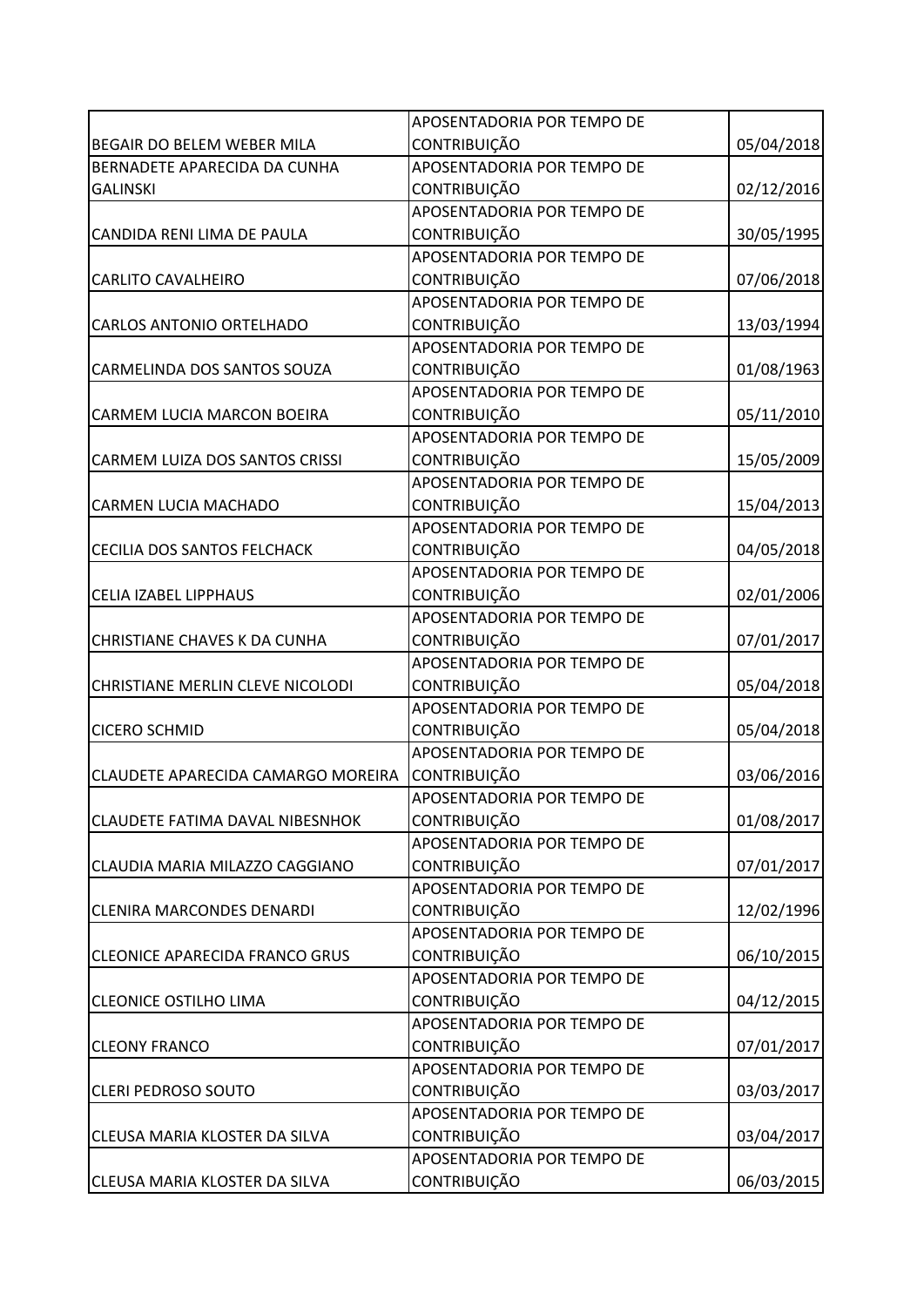|                                     | APOSENTADORIA POR TEMPO DE |            |
|-------------------------------------|----------------------------|------------|
| <b>CLEUSI APARECIDA FERREIRA</b>    | <b>CONTRIBUIÇÃO</b>        | 14/06/2013 |
|                                     | APOSENTADORIA POR TEMPO DE |            |
| <b>CLOTILDE BREY</b>                | <b>CONTRIBUIÇÃO</b>        | 29/06/1998 |
|                                     | APOSENTADORIA POR TEMPO DE |            |
| CYNTHIA JACQUES MASSUCCI            | <b>CONTRIBUIÇÃO</b>        | 14/06/2013 |
|                                     | APOSENTADORIA POR TEMPO DE |            |
| DAISA DOS PASSOS GALESKI            | <b>CONTRIBUIÇÃO</b>        | 15/05/2009 |
|                                     | APOSENTADORIA POR TEMPO DE |            |
| DANIELA MARIA RIBEIRO BURKO         | <b>CONTRIBUIÇÃO</b>        | 07/01/2017 |
|                                     | APOSENTADORIA POR TEMPO DE |            |
| DANILO JOSE FERREIRA DA SILVA       | CONTRIBUIÇÃO               | 05/05/2017 |
|                                     | APOSENTADORIA POR TEMPO DE |            |
| DEICI APARECIDA SCHIMIDT            | <b>CONTRIBUIÇÃO</b>        | 21/03/2014 |
|                                     | APOSENTADORIA POR TEMPO DE |            |
| <b>DENISE APARECIDA NUNES</b>       | <b>CONTRIBUIÇÃO</b>        | 07/01/2017 |
|                                     | APOSENTADORIA POR TEMPO DE |            |
| DENISE APARECIDA PULICHA DE GARAIS  | <b>CONTRIBUIÇÃO</b>        | 07/01/2017 |
|                                     | APOSENTADORIA POR TEMPO DE |            |
| <b>DENISE SIMONETTI MARCONDES</b>   | <b>CONTRIBUIÇÃO</b>        | 10/08/2012 |
|                                     | APOSENTADORIA POR TEMPO DE |            |
| DIAHIR MACHADO DE ALMEIDA SÉKULA    | <b>CONTRIBUIÇÃO</b>        | 13/07/1998 |
|                                     | APOSENTADORIA POR TEMPO DE |            |
| DILMARA MEXKO                       | <b>CONTRIBUIÇÃO</b>        | 10/10/2014 |
|                                     | APOSENTADORIA POR TEMPO DE |            |
| DIOCELI COSTA DE SOUZA              | CONTRIBUIÇÃO               | 08/04/2011 |
|                                     | APOSENTADORIA POR TEMPO DE |            |
| DIONEA DE MOURA WESTPHAL            | <b>CONTRIBUIÇÃO</b>        | 07/11/2008 |
|                                     | APOSENTADORIA POR TEMPO DE |            |
| DIRCE PENTEADO PETERLINI            | <b>CONTRIBUIÇÃO</b>        | 19/12/2006 |
|                                     | APOSENTADORIA POR TEMPO DE |            |
| DORAINA DE BELEM NUNES PEREIRA      | <b>CONTRIBUIÇÃO</b>        | 11/04/2014 |
|                                     | APOSENTADORIA POR TEMPO DE |            |
| DORALICE DE OLIVEIRA BAHLS          | CONTRIBUIÇÃO               | 02/07/2010 |
|                                     | APOSENTADORIA POR TEMPO DE |            |
| DORALICE MARIANO OLIVEIRA BORDINHÃO | CONTRIBUIÇÃO               | 07/06/2018 |
|                                     | APOSENTADORIA POR TEMPO DE |            |
| DULCE APARECIDA DOS SANTOS KORZUM   | CONTRIBUIÇÃO               | 06/05/2011 |
|                                     | APOSENTADORIA POR TEMPO DE |            |
| EDELVIRA LAURENTINO ALVES           | <b>CONTRIBUIÇÃO</b>        | 20/06/1991 |
|                                     | APOSENTADORIA POR TEMPO DE |            |
| EDITE ELENA MARCAO                  | <b>CONTRIBUIÇÃO</b>        | 02/05/1997 |
|                                     | APOSENTADORIA POR TEMPO DE |            |
| <b>EDNA YUMI KOGA MARTINS</b>       | <b>CONTRIBUIÇÃO</b>        | 05/05/2017 |
|                                     | APOSENTADORIA POR TEMPO DE |            |
| <b>EGLEIDE MONTARROYOS DE MELO</b>  | <b>CONTRIBUIÇÃO</b>        | 03/03/2017 |
|                                     | APOSENTADORIA POR TEMPO DE |            |
| <b>ELCI INES CASTRO</b>             | CONTRIBUIÇÃO               | 30/11/2004 |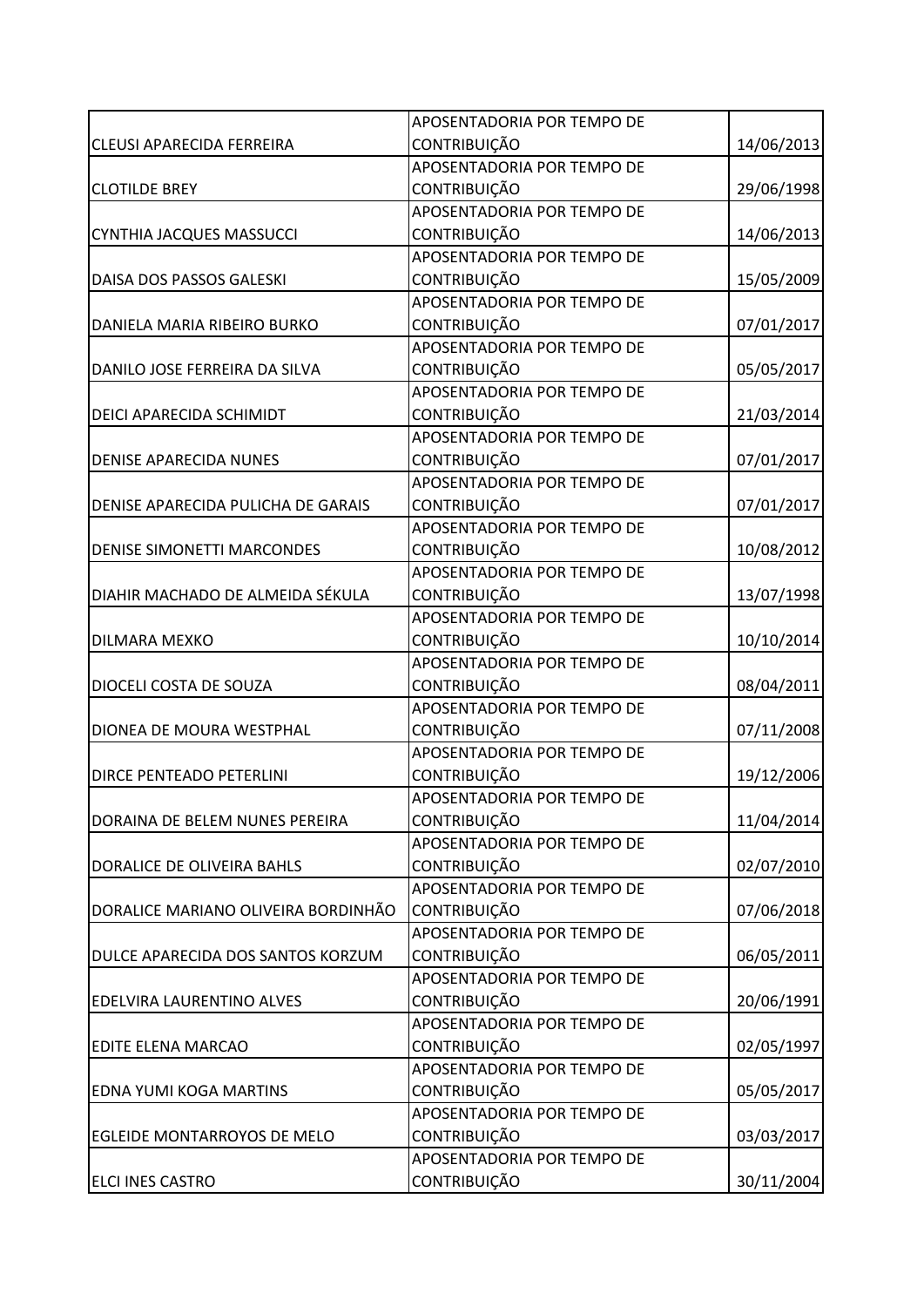|                                     | APOSENTADORIA POR TEMPO DE |            |
|-------------------------------------|----------------------------|------------|
| ELEUCI DE FATIMA ROCHA              | <b>CONTRIBUIÇÃO</b>        | 13/12/2013 |
|                                     | APOSENTADORIA POR TEMPO DE |            |
| ELIANA DE FATIMA COLLARES RODRIGUES | <b>CONTRIBUIÇÃO</b>        | 04/07/2015 |
|                                     | APOSENTADORIA POR TEMPO DE |            |
| ELIANE LOPES KAMINSKI GHILARDI      | <b>CONTRIBUIÇÃO</b>        | 01/11/2017 |
|                                     | APOSENTADORIA POR TEMPO DE |            |
| ELIANE LOPES KAMINSKI GHILARDI      | <b>CONTRIBUIÇÃO</b>        | 29/06/2017 |
|                                     | APOSENTADORIA POR TEMPO DE |            |
| <b>ELIZA MEXHCO</b>                 | <b>CONTRIBUIÇÃO</b>        | 29/06/2017 |
|                                     | APOSENTADORIA POR TEMPO DE |            |
| <b>ELIZABET MOREIRA</b>             | CONTRIBUIÇÃO               | 31/03/2017 |
|                                     | APOSENTADORIA POR TEMPO DE |            |
| <b>ELIZABETH APARECIDA XAVIER</b>   | <b>CONTRIBUIÇÃO</b>        | 09/08/2013 |
|                                     | APOSENTADORIA POR TEMPO DE |            |
| ELIZETHE APARECIDA DA SILVA         | CONTRIBUIÇÃO               | 07/10/2016 |
|                                     | APOSENTADORIA POR TEMPO DE |            |
| <b>ELOINA JONSSON OLIVEIRA</b>      | <b>CONTRIBUIÇÃO</b>        | 13/07/1998 |
|                                     | APOSENTADORIA POR TEMPO DE |            |
| <b>ELOINA VEREA DE CAMPOS</b>       | <b>CONTRIBUIÇÃO</b>        | 25/05/1983 |
|                                     | APOSENTADORIA POR TEMPO DE |            |
| <b>ELTON JOSE RIBAS</b>             | <b>CONTRIBUIÇÃO</b>        | 07/01/2017 |
|                                     | APOSENTADORIA POR TEMPO DE |            |
| <b>ELVIRA ANNA MUDREK</b>           | <b>CONTRIBUIÇÃO</b>        | 02/12/2016 |
|                                     | APOSENTADORIA POR TEMPO DE |            |
| <b>EMERSON LUIZ NEVES</b>           | CONTRIBUIÇÃO               | 02/03/2018 |
|                                     | APOSENTADORIA POR TEMPO DE |            |
| <b>EMILIA MARTINS KALIZAK</b>       | <b>CONTRIBUIÇÃO</b>        | 04/07/2015 |
|                                     | APOSENTADORIA POR TEMPO DE |            |
| ENI APARECIDA DE LIMA CHRISTO       | CONTRIBUIÇÃO               | 10/10/2017 |
|                                     | APOSENTADORIA POR TEMPO DE |            |
| <b>ENI DE OLIVEIRA R LEUTNER</b>    | <b>CONTRIBUIÇÃO</b>        | 11/04/1994 |
|                                     | APOSENTADORIA POR TEMPO DE |            |
| ERACELI MARIA WOINARSKI MOREIRA     | CONTRIBUIÇÃO               | 15/04/2016 |
|                                     | APOSENTADORIA POR TEMPO DE |            |
| <b>ERONDINA CARDOSO DE MATTOS</b>   | <b>CONTRIBUIÇÃO</b>        | 16/12/1988 |
|                                     | APOSENTADORIA POR TEMPO DE |            |
| <b>ERONI DE FATIMA PORTELA</b>      | CONTRIBUIÇÃO               | 16/05/2014 |
|                                     | APOSENTADORIA POR TEMPO DE |            |
| <b>ERTA SCHINEIDER SILVEIRO</b>     | <b>CONTRIBUIÇÃO</b>        | 01/12/2006 |
|                                     | APOSENTADORIA POR TEMPO DE |            |
| <b>ESTER TEREZINHA ABICALAFFE</b>   | <b>CONTRIBUIÇÃO</b>        | 01/08/1989 |
|                                     | APOSENTADORIA POR TEMPO DE |            |
| <b>EUGENIO RUCKEL</b>               | <b>CONTRIBUIÇÃO</b>        | 07/01/2017 |
|                                     | APOSENTADORIA POR TEMPO DE |            |
| <b>EULALIA GELINSKI</b>             | <b>CONTRIBUIÇÃO</b>        | 07/08/2015 |
|                                     | APOSENTADORIA POR TEMPO DE |            |
| <b>EUNICE HORST</b>                 | CONTRIBUIÇÃO               | 14/12/2012 |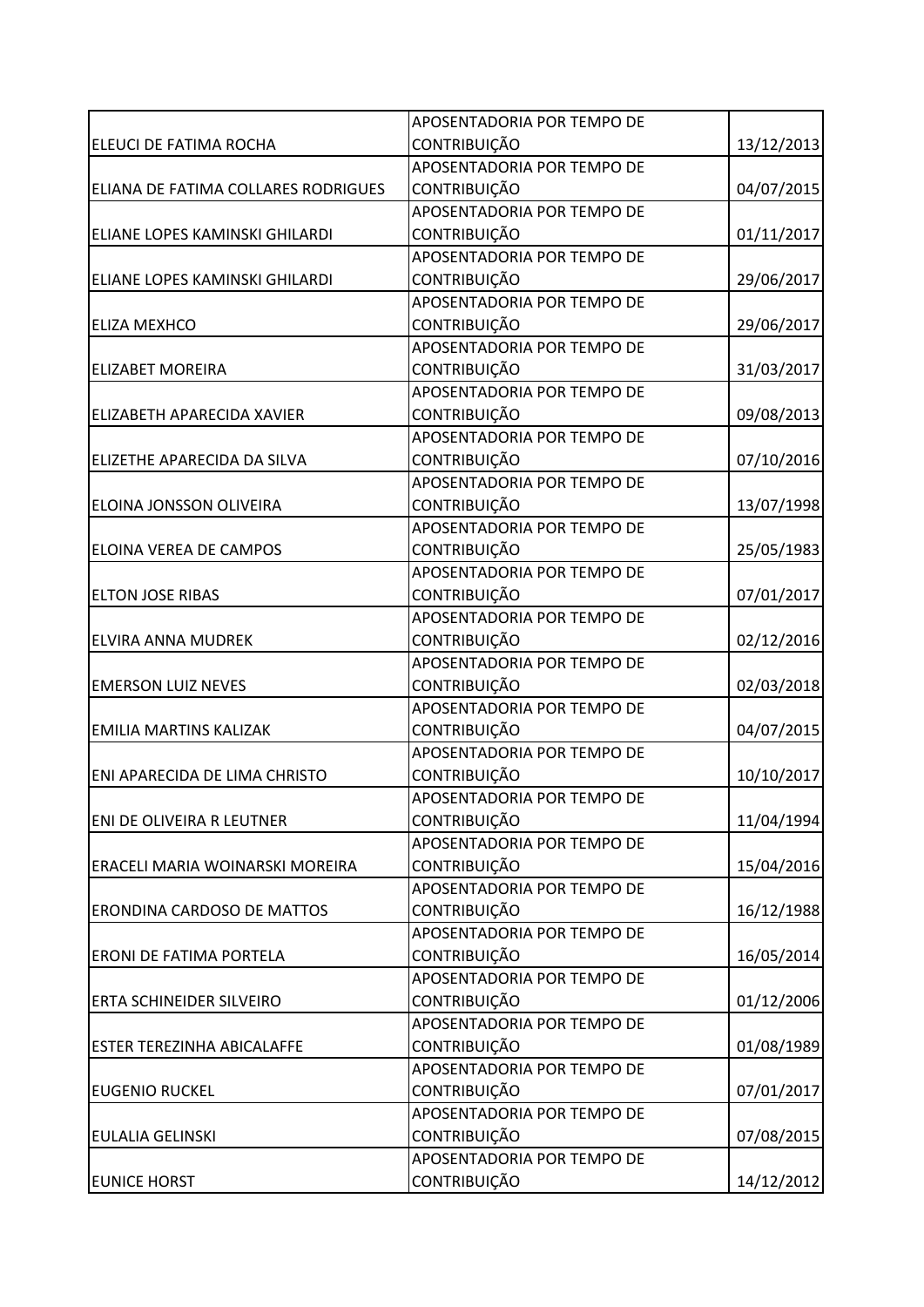|                                       | APOSENTADORIA POR TEMPO DE |            |
|---------------------------------------|----------------------------|------------|
| EURALINA RAMOS DO PRADO               | <b>CONTRIBUIÇÃO</b>        | 02/12/2016 |
|                                       | APOSENTADORIA POR TEMPO DE |            |
| <b>EVA GOMES</b>                      | <b>CONTRIBUIÇÃO</b>        | 03/06/2016 |
|                                       | APOSENTADORIA POR TEMPO DE |            |
| EVA REGINA SEBRENSKI RONSKOSKI        | <b>CONTRIBUIÇÃO</b>        | 07/06/2018 |
|                                       | APOSENTADORIA POR TEMPO DE |            |
| <b>EVA VEIGA FERREIRA</b>             | <b>CONTRIBUIÇÃO</b>        | 10/06/2011 |
|                                       | APOSENTADORIA POR TEMPO DE |            |
| <b>FATIMA MARTINEZ SLOMP</b>          | <b>CONTRIBUIÇÃO</b>        | 14/11/2014 |
|                                       | APOSENTADORIA POR TEMPO DE |            |
| FLORA APARECIDA DIDUR VEIGA           | CONTRIBUIÇÃO               | 03/06/2016 |
|                                       | APOSENTADORIA POR TEMPO DE |            |
| FLORA APARECIDA DIDUR VEIGA           | CONTRIBUIÇÃO               | 07/03/2016 |
|                                       | APOSENTADORIA POR TEMPO DE |            |
| <b>GERUSA RIBAS FORBECK</b>           | CONTRIBUIÇÃO               | 01/08/2017 |
|                                       | APOSENTADORIA POR TEMPO DE |            |
| <b>GILDA TEREZINHA PRIMAK MAMEDE</b>  | <b>CONTRIBUIÇÃO</b>        | 17/05/2013 |
|                                       | APOSENTADORIA POR TEMPO DE |            |
| <b>GISELE CRISTINA G ABREU</b>        | <b>CONTRIBUIÇÃO</b>        | 03/03/2017 |
|                                       | APOSENTADORIA POR TEMPO DE |            |
| <b>GISLENE IZABEL G ABREU</b>         | <b>CONTRIBUIÇÃO</b>        | 02/06/2017 |
|                                       | APOSENTADORIA POR TEMPO DE |            |
| <b>GLACI RIBAS KRAMER</b>             | <b>CONTRIBUIÇÃO</b>        | 10/04/1995 |
|                                       | APOSENTADORIA POR TEMPO DE |            |
| GLAIR TERESINHA ELEUTERIO DE LIMA     | CONTRIBUIÇÃO               | 02/06/2017 |
|                                       | APOSENTADORIA POR TEMPO DE |            |
| GLAIR TERESINHA ELEUTERIO DE LIMA     | <b>CONTRIBUIÇÃO</b>        | 08/06/2007 |
|                                       | APOSENTADORIA POR TEMPO DE |            |
| HAIDEE MARQUES ESPINOLA               | <b>CONTRIBUIÇÃO</b>        | 01/08/1983 |
|                                       | APOSENTADORIA POR TEMPO DE |            |
| <b>HELAMAN ALMEIDA GAERTNER</b>       | <b>CONTRIBUIÇÃO</b>        | 07/06/2018 |
|                                       | APOSENTADORIA POR TEMPO DE |            |
| HELENA ABIBE BERALDO FLOSI            | CONTRIBUIÇÃO               | 02/05/1988 |
|                                       | APOSENTADORIA POR TEMPO DE |            |
| <b>HELENA ANGELA DE CAMARGO RAMOS</b> | <b>CONTRIBUIÇÃO</b>        | 08/07/2016 |
|                                       | APOSENTADORIA POR TEMPO DE |            |
| <b>HELENA ANGELINA CESCON</b>         | CONTRIBUIÇÃO               | 11/04/2014 |
|                                       | APOSENTADORIA POR TEMPO DE |            |
| <b>HELENA DE ANDRADE</b>              | <b>CONTRIBUIÇÃO</b>        | 01/10/1998 |
|                                       | APOSENTADORIA POR TEMPO DE |            |
| <b>HELENA DZIURZA</b>                 | <b>CONTRIBUIÇÃO</b>        | 18/11/2011 |
|                                       | APOSENTADORIA POR TEMPO DE |            |
| <b>HELENA OLIVEIRA BONETTE</b>        | <b>CONTRIBUIÇÃO</b>        | 02/06/2017 |
|                                       | APOSENTADORIA POR TEMPO DE |            |
| <b>HELENA REGINA SOARES</b>           | <b>CONTRIBUIÇÃO</b>        | 08/08/2016 |
|                                       | APOSENTADORIA POR TEMPO DE |            |
| <b>HERLENE NAIR BASTOS</b>            | CONTRIBUIÇÃO               | 07/10/2016 |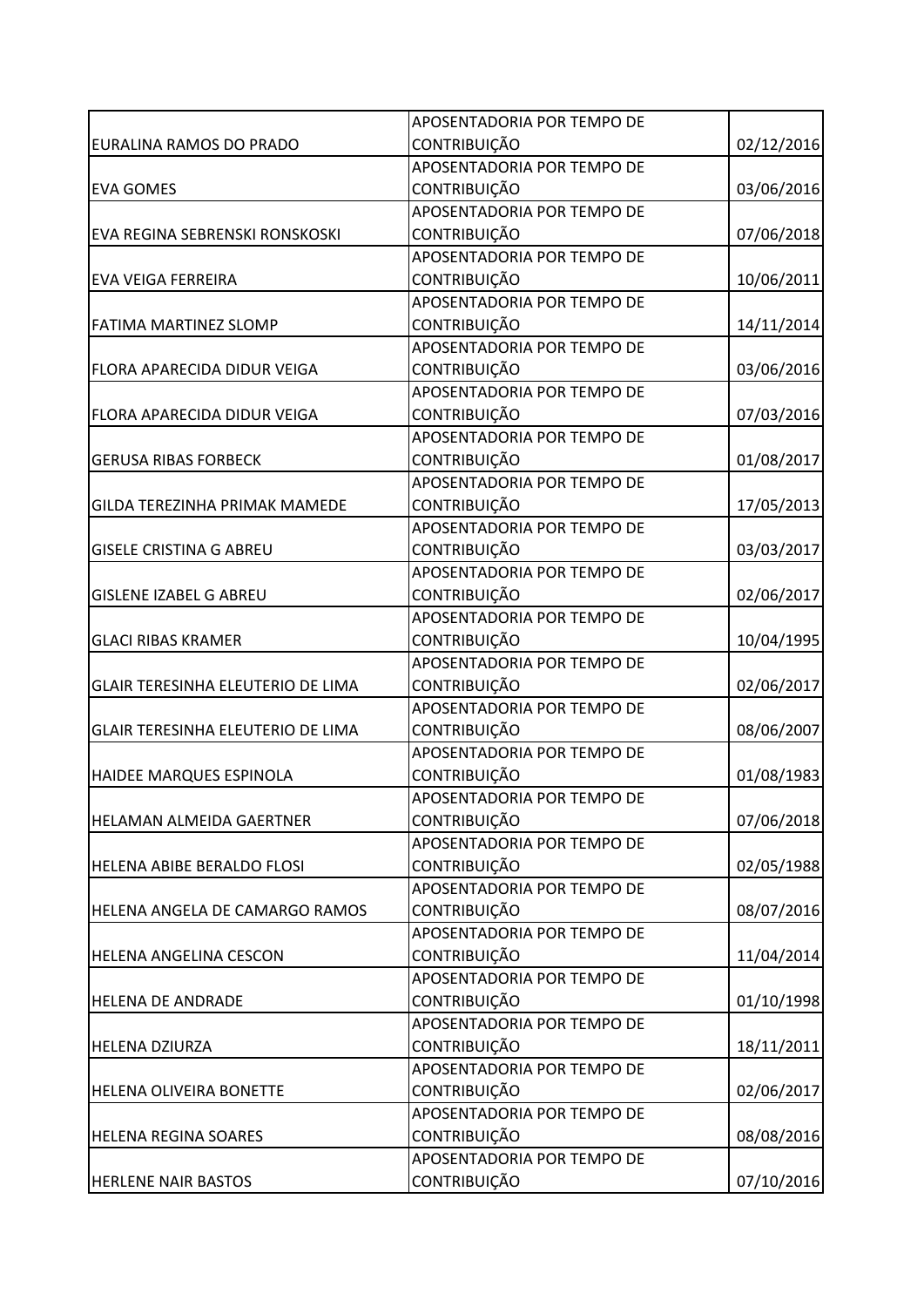|                                      | APOSENTADORIA POR TEMPO DE |            |
|--------------------------------------|----------------------------|------------|
| <b>HERLENE NAIR BASTOS</b>           | <b>CONTRIBUIÇÃO</b>        | 18/11/2011 |
|                                      | APOSENTADORIA POR TEMPO DE |            |
| HERNEDILENA RIOS DO NASCIMENTO       | <b>CONTRIBUIÇÃO</b>        | 28/04/2002 |
|                                      | APOSENTADORIA POR TEMPO DE |            |
| <b>HERONDI AIRES WAINER</b>          | <b>CONTRIBUIÇÃO</b>        | 11/07/2014 |
|                                      | APOSENTADORIA POR TEMPO DE |            |
| HONORINA LIMA DE SOUZA               | CONTRIBUIÇÃO               | 01/08/1983 |
|                                      | APOSENTADORIA POR TEMPO DE |            |
| <b>HUMBERTO PELLEGRINI MAIA</b>      | <b>CONTRIBUIÇÃO</b>        | 04/03/2016 |
|                                      | APOSENTADORIA POR TEMPO DE |            |
| ILDA FELIX DA SILVA                  | CONTRIBUIÇÃO               | 07/06/2018 |
|                                      | APOSENTADORIA POR TEMPO DE |            |
| ILMA APARECIDA GALVAO PEREIRA        | <b>CONTRIBUIÇÃO</b>        | 12/09/2014 |
|                                      | APOSENTADORIA POR TEMPO DE |            |
| ILONA TEREZINHA GATTRINGER DE MACEDO | <b>CONTRIBUIÇÃO</b>        | 05/05/2017 |
|                                      | APOSENTADORIA POR TEMPO DE |            |
| ILONA TEREZINHA GATTRINGER DE MACEDO | CONTRIBUIÇÃO               | 11/08/2014 |
|                                      | APOSENTADORIA POR TEMPO DE |            |
| INDIOARA DE FATIMA DA SILVA CALDAS   | <b>CONTRIBUIÇÃO</b>        | 04/05/2018 |
|                                      | APOSENTADORIA POR TEMPO DE |            |
| <b>INES MOREIRA DE SOUZA</b>         | <b>CONTRIBUIÇÃO</b>        | 06/06/2014 |
|                                      | APOSENTADORIA POR TEMPO DE |            |
| <b>INES PEREIRA VARGAS</b>           | <b>CONTRIBUIÇÃO</b>        | 05/01/2018 |
|                                      | APOSENTADORIA POR TEMPO DE |            |
| <b>INEZ DA APARECIDA MIKULIS</b>     | CONTRIBUIÇÃO               | 08/04/2011 |
|                                      | APOSENTADORIA POR TEMPO DE |            |
| <b>IOLANDA SCHIMANSKI DIEHL</b>      | CONTRIBUIÇÃO               | 31/03/2017 |
|                                      | APOSENTADORIA POR TEMPO DE |            |
| <b>IONE TEREZINHA ROCHA VIEIRA</b>   | <b>CONTRIBUIÇÃO</b>        | 06/11/2015 |
|                                      | APOSENTADORIA POR TEMPO DE |            |
| <b>IRACY APARECIDA RIBEIRO</b>       | <b>CONTRIBUIÇÃO</b>        | 05/05/2017 |
|                                      | APOSENTADORIA POR TEMPO DE |            |
| IRENE FERNANDES SILVERIO FILIPOSKI   | <b>CONTRIBUIÇÃO</b>        | 17/05/2013 |
|                                      | APOSENTADORIA POR TEMPO DE |            |
| <b>IRENE KOZLIK SLUZALA</b>          | <b>CONTRIBUIÇÃO</b>        | 04/05/2018 |
|                                      | APOSENTADORIA POR TEMPO DE |            |
| <b>IRENE POCZYNEK</b>                | CONTRIBUIÇÃO               | 08/07/2016 |
|                                      | APOSENTADORIA POR TEMPO DE |            |
| <b>IRIS MENEGHINI BORELLI</b>        | <b>CONTRIBUIÇÃO</b>        | 18/04/2016 |
|                                      | APOSENTADORIA POR TEMPO DE |            |
| <b>IRIS MENEGHINI BORELLI</b>        | CONTRIBUIÇÃO               | 22/02/2014 |
|                                      | APOSENTADORIA POR TEMPO DE |            |
| <b>ISAURA SYRITIUK CORDEIRO</b>      | <b>CONTRIBUIÇÃO</b>        | 15/05/1992 |
|                                      | APOSENTADORIA POR TEMPO DE |            |
| <b>ISOLETE DA CRUZ SILVEIRA</b>      | <b>CONTRIBUIÇÃO</b>        | 01/08/2017 |
|                                      | APOSENTADORIA POR TEMPO DE |            |
| <b>IVETE PAIVA</b>                   | CONTRIBUIÇÃO               | 08/05/2015 |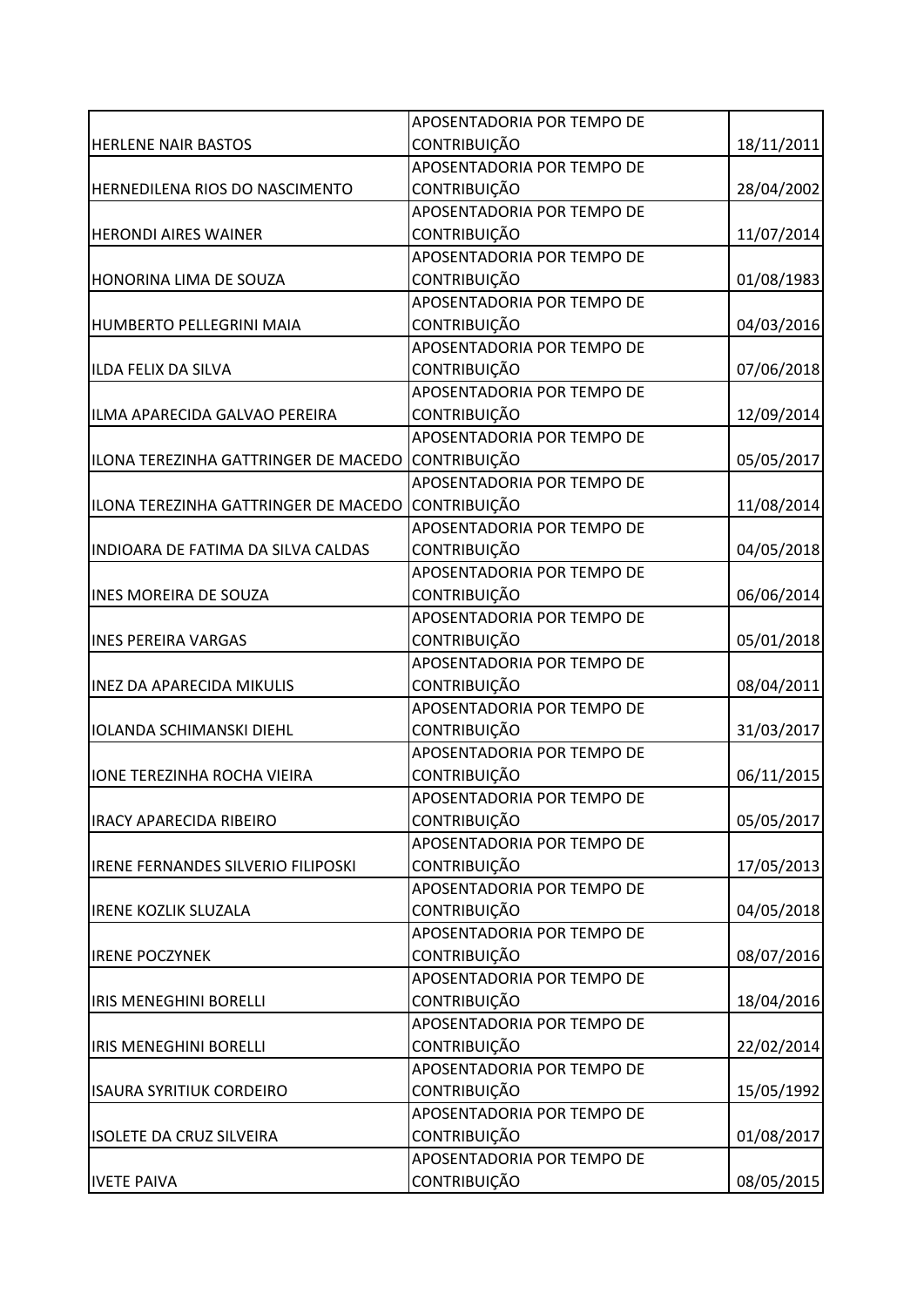|                                     | APOSENTADORIA POR TEMPO DE |            |
|-------------------------------------|----------------------------|------------|
| IVONE APARECIDA CORREA QUEIROZ      | <b>CONTRIBUIÇÃO</b>        | 05/04/2018 |
|                                     | APOSENTADORIA POR TEMPO DE |            |
| <b>IZABEL CRISTINA CONTI</b>        | <b>CONTRIBUIÇÃO</b>        | 01/06/2015 |
|                                     | APOSENTADORIA POR TEMPO DE |            |
| JAMILE MARINA VITORASSI TEIXEIRA    | <b>CONTRIBUIÇÃO</b>        | 10/10/2017 |
|                                     | APOSENTADORIA POR TEMPO DE |            |
| JANETE APARECIDA KARNOSKI POCZENEK  | <b>CONTRIBUIÇÃO</b>        | 10/10/2017 |
|                                     | APOSENTADORIA POR TEMPO DE |            |
| JAQUELINE FONTOURA SANTOS           | <b>CONTRIBUIÇÃO</b>        | 02/03/2018 |
|                                     | APOSENTADORIA POR TEMPO DE |            |
| JOANA ANTONINA MARTINS              | CONTRIBUIÇÃO               | 05/04/2018 |
|                                     | APOSENTADORIA POR TEMPO DE |            |
| JOANA APARECIDA MORAES DOS SANTOS   | <b>CONTRIBUIÇÃO</b>        | 04/11/2016 |
|                                     | APOSENTADORIA POR TEMPO DE |            |
| JOAO LUIZ MARTINS DE OLIVEIRA       | CONTRIBUIÇÃO               | 07/01/2017 |
|                                     | APOSENTADORIA POR TEMPO DE |            |
| JOAO MARIA JUSCOSKI DA SILVA        | <b>CONTRIBUIÇÃO</b>        | 08/05/2015 |
|                                     | APOSENTADORIA POR TEMPO DE |            |
| JOAO MARIA PEREIRA NETO             | <b>CONTRIBUIÇÃO</b>        | 05/01/2018 |
|                                     | APOSENTADORIA POR TEMPO DE |            |
| JOAO SILVERIO CALDAS                | <b>CONTRIBUIÇÃO</b>        | 05/05/2017 |
|                                     | APOSENTADORIA POR TEMPO DE |            |
| JOSE GUILHERME DE OLIVEIRA BUGANO   | <b>CONTRIBUIÇÃO</b>        | 04/09/2015 |
|                                     | APOSENTADORIA POR TEMPO DE |            |
| <b>JOSE HAMILTON NUNES</b>          | CONTRIBUIÇÃO               | 14/10/2011 |
|                                     | APOSENTADORIA POR TEMPO DE |            |
| JOSE LUIZ DE OLIVEIRA               | <b>CONTRIBUIÇÃO</b>        | 03/03/2017 |
|                                     | APOSENTADORIA POR TEMPO DE |            |
| JOSELIA MARIA FARIA DE ABREU        | CONTRIBUIÇÃO               | 02/12/1996 |
|                                     | APOSENTADORIA POR TEMPO DE |            |
| JUCIMERE APARECIDA PANIZZAN         | <b>CONTRIBUIÇÃO</b>        | 02/04/2015 |
|                                     | APOSENTADORIA POR TEMPO DE |            |
| JUSSARA DE ROCCO LARA               | <b>CONTRIBUIÇÃO</b>        | 29/05/2008 |
|                                     | APOSENTADORIA POR TEMPO DE |            |
| JUSSARA DO BELEM DA SILVA CALDAS    | <b>CONTRIBUIÇÃO</b>        | 03/03/2017 |
|                                     | APOSENTADORIA POR TEMPO DE |            |
| KATIA CRISTINA UMBURANAS NASCIMENTO | CONTRIBUIÇÃO               | 04/11/2016 |
|                                     | APOSENTADORIA POR TEMPO DE |            |
| <b>LADY BIALUK</b>                  | <b>CONTRIBUIÇÃO</b>        | 14/11/2014 |
|                                     | APOSENTADORIA POR TEMPO DE |            |
| LENITA GOMES AMARAL                 | <b>CONTRIBUIÇÃO</b>        | 17/09/1990 |
|                                     | APOSENTADORIA POR TEMPO DE |            |
| <b>LEONARDO KRYSA</b>               | <b>CONTRIBUIÇÃO</b>        | 04/09/2015 |
|                                     | APOSENTADORIA POR TEMPO DE |            |
| <b>LEONI HECK CARDOSO</b>           | <b>CONTRIBUIÇÃO</b>        | 09/03/2013 |
|                                     | APOSENTADORIA POR TEMPO DE |            |
| LEONILDA ZANONA                     | CONTRIBUIÇÃO               | 29/12/2008 |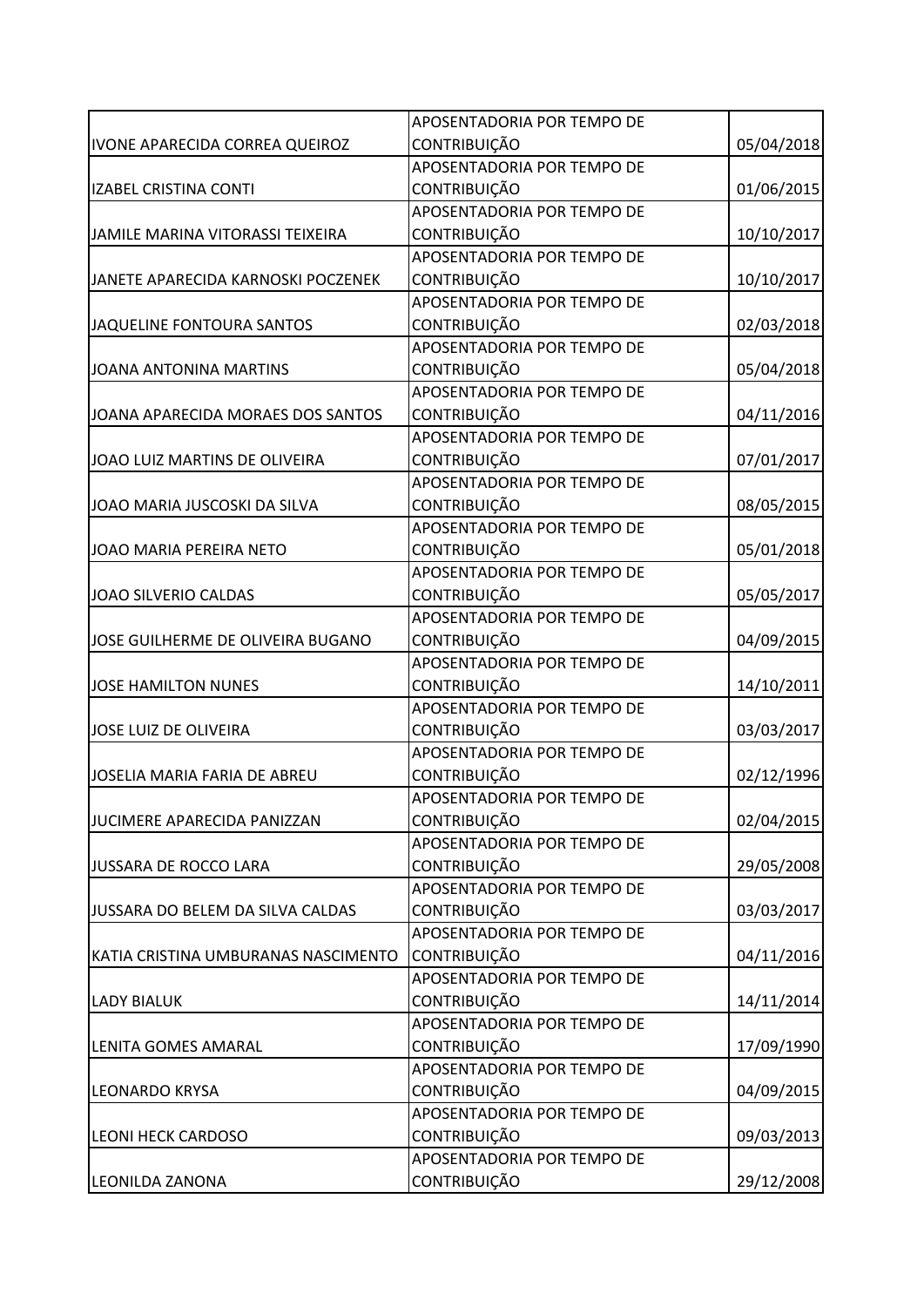|                                     | APOSENTADORIA POR TEMPO DE |            |
|-------------------------------------|----------------------------|------------|
| <b>LEONY DELOURDES CAMARGO</b>      | <b>CONTRIBUIÇÃO</b>        | 07/06/2013 |
|                                     | APOSENTADORIA POR TEMPO DE |            |
| <b>LEVINA CLERIA RIOS</b>           | <b>CONTRIBUIÇÃO</b>        | 08/05/2015 |
|                                     | APOSENTADORIA POR TEMPO DE |            |
| LILIAN CUNICO DE OLIVEIRA ROCHA     | <b>CONTRIBUIÇÃO</b>        | 07/06/2018 |
|                                     | APOSENTADORIA POR TEMPO DE |            |
| LUCI DE FATIMA GARCIA               | <b>CONTRIBUIÇÃO</b>        | 02/12/2016 |
|                                     | APOSENTADORIA POR TEMPO DE |            |
| LUCI MARIA RAIBIDA BANCZEK          | <b>CONTRIBUIÇÃO</b>        | 16/09/2011 |
|                                     | APOSENTADORIA POR TEMPO DE |            |
| LUIZ CARLOS DE LIMA                 | CONTRIBUIÇÃO               | 14/10/1996 |
|                                     | APOSENTADORIA POR TEMPO DE |            |
| LUIZA FERREIRA CALDAS               | <b>CONTRIBUIÇÃO</b>        | 29/05/2009 |
|                                     | APOSENTADORIA POR TEMPO DE |            |
| <b>LURDES DE ABREU FERREIRA</b>     | <b>CONTRIBUIÇÃO</b>        | 17/05/2013 |
|                                     | APOSENTADORIA POR TEMPO DE |            |
| LUVALCY LORENZI FRANCO              | CONTRIBUIÇÃO               | 13/09/2013 |
|                                     | APOSENTADORIA POR TEMPO DE |            |
| <b>MADALENA KOLODA RODRIGUES</b>    | <b>CONTRIBUIÇÃO</b>        | 02/09/1993 |
|                                     | APOSENTADORIA POR TEMPO DE |            |
| <b>MAFALDA HORNICH MARCAL</b>       | <b>CONTRIBUIÇÃO</b>        | 08/07/2016 |
|                                     | APOSENTADORIA POR TEMPO DE |            |
| <b>MARCIA APARECIDA DE G PONTES</b> | <b>CONTRIBUIÇÃO</b>        | 04/07/2015 |
|                                     | APOSENTADORIA POR TEMPO DE |            |
| MARCIA APARECIDA DE SOUZA PEREIRA   | CONTRIBUIÇÃO               | 01/11/2017 |
|                                     | APOSENTADORIA POR TEMPO DE |            |
| MARCIA APARECIDA DE SOUZA PEREIRA   | <b>CONTRIBUIÇÃO</b>        | 03/03/2017 |
|                                     | APOSENTADORIA POR TEMPO DE |            |
| MARCIA ISABEL MARTINEZ JACOMEL      | <b>CONTRIBUIÇÃO</b>        | 16/10/2012 |
|                                     | APOSENTADORIA POR TEMPO DE |            |
| <b>MARGARIDA MOREIRA</b>            | <b>CONTRIBUIÇÃO</b>        | 07/12/2017 |
|                                     | APOSENTADORIA POR TEMPO DE |            |
| <b>MARGARIDA NELSA MUDRYK</b>       | CONTRIBUIÇÃO               | 01/09/2017 |
|                                     | APOSENTADORIA POR TEMPO DE |            |
| MARGARIDA NELSA MUDRYK              | <b>CONTRIBUIÇÃO</b>        | 23/07/2012 |
|                                     | APOSENTADORIA POR TEMPO DE |            |
| MARIA APARECIDA MACHADO PINTO       | CONTRIBUIÇÃO               | 10/12/2010 |
|                                     | APOSENTADORIA POR TEMPO DE |            |
| <b>MARIA APARECIDA NUNES</b>        | <b>CONTRIBUIÇÃO</b>        | 10/08/2012 |
|                                     | APOSENTADORIA POR TEMPO DE |            |
| <b>MARIA APARECIDA POLLI</b>        | <b>CONTRIBUIÇÃO</b>        | 05/01/2018 |
|                                     | APOSENTADORIA POR TEMPO DE |            |
| <b>MARIA APARECIDA PRESTES</b>      | <b>CONTRIBUIÇÃO</b>        | 03/06/2016 |
|                                     | APOSENTADORIA POR TEMPO DE |            |
| <b>MARIA BERNADETE B PRESTES</b>    | <b>CONTRIBUIÇÃO</b>        | 02/08/2017 |
|                                     | APOSENTADORIA POR TEMPO DE |            |
| <b>MARIA BERNADETE B PRESTES</b>    | CONTRIBUIÇÃO               | 04/09/2015 |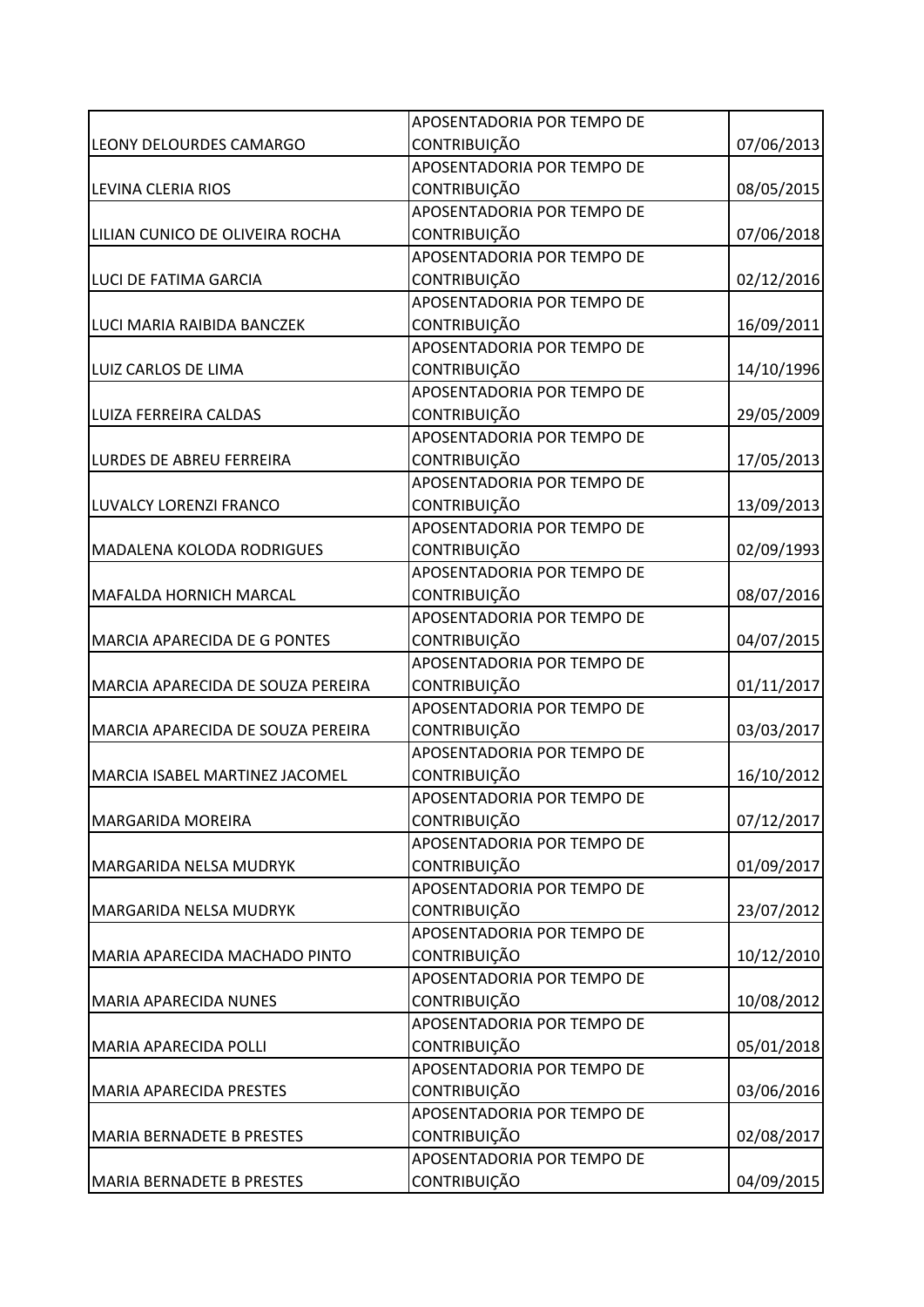| MARIA BERNADETE SCHWALZ DO         | APOSENTADORIA POR TEMPO DE |            |
|------------------------------------|----------------------------|------------|
| <b>NASCIMENTO</b>                  | <b>CONTRIBUIÇÃO</b>        | 08/08/2016 |
|                                    | APOSENTADORIA POR TEMPO DE |            |
| MARIA CANDIDA ANTUNES KULTZ        | <b>CONTRIBUIÇÃO</b>        | 04/03/2016 |
|                                    | APOSENTADORIA POR TEMPO DE |            |
| MARIA CERICATO DAMIANI             | <b>CONTRIBUIÇÃO</b>        | 30/08/1998 |
|                                    | APOSENTADORIA POR TEMPO DE |            |
| MARIA CLARISSE DE MORAES SEIXAS    | <b>CONTRIBUIÇÃO</b>        | 13/09/2013 |
|                                    | APOSENTADORIA POR TEMPO DE |            |
| MARIA CLARISSE DE MORAES SEIXAS    | <b>CONTRIBUIÇÃO</b>        | 17/05/2013 |
|                                    | APOSENTADORIA POR TEMPO DE |            |
| MARIA CONCEICAO STIMER KONIG       | CONTRIBUIÇÃO               | 05/04/2018 |
|                                    | APOSENTADORIA POR TEMPO DE |            |
| MARIA DA CONCEICAO FARAGO UNGER    | <b>CONTRIBUIÇÃO</b>        | 05/09/2016 |
|                                    | APOSENTADORIA POR TEMPO DE |            |
| MARIA DA CONCEICAO FARAGO UNGER    | CONTRIBUIÇÃO               | 10/10/2017 |
|                                    | APOSENTADORIA POR TEMPO DE |            |
| MARIA DA GLORIA BASSO              | <b>CONTRIBUIÇÃO</b>        | 11/07/2014 |
|                                    | APOSENTADORIA POR TEMPO DE |            |
| <b>MARIA DA LUZ RAMOS</b>          | <b>CONTRIBUIÇÃO</b>        | 25/02/2006 |
|                                    | APOSENTADORIA POR TEMPO DE |            |
| MARIA DAS GRACAS DE F BRITO        | <b>CONTRIBUIÇÃO</b>        | 21/09/2012 |
|                                    | APOSENTADORIA POR TEMPO DE |            |
| MARIA DAS GRACAS GOUVEA            | <b>CONTRIBUIÇÃO</b>        | 11/07/2014 |
|                                    | APOSENTADORIA POR TEMPO DE |            |
| MARIA DE FATIMA B RAMOS            | <b>CONTRIBUIÇÃO</b>        | 16/12/2011 |
|                                    | APOSENTADORIA POR TEMPO DE |            |
| <b>MARIA DE FATIMA MENDES</b>      | <b>CONTRIBUIÇÃO</b>        | 17/10/2013 |
|                                    | APOSENTADORIA POR TEMPO DE |            |
| MARIA DE FATIMA POLLI PENTEADO     | <b>CONTRIBUIÇÃO</b>        | 18/09/1998 |
|                                    | APOSENTADORIA POR TEMPO DE |            |
| MARIA DE LOURDES FERREIRA          | <b>CONTRIBUIÇÃO</b>        | 07/08/2015 |
|                                    | APOSENTADORIA POR TEMPO DE |            |
| <b>MARIA DIDUR DE SOUZA</b>        | <b>CONTRIBUIÇÃO</b>        | 02/06/2017 |
|                                    | APOSENTADORIA POR TEMPO DE |            |
| MARIA DO ROCIO CAMARGO RIBEIRO     | <b>CONTRIBUIÇÃO</b>        | 05/04/1995 |
|                                    | APOSENTADORIA POR TEMPO DE |            |
| <b>MARIA DO ROCIO MONTEIRO</b>     | CONTRIBUIÇÃO               | 22/04/2013 |
|                                    | APOSENTADORIA POR TEMPO DE |            |
| MARIA DO ROCIO ROCHA KASNOCHA      | <b>CONTRIBUIÇÃO</b>        | 02/03/2018 |
|                                    | APOSENTADORIA POR TEMPO DE |            |
| <b>MARIA DORAIR CORDEIRO PINTO</b> | <b>CONTRIBUIÇÃO</b>        | 03/06/2016 |
|                                    | APOSENTADORIA POR TEMPO DE |            |
| MARIA DORVALINA CABRAL             | <b>CONTRIBUIÇÃO</b>        | 13/12/1990 |
|                                    | APOSENTADORIA POR TEMPO DE |            |
| MARIA ELENA DA SILVA               | <b>CONTRIBUIÇÃO</b>        | 15/10/2005 |
|                                    | APOSENTADORIA POR TEMPO DE |            |
| MARIA ELIZABETH DA ROCHA           | CONTRIBUIÇÃO               | 08/06/2015 |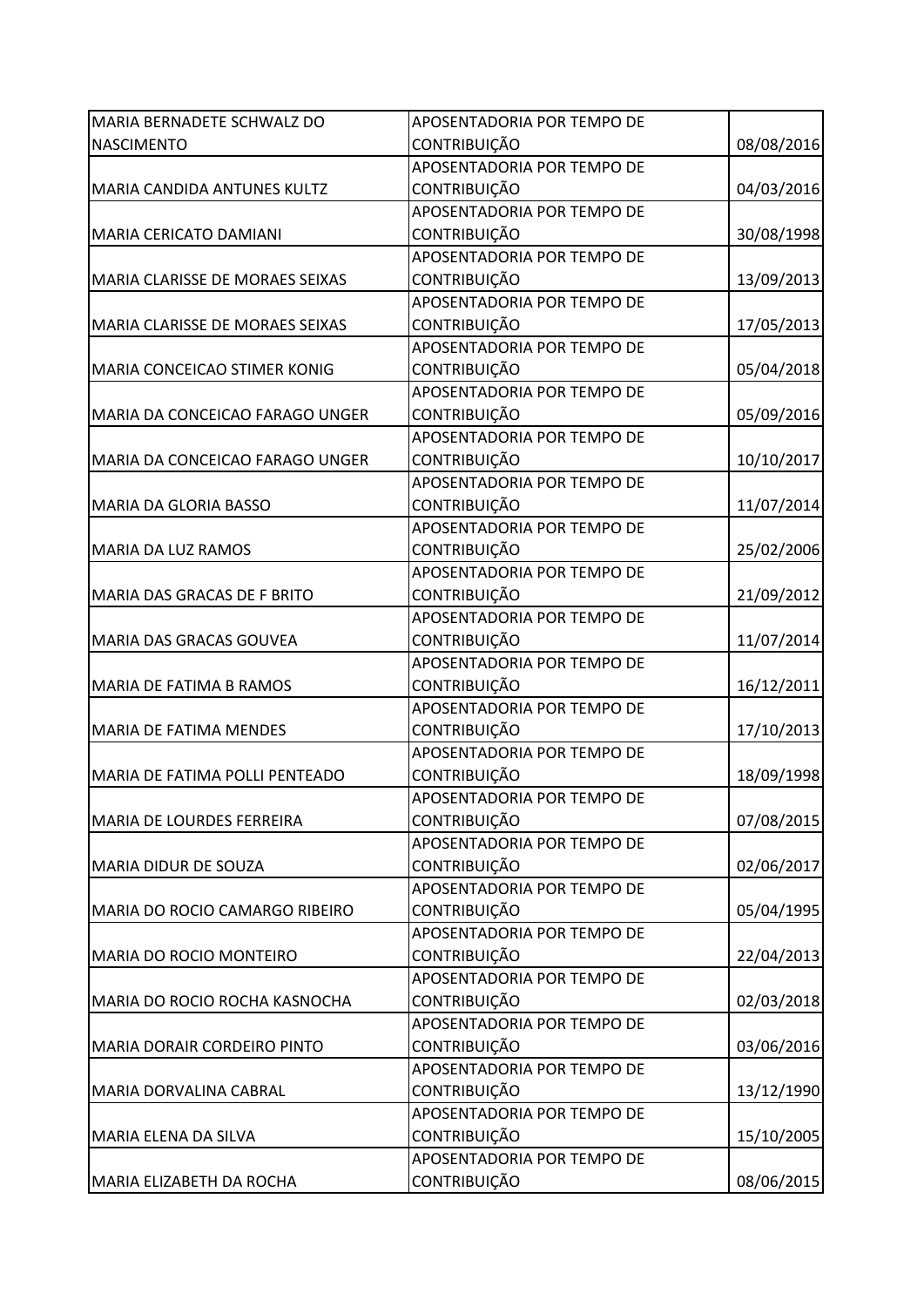|                                       | APOSENTADORIA POR TEMPO DE |            |
|---------------------------------------|----------------------------|------------|
| MARIA EUNICE OLIVEIRA PIRES           | <b>CONTRIBUIÇÃO</b>        | 02/03/2018 |
|                                       | APOSENTADORIA POR TEMPO DE |            |
| <b>MARIA HELENA DE MORAIS</b>         | <b>CONTRIBUIÇÃO</b>        | 10/08/2012 |
|                                       | APOSENTADORIA POR TEMPO DE |            |
| MARIA JOANA DOS SANTOS                | <b>CONTRIBUIÇÃO</b>        | 11/07/2014 |
|                                       | APOSENTADORIA POR TEMPO DE |            |
| <b>MARIA JOSE MANDU RIBEIRO RIBAS</b> | <b>CONTRIBUIÇÃO</b>        | 08/07/2016 |
|                                       | APOSENTADORIA POR TEMPO DE |            |
| <b>MARIA JOSE MEROTTO</b>             | <b>CONTRIBUIÇÃO</b>        | 08/08/2016 |
|                                       | APOSENTADORIA POR TEMPO DE |            |
| <b>MARIA LIDIA MARCONDES HARMUCH</b>  | CONTRIBUIÇÃO               | 17/09/1990 |
|                                       | APOSENTADORIA POR TEMPO DE |            |
| MARIA LIZETE SCHVARZ                  | <b>CONTRIBUIÇÃO</b>        | 10/10/2017 |
|                                       | APOSENTADORIA POR TEMPO DE |            |
| MARIA LUCIA JUK                       | CONTRIBUIÇÃO               | 03/04/2017 |
|                                       | APOSENTADORIA POR TEMPO DE |            |
| <b>MARIA LUCIA JUK</b>                | <b>CONTRIBUIÇÃO</b>        | 31/03/2017 |
|                                       | APOSENTADORIA POR TEMPO DE |            |
| <b>MARIA LUCIANE COSTA</b>            | <b>CONTRIBUIÇÃO</b>        | 17/05/2013 |
|                                       | APOSENTADORIA POR TEMPO DE |            |
| MARIA LUIZA VOICHICOSKI               | <b>CONTRIBUIÇÃO</b>        | 04/09/2015 |
|                                       | APOSENTADORIA POR TEMPO DE |            |
| MARIA MACHULA RICCI                   | <b>CONTRIBUIÇÃO</b>        | 15/07/1985 |
|                                       | APOSENTADORIA POR TEMPO DE |            |
| MARIA MARILENE FERNADES ANCIUTTI      | CONTRIBUIÇÃO               | 01/01/2004 |
|                                       | APOSENTADORIA POR TEMPO DE |            |
| MARIA MISTARDA PEREIRA PASSOS         | <b>CONTRIBUIÇÃO</b>        | 07/10/2016 |
|                                       | APOSENTADORIA POR TEMPO DE |            |
| MARIA NATALINA HAAG SIQUEIRA          | <b>CONTRIBUIÇÃO</b>        | 04/11/2016 |
|                                       | APOSENTADORIA POR TEMPO DE |            |
| <b>MARIA NOILI DE OLIVEIRA</b>        | <b>CONTRIBUIÇÃO</b>        | 02/09/2016 |
|                                       | APOSENTADORIA POR TEMPO DE |            |
| MARIA OLGA FIUZA                      | CONTRIBUIÇÃO               | 15/02/2014 |
|                                       | APOSENTADORIA POR TEMPO DE |            |
| MARIA ROSA ZENTIL DA SILVA            | <b>CONTRIBUIÇÃO</b>        | 10/01/1986 |
|                                       | APOSENTADORIA POR TEMPO DE |            |
| <b>MARIA SALETE DE ARAUJO</b>         | CONTRIBUIÇÃO               | 05/05/2017 |
|                                       | APOSENTADORIA POR TEMPO DE |            |
| MARIA SALETE GERALDIS TOLEDO          | <b>CONTRIBUIÇÃO</b>        | 02/06/2017 |
|                                       | APOSENTADORIA POR TEMPO DE |            |
| MARIA SALETE GERALDIS TOLEDO          | <b>CONTRIBUIÇÃO</b>        | 08/05/2017 |
|                                       | APOSENTADORIA POR TEMPO DE |            |
| <b>MARIA SCHUSKO DE RAMOS</b>         | <b>CONTRIBUIÇÃO</b>        | 18/05/2007 |
|                                       | APOSENTADORIA POR TEMPO DE |            |
| <b>MARIA SEBASTIANA MOREIRA</b>       | <b>CONTRIBUIÇÃO</b>        | 05/05/2017 |
|                                       | APOSENTADORIA POR TEMPO DE |            |
| MARIA TEREZA DO NASCIMENTO PRESTES    | CONTRIBUIÇÃO               | 03/06/2016 |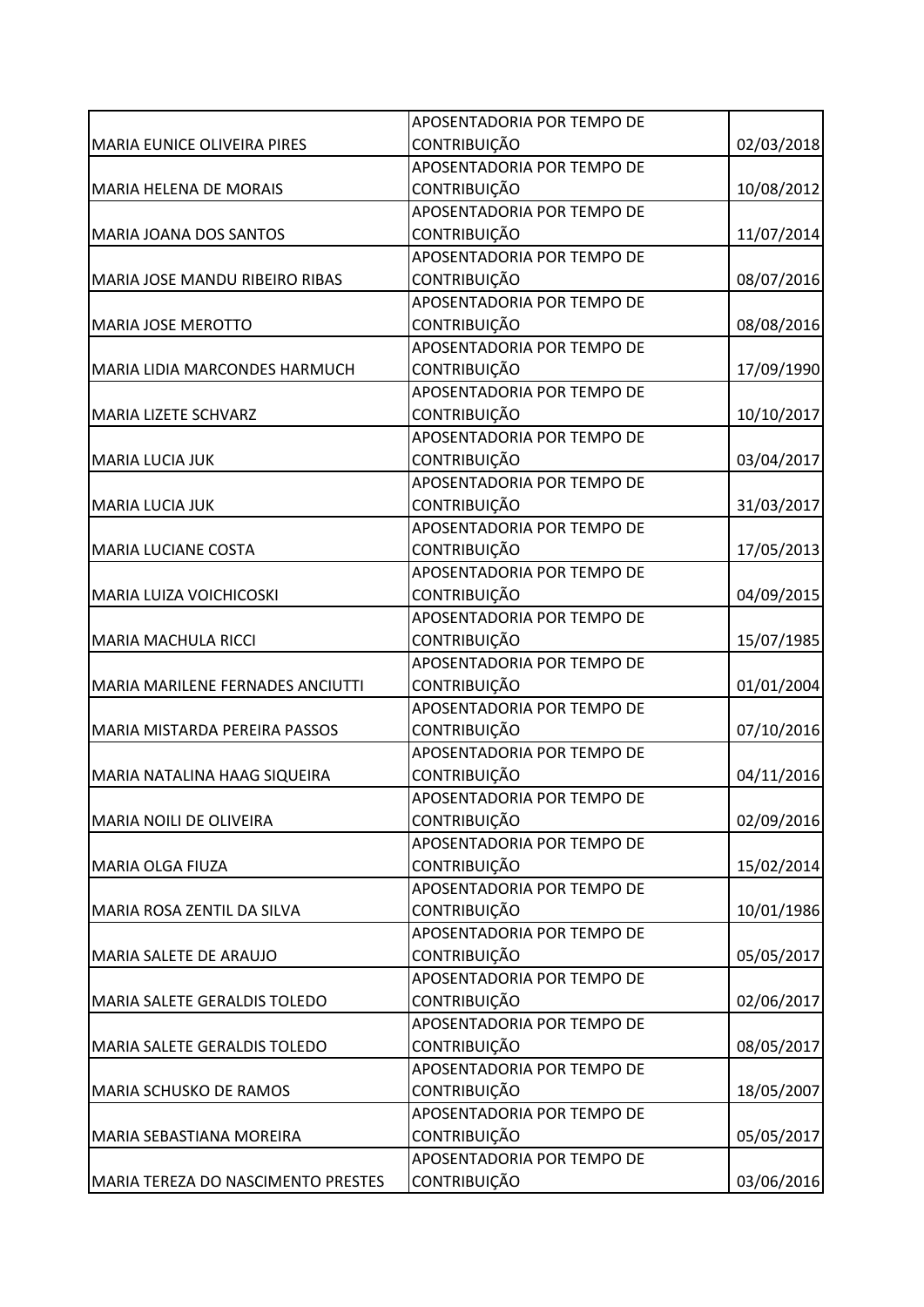|                                     | APOSENTADORIA POR TEMPO DE |            |
|-------------------------------------|----------------------------|------------|
| MARIA TEREZINHA DOS SANTOS KURTA    | <b>CONTRIBUIÇÃO</b>        | 08/04/2011 |
|                                     | APOSENTADORIA POR TEMPO DE |            |
| MARIA TEREZINHA O DOS SANTOS        | <b>CONTRIBUIÇÃO</b>        | 07/05/2001 |
|                                     | APOSENTADORIA POR TEMPO DE |            |
| MARIA VANISA PACHECO DOS SANTOS     | <b>CONTRIBUIÇÃO</b>        | 10/10/2017 |
|                                     | APOSENTADORIA POR TEMPO DE |            |
| MARICELI DAS GRACAS WAINER DE SOUZA | <b>CONTRIBUIÇÃO</b>        | 08/07/2016 |
|                                     | APOSENTADORIA POR TEMPO DE |            |
| <b>MARICI APARECIDA DOS ANJOS</b>   | <b>CONTRIBUIÇÃO</b>        | 01/11/2017 |
|                                     | APOSENTADORIA POR TEMPO DE |            |
| MARILEA MOSCALESQUE GARCIA          | CONTRIBUIÇÃO               | 04/09/1998 |
|                                     | APOSENTADORIA POR TEMPO DE |            |
| MARILEI TEREZINHA BIEGAI            | <b>CONTRIBUIÇÃO</b>        | 05/05/2017 |
|                                     | APOSENTADORIA POR TEMPO DE |            |
| <b>MARILENE FOLDA RIOS</b>          | CONTRIBUIÇÃO               | 15/04/2016 |
|                                     | APOSENTADORIA POR TEMPO DE |            |
| MARILENE TEREZINHA SOARES           | <b>CONTRIBUIÇÃO</b>        | 05/05/2017 |
|                                     | APOSENTADORIA POR TEMPO DE |            |
| <b>MARILUCE RIBAS</b>               | <b>CONTRIBUIÇÃO</b>        | 08/08/2016 |
|                                     | APOSENTADORIA POR TEMPO DE |            |
| MARINA DA APARECIDA SILVA DZULINSKI | CONTRIBUIÇÃO               | 04/05/2018 |
|                                     | APOSENTADORIA POR TEMPO DE |            |
| MARINEZ PERUZZO CAVICHIOLI          | <b>CONTRIBUIÇÃO</b>        | 09/09/2008 |
|                                     | APOSENTADORIA POR TEMPO DE |            |
| MARIZA APARECIDA DOS SANTOS LEVY    | CONTRIBUIÇÃO               | 02/08/2017 |
|                                     | APOSENTADORIA POR TEMPO DE |            |
| MARIZA APARECIDA DOS SANTOS LEVY    | <b>CONTRIBUIÇÃO</b>        | 29/06/2017 |
|                                     | APOSENTADORIA POR TEMPO DE |            |
| MARIZA DE LOURDES BUCH              | <b>CONTRIBUIÇÃO</b>        | 15/06/2012 |
|                                     | APOSENTADORIA POR TEMPO DE |            |
| <b>MARLENE DE SOUZA SANTOS</b>      | <b>CONTRIBUIÇÃO</b>        | 08/07/2011 |
|                                     | APOSENTADORIA POR TEMPO DE |            |
| <b>MARLENE MERHET BOSETTO</b>       | CONTRIBUIÇÃO               | 10/10/2017 |
|                                     | APOSENTADORIA POR TEMPO DE |            |
| MARLI APARECIDA CORREA DA LUZ       | <b>CONTRIBUIÇÃO</b>        | 07/06/2018 |
|                                     | APOSENTADORIA POR TEMPO DE |            |
| MARLI TEREZINHA D KUBLINSKI         | CONTRIBUIÇÃO               | 09/03/2013 |
|                                     | APOSENTADORIA POR TEMPO DE |            |
| MARLI TEREZINHA DOS S SILVA         | <b>CONTRIBUIÇÃO</b>        | 05/05/2017 |
|                                     | APOSENTADORIA POR TEMPO DE |            |
| MARLY ROSICLER R WOLOCHAT           | <b>CONTRIBUIÇÃO</b>        | 01/08/2017 |
|                                     | APOSENTADORIA POR TEMPO DE |            |
| <b>MARLY ROSICLER R WOLOCHAT</b>    | <b>CONTRIBUIÇÃO</b>        | 02/07/2010 |
|                                     | APOSENTADORIA POR TEMPO DE |            |
| <b>MATILDE CORREIA KAMINSKI</b>     | <b>CONTRIBUIÇÃO</b>        | 05/05/2017 |
|                                     | APOSENTADORIA POR TEMPO DE |            |
| MERI TEREZINHA M DE A ROCHA         | CONTRIBUIÇÃO               | 02/06/2017 |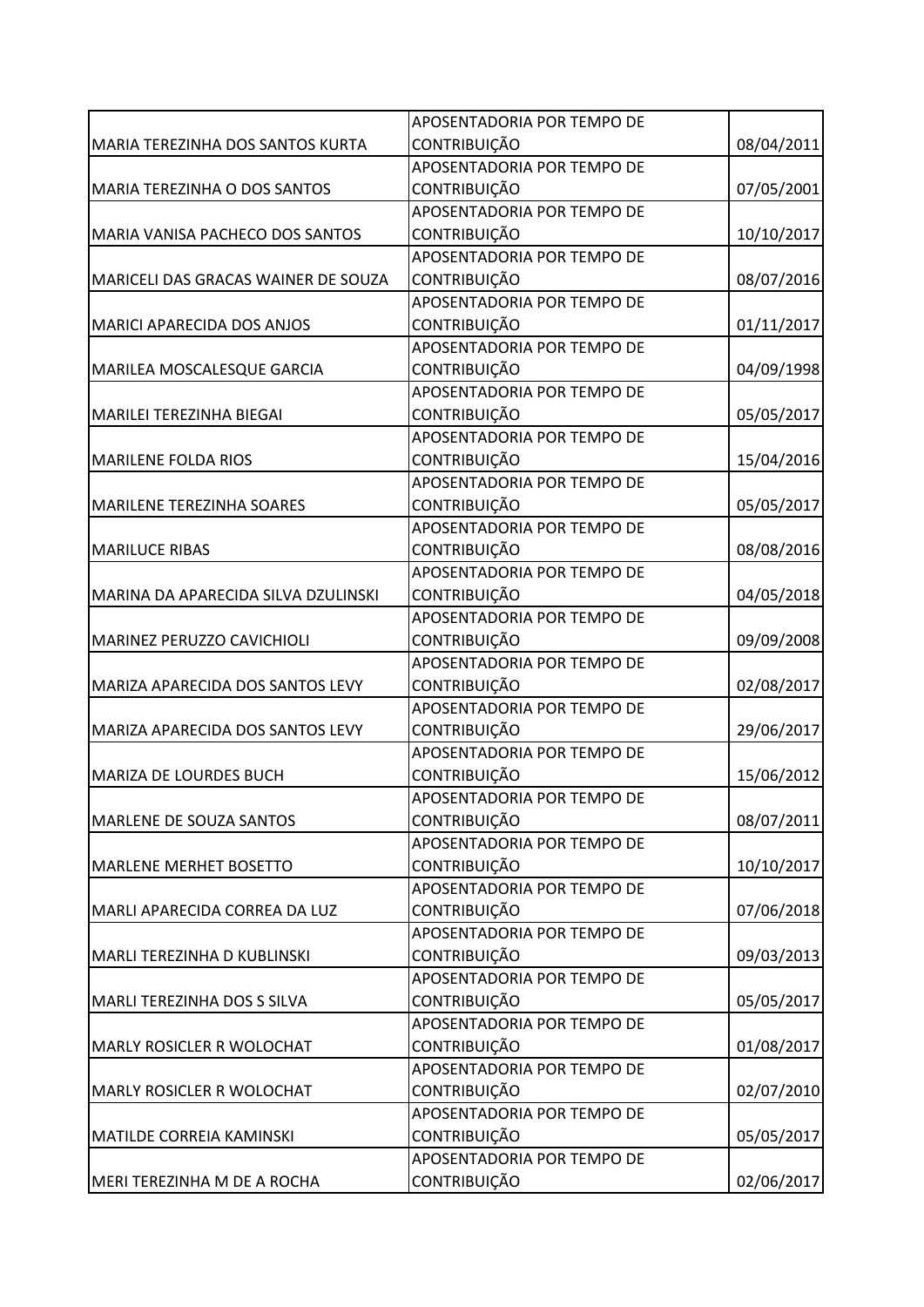|                                      | APOSENTADORIA POR TEMPO DE |            |
|--------------------------------------|----------------------------|------------|
| MIRIAN TEREZA DA ROCHA SANTOS        | <b>CONTRIBUIÇÃO</b>        | 17/05/2013 |
|                                      | APOSENTADORIA POR TEMPO DE |            |
| NADIR KLUCONSKI DE CAMPOS            | <b>CONTRIBUIÇÃO</b>        | 05/04/2018 |
|                                      | APOSENTADORIA POR TEMPO DE |            |
| <b>NAIR RIBEIRO DOS SANTOS</b>       | <b>CONTRIBUIÇÃO</b>        | 02/06/2017 |
|                                      | APOSENTADORIA POR TEMPO DE |            |
| NEA MARIA ROCHA DE PAULA             | <b>CONTRIBUIÇÃO</b>        | 03/03/2017 |
|                                      | APOSENTADORIA POR TEMPO DE |            |
| <b>NELSI REICHERT</b>                | <b>CONTRIBUIÇÃO</b>        | 08/07/2016 |
|                                      | APOSENTADORIA POR TEMPO DE |            |
| <b>NEURA MARCONDES</b>               | CONTRIBUIÇÃO               | 10/12/2010 |
|                                      | APOSENTADORIA POR TEMPO DE |            |
| NEUZA DE JESUS SANTOS BRACHAK        | <b>CONTRIBUIÇÃO</b>        | 02/06/2017 |
|                                      | APOSENTADORIA POR TEMPO DE |            |
| <b>NEUZA MARIA MARTINS</b>           | CONTRIBUIÇÃO               | 05/11/2010 |
|                                      | APOSENTADORIA POR TEMPO DE |            |
| <b>NEUZA MARIA SOARES DANGUI</b>     | CONTRIBUIÇÃO               | 08/07/2016 |
|                                      | APOSENTADORIA POR TEMPO DE |            |
| NEUZA REGINA PIRES DE OLIVEIRA       | <b>CONTRIBUIÇÃO</b>        | 07/10/2016 |
|                                      | APOSENTADORIA POR TEMPO DE |            |
| NEUZI ISABEL DE OLIVEIRA MARQUES     | <b>CONTRIBUIÇÃO</b>        | 01/11/2017 |
|                                      | APOSENTADORIA POR TEMPO DE |            |
| <b>NEWTON BASTOS FERREIRA JUNIOR</b> | CONTRIBUIÇÃO               | 01/01/2004 |
|                                      | APOSENTADORIA POR TEMPO DE |            |
| NILCEIA DE PAULA DA SILVA            | CONTRIBUIÇÃO               | 20/01/2012 |
|                                      | APOSENTADORIA POR TEMPO DE |            |
| NILZA ANTUNES DA SILVA               | <b>CONTRIBUIÇÃO</b>        | 27/08/2001 |
|                                      | APOSENTADORIA POR TEMPO DE |            |
| NIVALDO PEREIRA DE SOUZA             | <b>CONTRIBUIÇÃO</b>        | 08/05/2015 |
|                                      | APOSENTADORIA POR TEMPO DE |            |
| NOIVILO ANTONIO PACE                 | <b>CONTRIBUIÇÃO</b>        | 27/11/2017 |
|                                      | APOSENTADORIA POR TEMPO DE |            |
| <b>ODETE RODRIGUES DOS SANTOS</b>    | CONTRIBUIÇÃO               | 12/09/2014 |
|                                      | APOSENTADORIA POR TEMPO DE |            |
| <b>ODETH RAULIK PUPO</b>             | <b>CONTRIBUIÇÃO</b>        | 13/04/1998 |
|                                      | APOSENTADORIA POR TEMPO DE |            |
| OLINDA MUZZOLON                      | CONTRIBUIÇÃO               | 02/09/2016 |
|                                      | APOSENTADORIA POR TEMPO DE |            |
| OLIVIA DA SILVA RIBEIRO              | <b>CONTRIBUIÇÃO</b>        | 21/10/1997 |
|                                      | APOSENTADORIA POR TEMPO DE |            |
| OLIVIO RIBEIRO ROSSETIN              | <b>CONTRIBUIÇÃO</b>        | 01/03/1990 |
|                                      | APOSENTADORIA POR TEMPO DE |            |
| <b>ONDINA MOREIRA PRESTES</b>        | <b>CONTRIBUIÇÃO</b>        | 23/09/1992 |
|                                      | APOSENTADORIA POR TEMPO DE |            |
| <b>ONEIDE DO VALE BARROS</b>         | <b>CONTRIBUIÇÃO</b>        | 09/09/2008 |
|                                      | APOSENTADORIA POR TEMPO DE |            |
| OSVALDO FERREIRA BANDEIRA            | CONTRIBUIÇÃO               | 11/09/1992 |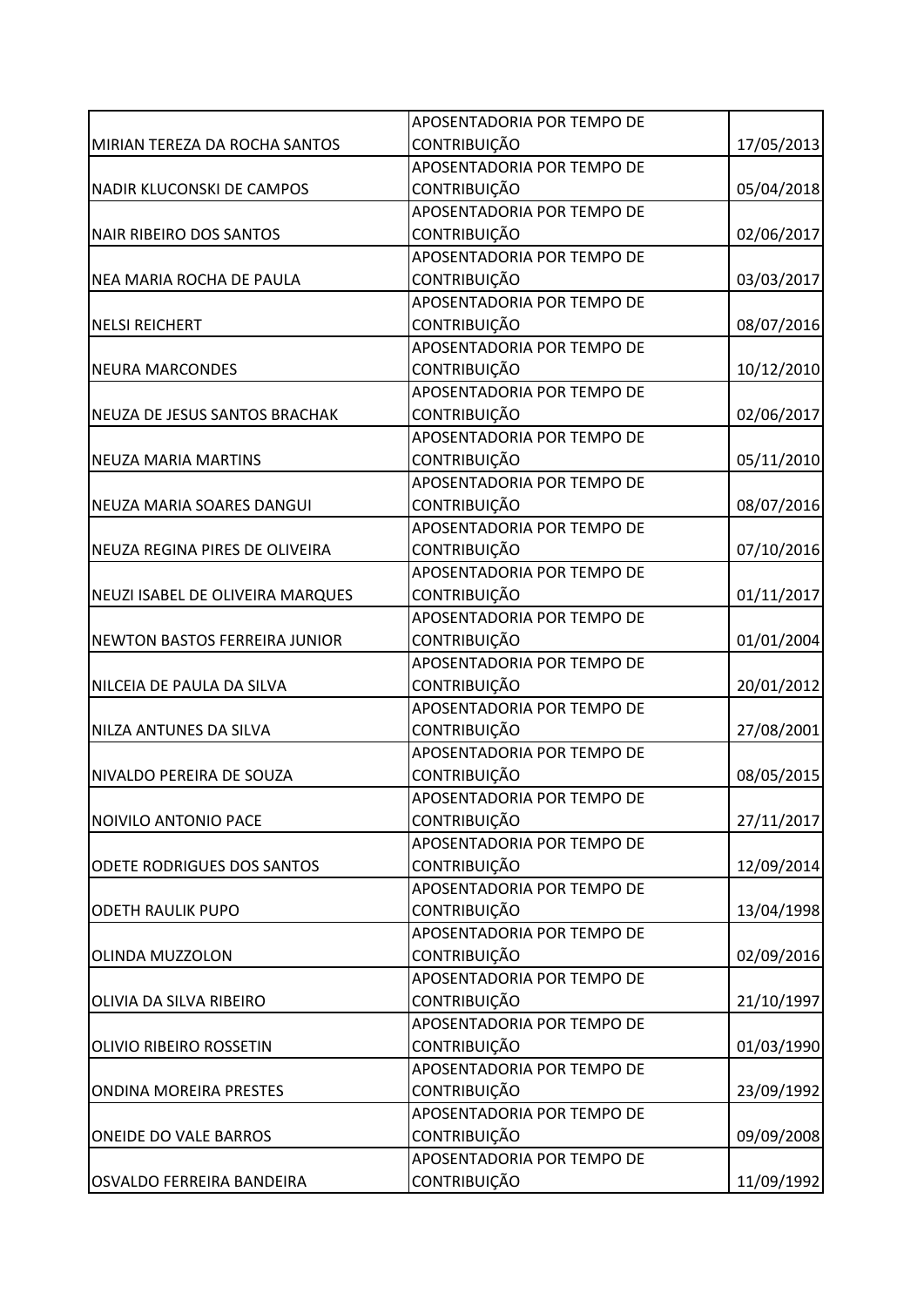|                                                    | APOSENTADORIA POR TEMPO DE |            |
|----------------------------------------------------|----------------------------|------------|
| OSVALDO FRANCISCO RIBEIRO                          | <b>CONTRIBUIÇÃO</b>        | 31/05/2007 |
|                                                    | APOSENTADORIA POR TEMPO DE |            |
| PEDRO VILSO PADILHA DA ROSA                        | CONTRIBUIÇÃO               | 03/06/2016 |
|                                                    | APOSENTADORIA POR TEMPO DE |            |
| PERCIVAL ALVES RIBEIRO                             | CONTRIBUIÇÃO               | 22/10/2010 |
|                                                    | APOSENTADORIA POR TEMPO DE |            |
| RAQUEL ALVES RABELLO                               | <b>CONTRIBUIÇÃO</b>        | 16/10/2012 |
|                                                    | APOSENTADORIA POR TEMPO DE |            |
| RAQUEL BENVENUTTI MARCONDES                        | <b>CONTRIBUIÇÃO</b>        | 09/03/2013 |
|                                                    | APOSENTADORIA POR TEMPO DE |            |
| RAQUEL BENVENUTTI MARCONDES                        | CONTRIBUIÇÃO               | 17/02/2012 |
|                                                    | APOSENTADORIA POR TEMPO DE |            |
| RAQUEL TEIXEIRA                                    | <b>CONTRIBUIÇÃO</b>        | 18/08/1988 |
|                                                    | APOSENTADORIA POR TEMPO DE |            |
| REGINA DE CARVALHO LACERDA                         | CONTRIBUIÇÃO               | 04/11/2016 |
|                                                    | APOSENTADORIA POR TEMPO DE |            |
| REGINA DE FATIMA SOUZA CAMARGO                     | CONTRIBUIÇÃO               | 01/11/2017 |
|                                                    | APOSENTADORIA POR TEMPO DE |            |
| <b>REGINA KATIA RIBAS DE C SANTOS</b>              | <b>CONTRIBUIÇÃO</b>        | 03/03/2017 |
|                                                    | APOSENTADORIA POR TEMPO DE |            |
| REGINA KATIA RIBAS DE C SANTOS                     | <b>CONTRIBUIÇÃO</b>        | 06/03/2017 |
|                                                    | APOSENTADORIA POR TEMPO DE |            |
| REGINA MARIA WOLOCHATYI                            | <b>CONTRIBUIÇÃO</b>        | 15/04/2016 |
|                                                    | APOSENTADORIA POR TEMPO DE |            |
| RENI TEREZINHA ZANONA                              | CONTRIBUIÇÃO               | 05/04/2018 |
|                                                    | APOSENTADORIA POR TEMPO DE |            |
| RENILDA DE MIRANDA LIMA MARTINS                    | <b>CONTRIBUIÇÃO</b>        | 08/08/2016 |
|                                                    | APOSENTADORIA POR TEMPO DE |            |
| RITA ANTONIA DO N SILVA                            | <b>CONTRIBUIÇÃO</b>        | 20/01/1992 |
|                                                    | APOSENTADORIA POR TEMPO DE |            |
| RITA DE CACIA GHILARDI RIBEIRO                     | <b>CONTRIBUIÇÃO</b>        | 01/10/2012 |
|                                                    | APOSENTADORIA POR TEMPO DE |            |
| RITA DE CASSIA K OLIVEIRA                          | CONTRIBUIÇÃO               | 22/04/2013 |
|                                                    | APOSENTADORIA POR TEMPO DE |            |
| RITA RIBEIRO CEBULSKI                              | <b>CONTRIBUIÇÃO</b>        | 29/06/2017 |
|                                                    | APOSENTADORIA POR TEMPO DE |            |
| <b>ROBERTO RAULIK MAGEROSKI</b>                    | CONTRIBUIÇÃO               | 02/06/2017 |
|                                                    | APOSENTADORIA POR TEMPO DE |            |
| ROMILDA GRUBE CECATO                               | <b>CONTRIBUIÇÃO</b>        | 01/08/2017 |
|                                                    | APOSENTADORIA POR TEMPO DE |            |
| ROSA IATRINO KAMINSKI                              | <b>CONTRIBUIÇÃO</b>        | 29/12/2008 |
|                                                    | APOSENTADORIA POR TEMPO DE |            |
| ROSANA ARAUJO MARCONDES SOARES                     | <b>CONTRIBUIÇÃO</b>        | 08/07/2016 |
|                                                    | APOSENTADORIA POR TEMPO DE |            |
| ROSANE FATIMA PASSAGLIA                            | <b>CONTRIBUIÇÃO</b>        | 08/08/2014 |
|                                                    | APOSENTADORIA POR TEMPO DE |            |
| ROSANGELA DE FATIMA CORREIA M DE LIMA CONTRIBUIÇÃO |                            | 21/03/2014 |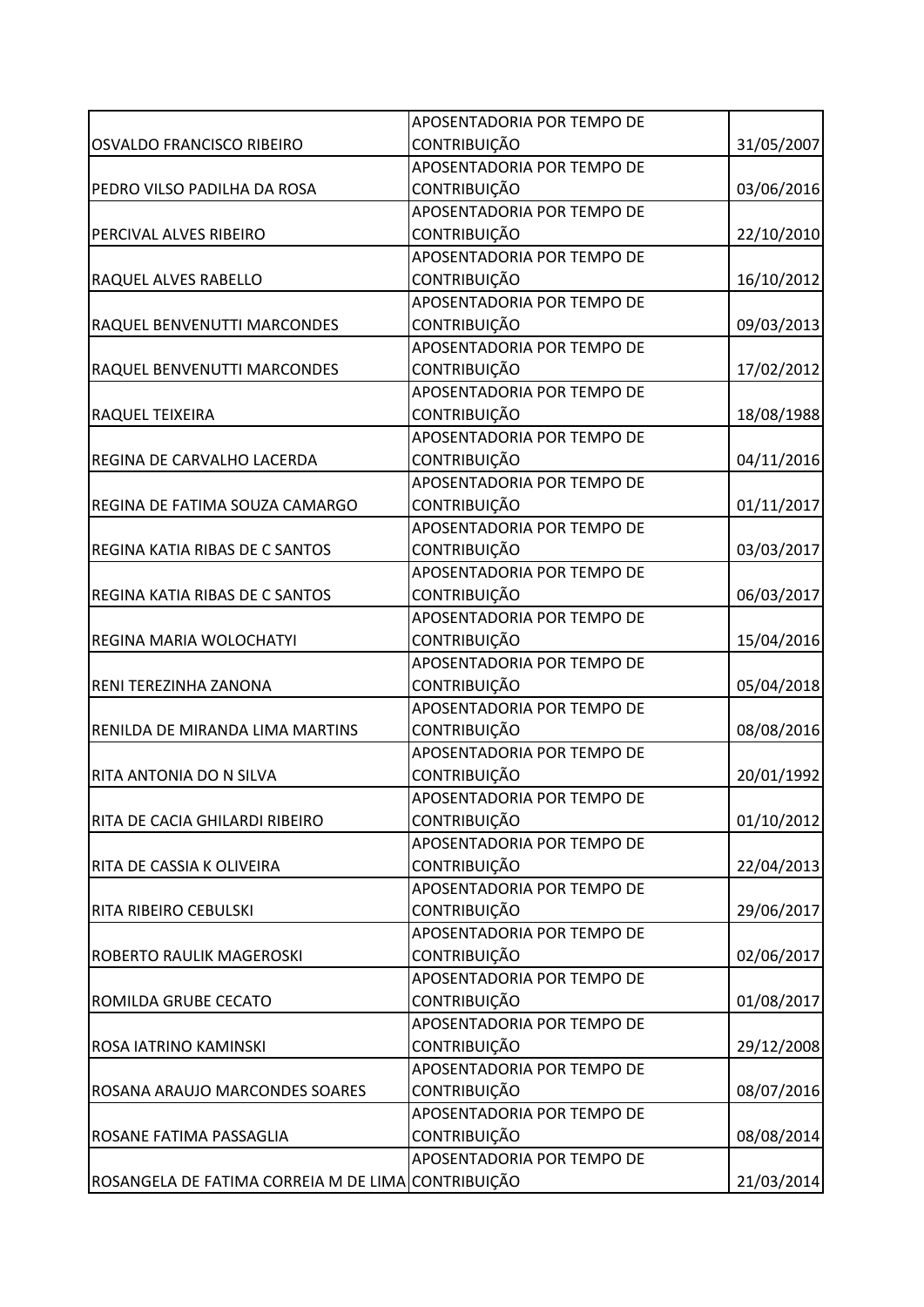| ROSANGELA MARIA MOREIRA DE MIRANDA    | APOSENTADORIA POR TEMPO DE |            |
|---------------------------------------|----------------------------|------------|
| <b>MINO</b>                           | <b>CONTRIBUIÇÃO</b>        | 05/01/2018 |
|                                       | APOSENTADORIA POR TEMPO DE |            |
| ROSE MARI TEREZINHA F WREGE           | <b>CONTRIBUIÇÃO</b>        | 02/07/2010 |
|                                       | APOSENTADORIA POR TEMPO DE |            |
| ROSELI GONCALVES POHL                 | <b>CONTRIBUIÇÃO</b>        | 02/04/2015 |
|                                       | APOSENTADORIA POR TEMPO DE |            |
| ROSELI MARIA DA FONSECA               | <b>CONTRIBUIÇÃO</b>        | 10/06/2011 |
|                                       | APOSENTADORIA POR TEMPO DE |            |
| ROSELINDA DE FATIMA NUNES CHIARO      | <b>CONTRIBUIÇÃO</b>        | 20/01/2012 |
|                                       | APOSENTADORIA POR TEMPO DE |            |
| ROSILENE APARECIDA BOBATO             | CONTRIBUIÇÃO               | 01/08/2017 |
|                                       | APOSENTADORIA POR TEMPO DE |            |
| ROSIMERIE APARECIDA MONTEIRO          | <b>CONTRIBUIÇÃO</b>        | 22/04/2013 |
|                                       | APOSENTADORIA POR TEMPO DE |            |
| ROSMERI APARECIDA CHAVES BRAUN        | CONTRIBUIÇÃO               | 10/10/2016 |
|                                       | APOSENTADORIA POR TEMPO DE |            |
| ROSMERI APARECIDA CHAVES BRAUN        | <b>CONTRIBUIÇÃO</b>        | 15/11/2013 |
|                                       | APOSENTADORIA POR TEMPO DE |            |
| <b>ROSY MERIE BUCH</b>                | <b>CONTRIBUIÇÃO</b>        | 08/05/2015 |
|                                       | APOSENTADORIA POR TEMPO DE |            |
| <b>RUTE ZALEVSKI</b>                  | <b>CONTRIBUIÇÃO</b>        | 31/03/2017 |
|                                       | APOSENTADORIA POR TEMPO DE |            |
| <b>SALETE FERREIRA DERIN</b>          | <b>CONTRIBUIÇÃO</b>        | 08/07/2016 |
|                                       | APOSENTADORIA POR TEMPO DE |            |
| SANDRA DE JESUS SILVA                 | CONTRIBUIÇÃO               | 09/05/2016 |
|                                       | APOSENTADORIA POR TEMPO DE |            |
| SANDRA DE JESUS SILVA                 | <b>CONTRIBUIÇÃO</b>        | 10/10/2017 |
|                                       | APOSENTADORIA POR TEMPO DE |            |
| SANDRA MARIA LUBACHESKI NASSIF        | CONTRIBUIÇÃO               | 02/03/2018 |
|                                       | APOSENTADORIA POR TEMPO DE |            |
| SEBASTIAO SOUZA DE QUEIROZ            | <b>CONTRIBUIÇÃO</b>        | 30/06/2008 |
|                                       | APOSENTADORIA POR TEMPO DE |            |
| SHIRLEY SILVEIRA DE A XAVIER          | <b>CONTRIBUIÇÃO</b>        | 19/07/1983 |
|                                       | APOSENTADORIA POR TEMPO DE |            |
| SIBONEI BOGDANOVICTZ                  | <b>CONTRIBUIÇÃO</b>        | 08/07/2016 |
|                                       | APOSENTADORIA POR TEMPO DE |            |
| SILVALINA DE JESUS ALMEIDA SCHIKORSKI | CONTRIBUIÇÃO               | 04/11/2016 |
|                                       | APOSENTADORIA POR TEMPO DE |            |
| SILVANA DE FATIMA GOMES               | <b>CONTRIBUIÇÃO</b>        | 16/12/2011 |
|                                       | APOSENTADORIA POR TEMPO DE |            |
| SILVANA SANTINI BERTELLI              | <b>CONTRIBUIÇÃO</b>        | 05/05/2017 |
|                                       | APOSENTADORIA POR TEMPO DE |            |
| SILVIA CELY SILVEIRA                  | <b>CONTRIBUIÇÃO</b>        | 01/11/2017 |
|                                       | APOSENTADORIA POR TEMPO DE |            |
| SILVIA MARA MARTINEZ CURY             | <b>CONTRIBUIÇÃO</b>        | 10/10/2017 |
|                                       | APOSENTADORIA POR TEMPO DE |            |
| SILVIO DOS SANTOS ARAUJO              | CONTRIBUIÇÃO               | 01/01/2004 |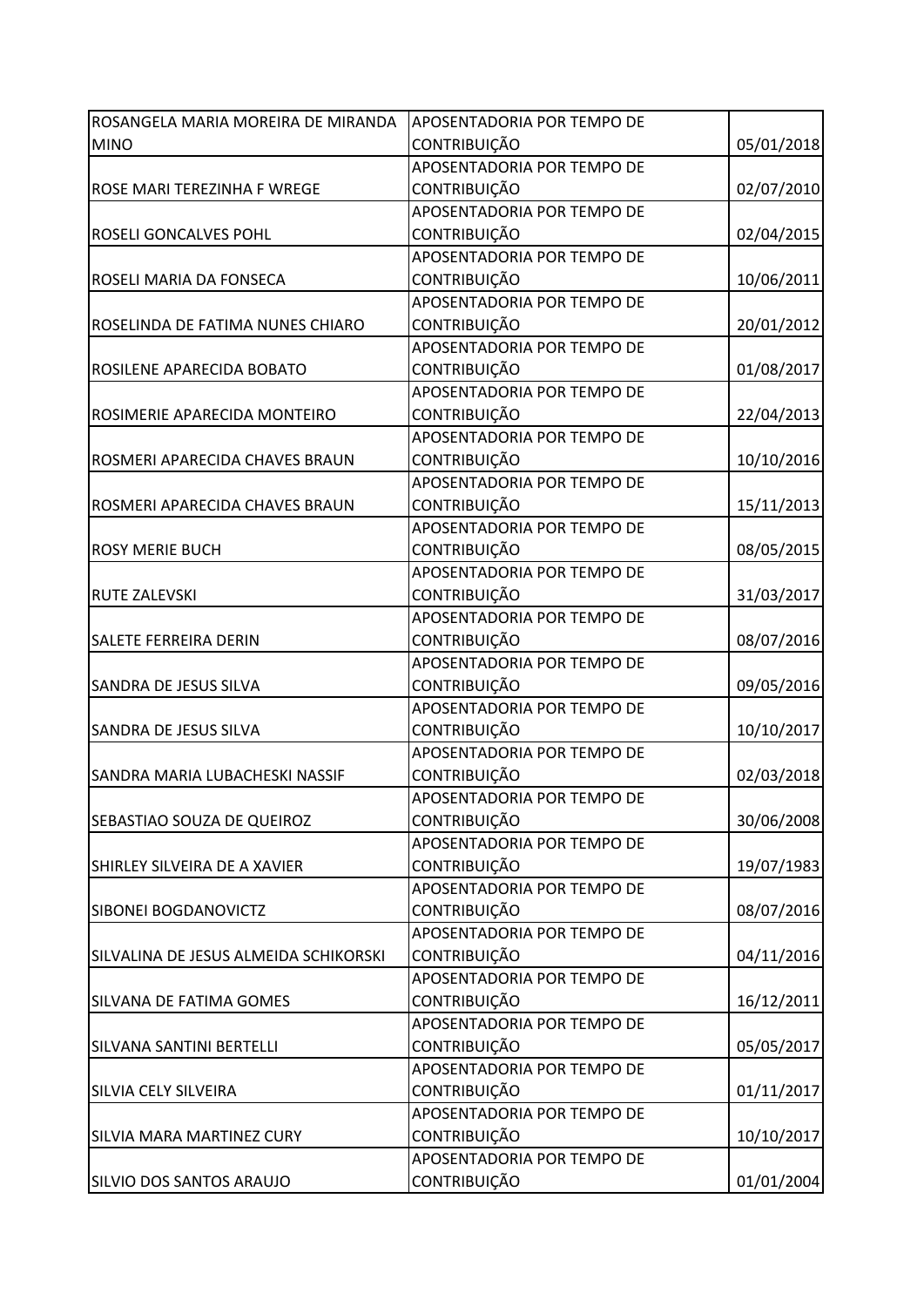|                                        | APOSENTADORIA POR TEMPO DE |            |
|----------------------------------------|----------------------------|------------|
| SIRLEI DE FATIMA N BOBATO              | <b>CONTRIBUIÇÃO</b>        | 04/09/2009 |
|                                        | APOSENTADORIA POR TEMPO DE |            |
| SIRLEI TEREZINHA DE MATOS FRANCA       | <b>CONTRIBUIÇÃO</b>        | 01/01/2004 |
|                                        | APOSENTADORIA POR TEMPO DE |            |
| <b>SOELI CLEVE</b>                     | <b>CONTRIBUIÇÃO</b>        | 03/10/2008 |
|                                        | APOSENTADORIA POR TEMPO DE |            |
| <b>SOELY SOLANGE TROMBETTA MARTINS</b> | CONTRIBUIÇÃO               | 10/10/2017 |
|                                        | APOSENTADORIA POR TEMPO DE |            |
| <b>SOLANGE TENSINI MOREIRA</b>         | <b>CONTRIBUIÇÃO</b>        | 21/03/2014 |
|                                        | APOSENTADORIA POR TEMPO DE |            |
| SOLANGE TERESINHA SCARPIN BARRETO      | CONTRIBUIÇÃO               | 15/04/2016 |
|                                        | APOSENTADORIA POR TEMPO DE |            |
| SONIA ELIZA BINDE CAMARGO              | <b>CONTRIBUIÇÃO</b>        | 02/12/2016 |
|                                        | APOSENTADORIA POR TEMPO DE |            |
| SONIA ELIZA BINDE CAMARGO              | CONTRIBUIÇÃO               | 05/12/2016 |
|                                        | APOSENTADORIA POR TEMPO DE |            |
| SONIA MARIA CALDEIRA PIEROBON          | <b>CONTRIBUIÇÃO</b>        | 04/09/2009 |
|                                        | APOSENTADORIA POR TEMPO DE |            |
| SONIA MARIA VIDAL PEREIRA              | <b>CONTRIBUIÇÃO</b>        | 28/04/2008 |
|                                        | APOSENTADORIA POR TEMPO DE |            |
| <b>SONIA REGINA TSUCH</b>              | <b>CONTRIBUIÇÃO</b>        | 08/04/2011 |
|                                        | APOSENTADORIA POR TEMPO DE |            |
| <b>SUELI CORDEIRO DE ANDRADE</b>       | <b>CONTRIBUIÇÃO</b>        | 25/02/2006 |
|                                        | APOSENTADORIA POR TEMPO DE |            |
| <b>SUELY DOS SANTOS BONETE</b>         | CONTRIBUIÇÃO               | 03/10/2008 |
|                                        | APOSENTADORIA POR TEMPO DE |            |
| <b>SUSANA ALVES XAVIER VASCO</b>       | <b>CONTRIBUIÇÃO</b>        | 05/01/2018 |
|                                        | APOSENTADORIA POR TEMPO DE |            |
| <b>SUSANA DALUZ GODINHO ALMEIDA</b>    | <b>CONTRIBUIÇÃO</b>        | 01/03/2015 |
|                                        | APOSENTADORIA POR TEMPO DE |            |
| <b>TANIA MARIA CEZAR</b>               | <b>CONTRIBUIÇÃO</b>        | 04/05/2018 |
|                                        | APOSENTADORIA POR TEMPO DE |            |
| <b>TERESINA PIRES</b>                  | CONTRIBUIÇÃO               | 23/04/1993 |
|                                        | APOSENTADORIA POR TEMPO DE |            |
| TEREZINHA APARECIDA MERNICK            | <b>CONTRIBUIÇÃO</b>        | 03/06/2016 |
|                                        | APOSENTADORIA POR TEMPO DE |            |
| TEREZINHA BELO FERREIRA                | CONTRIBUIÇÃO               | 02/06/2017 |
|                                        | APOSENTADORIA POR TEMPO DE |            |
| <b>TEREZINHA BERTONCELO</b>            | <b>CONTRIBUIÇÃO</b>        | 04/05/2018 |
|                                        | APOSENTADORIA POR TEMPO DE |            |
| TEREZINHA DE JESUS V FONTOURA          | <b>CONTRIBUIÇÃO</b>        | 15/06/2012 |
|                                        | APOSENTADORIA POR TEMPO DE |            |
| TEREZINHA HURMANSKI MACHADO            | <b>CONTRIBUIÇÃO</b>        | 01/08/1983 |
|                                        | APOSENTADORIA POR TEMPO DE |            |
| TEREZINHA NALZIRA B MENDES             | <b>CONTRIBUIÇÃO</b>        | 05/02/1993 |
|                                        | APOSENTADORIA POR TEMPO DE |            |
| <b>VALDIR JOSE CORREIA</b>             | CONTRIBUIÇÃO               | 05/05/2017 |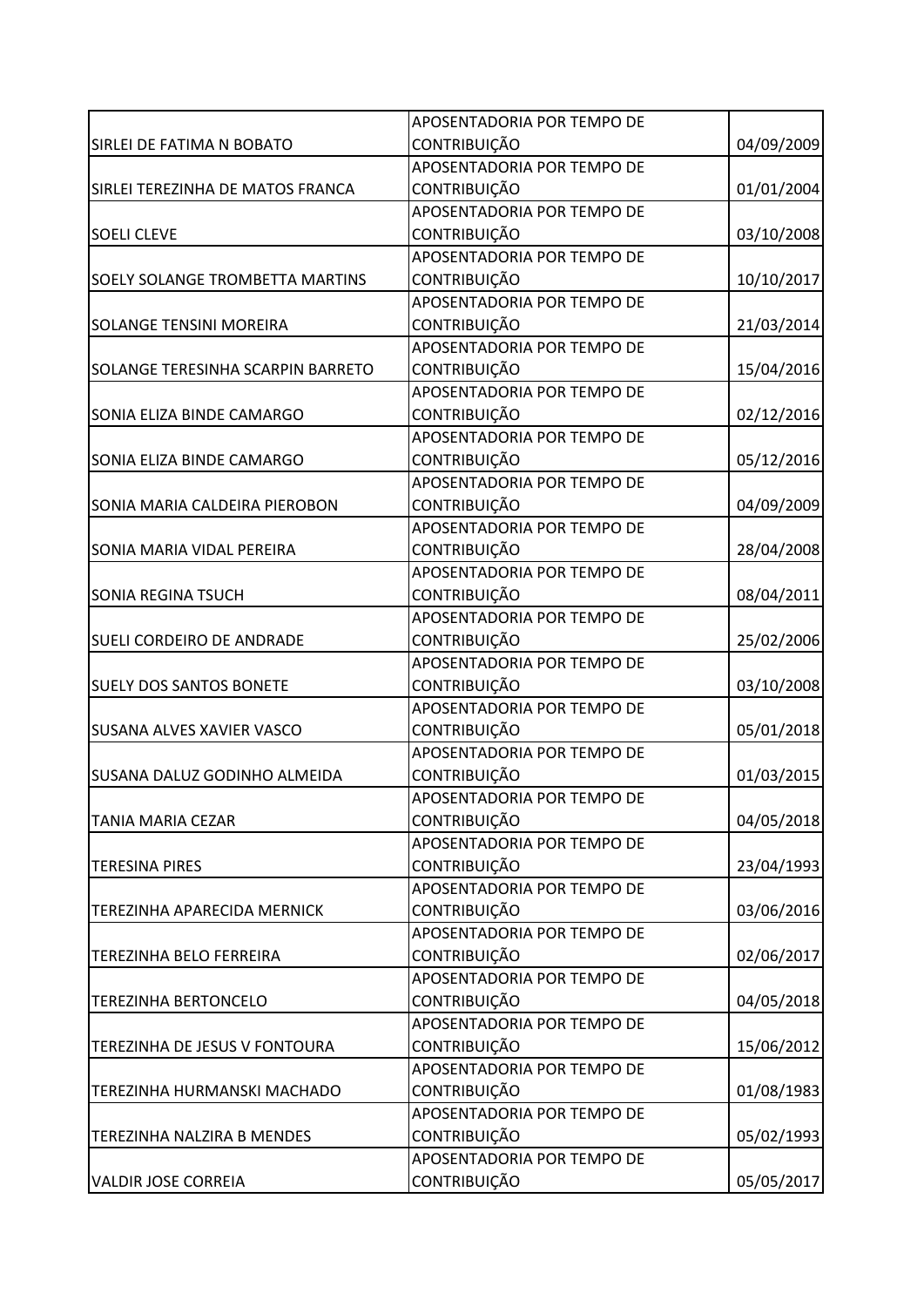|                                       | APOSENTADORIA POR TEMPO DE |            |
|---------------------------------------|----------------------------|------------|
| <b>VALDYR VOICHICOSKI</b>             | <b>CONTRIBUIÇÃO</b>        | 05/08/2008 |
|                                       | APOSENTADORIA POR TEMPO DE |            |
| <b>VALTER VICENTE MICHALAK</b>        | CONTRIBUIÇÃO               | 07/10/2016 |
|                                       | APOSENTADORIA POR TEMPO DE |            |
| <b>VANDIRA DONINI DOS SANTOS</b>      | CONTRIBUIÇÃO               | 04/09/2015 |
|                                       | APOSENTADORIA POR TEMPO DE |            |
| VANILSON TARCISO CALDAS SORANZO       | <b>CONTRIBUIÇÃO</b>        | 02/12/2016 |
|                                       | APOSENTADORIA POR TEMPO DE |            |
| <b>VENETI DE CACIA TONON</b>          | <b>CONTRIBUIÇÃO</b>        | 05/01/2018 |
|                                       | APOSENTADORIA POR TEMPO DE |            |
| <b>VENTURA MOREIRA</b>                | CONTRIBUIÇÃO               | 03/03/1998 |
|                                       | APOSENTADORIA POR TEMPO DE |            |
| VERA LUCIA DA SILVA LIMA              | <b>CONTRIBUIÇÃO</b>        | 02/06/2017 |
|                                       | APOSENTADORIA POR TEMPO DE |            |
| VERA LUCIA FERRAZ BORTOLANZA          | <b>CONTRIBUIÇÃO</b>        | 22/04/2013 |
|                                       | APOSENTADORIA POR TEMPO DE |            |
| <b>VERA LUCIA GALVAO PECCIN</b>       | CONTRIBUIÇÃO               | 05/01/2018 |
|                                       | APOSENTADORIA POR TEMPO DE |            |
| <b>VERA LUCIA LAPCZAK BRAUTIGAM</b>   | <b>CONTRIBUIÇÃO</b>        | 07/10/2016 |
|                                       | APOSENTADORIA POR TEMPO DE |            |
| <b>VERA LUCIA TOZZI</b>               | <b>CONTRIBUIÇÃO</b>        | 09/08/2013 |
|                                       | APOSENTADORIA POR TEMPO DE |            |
| VERA LUCIA ZANONA CESCONETTO          | <b>CONTRIBUIÇÃO</b>        | 23/07/2012 |
|                                       | APOSENTADORIA POR TEMPO DE |            |
| <b>VERONICA SZESCHTCHUK MALANCHUK</b> | CONTRIBUIÇÃO               | 07/06/2018 |
|                                       | APOSENTADORIA POR TEMPO DE |            |
| <b>VILMAR KAGHOFER</b>                | <b>CONTRIBUIÇÃO</b>        | 08/08/2014 |
|                                       | APOSENTADORIA POR TEMPO DE |            |
| WADESLAU DZIURUN DE SOUZA             | <b>CONTRIBUIÇÃO</b>        | 01/11/2000 |
|                                       | APOSENTADORIA POR TEMPO DE |            |
| <b>WALTER JOSE MATHIAS</b>            | <b>CONTRIBUIÇÃO</b>        | 06/03/2015 |
|                                       | APOSENTADORIA POR TEMPO DE |            |
| <b>ZELIA NAUMETZ CORREA</b>           | <b>CONTRIBUIÇÃO</b>        | 02/06/2017 |
|                                       | APOSENTADORIA POR TEMPO DE |            |
| <b>ZENAIDE BARBOSA DA SILVA</b>       | <b>CONTRIBUIÇÃO</b>        | 17/04/2014 |
|                                       | APOSENTADORIA POR TEMPO DE |            |
| <b>ZENI RIBEIRO DE MEIRA</b>          | CONTRIBUIÇÃO               | 02/09/2016 |
|                                       | APOSENTADORIA POR TEMPO DE |            |
| <b>ZENILDA DE RAMOS</b>               | <b>CONTRIBUIÇÃO</b>        | 09/04/2010 |
|                                       | APOSENTADORIA POR TEMPO DE |            |
| <b>ZILDA AMARAL PIRES</b>             | <b>CONTRIBUIÇÃO</b>        | 02/10/1988 |
|                                       | APOSENTADORIA POR TEMPO DE |            |
| ZILNE MARGARIDA DE LIMA               | <b>CONTRIBUIÇÃO</b>        | 08/04/2011 |
|                                       | APOSENTADORIA POR TEMPO DE |            |
| <b>ZORLI MARIA MACIEL</b>             | <b>CONTRIBUIÇÃO</b>        | 07/10/2016 |
|                                       | APOSENTADORIA POR TEMPO DE |            |
| <b>ZULEIDE M GHILARDI PANEGALLI</b>   | CONTRIBUIÇÃO               | 18/09/1997 |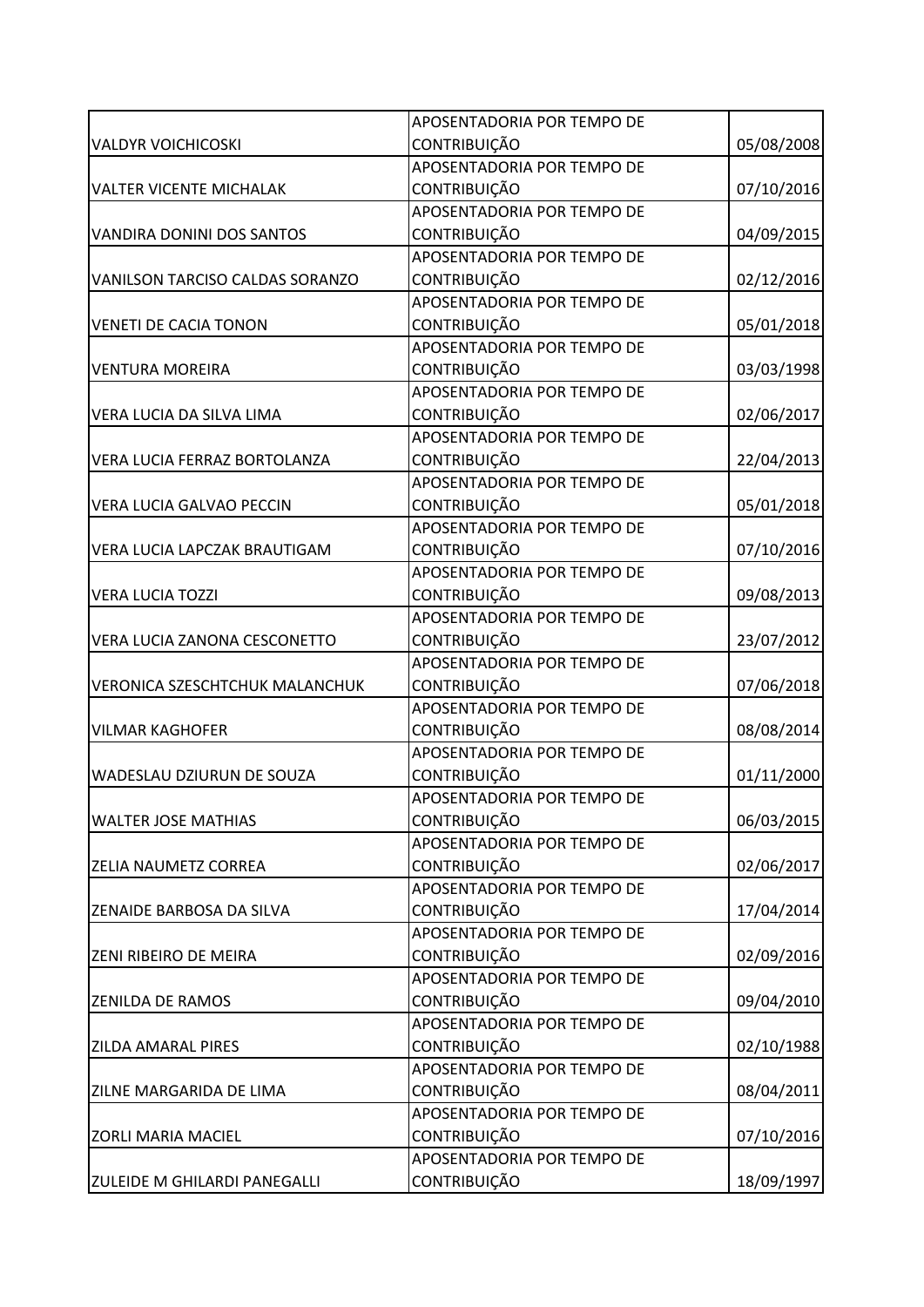| <b>ABEGAIL GONCALVES</b>            | PENSÃO POR MORTE | 01/01/2011 |
|-------------------------------------|------------------|------------|
| <b>ADOLFO CHECCHIN</b>              | PENSÃO POR MORTE | 01/02/2012 |
| ADRIANA LOURDES VERHAGEN PEREIRA    | PENSÃO POR MORTE | 10/02/2005 |
| <b>AIRTON PAIM VARGAS</b>           | PENSÃO POR MORTE | 27/10/2006 |
| ALDA TEREZINHA C DE OLIVEIRA        | PENSÃO POR MORTE | 06/01/1995 |
| ANA DE ARRUDA                       | PENSÃO POR MORTE | 26/09/2006 |
| ANA ROSA CORREA DOS ANJOS           | PENSÃO POR MORTE | 13/10/2001 |
|                                     |                  |            |
| ANDERSON CLEITON GONÇALVES FERREIRA | PENSÃO POR MORTE | 01/03/2005 |
| ANGELO DAVI KRAUSE                  | PENSÃO POR MORTE | 01/09/2017 |
| ANTONIA LEOPOLDINA DOMINICO         | PENSÃO POR MORTE | 07/09/2013 |
| ANTONINA CARLOS DA SILVA            | PENSÃO POR MORTE | 07/03/2007 |
| <b>ANTONIO FERREIRA MEASSI</b>      | PENSÃO POR MORTE | 31/05/2006 |
| <b>ANTONIO GILBERTO GONÇALVES</b>   | PENSÃO POR MORTE | 07/05/2006 |
|                                     |                  |            |
| ARMINDA TERRES DE FRANÇA MARCELINO  | PENSÃO POR MORTE | 29/10/2012 |
| ARVAIR MARIA CORREIA DE OLIVEIRA    | PENSÃO POR MORTE | 27/12/2011 |
| ASCENDINO ANTONIO ARAUJO            | PENSÃO POR MORTE | 08/04/2016 |
| <b>BALBINA MENDES FREITAS</b>       | PENSÃO POR MORTE | 19/05/2010 |
| BARBARA ALEXANDRINA BRAUN           | PENSÃO POR MORTE | 27/05/2014 |
| CARLA THAIANA FERREIRA              | PENSÃO POR MORTE | 01/06/2012 |
| CARLINDA HANZ DA TRINDADE           | PENSÃO POR MORTE | 02/04/2016 |
| <b>CARLOS BECKMANN</b>              | PENSÃO POR MORTE | 05/08/2013 |
| CARLOS EDUARDO DE OLIVEIRA          | PENSÃO POR MORTE | 24/05/2010 |
| CARMEM LUCIA CHAGAS CALASSA         | PENSÃO POR MORTE | 05/10/2001 |
| CARMEN DOS SANTOS LIMA BATISTA      | PENSÃO POR MORTE | 23/03/2008 |
| <b>CATARINA SOARES DOS SANTOS</b>   | PENSÃO POR MORTE | 05/07/2016 |
| <b>CELSO LUIZ BUSS</b>              | PENSÃO POR MORTE | 18/05/1997 |
| CENIRA NEVES DE OLIVEIRA            | PENSÃO POR MORTE | 06/04/2003 |
| <b>CESAR AUGUSTO RIBAS VIEIRA</b>   | PENSÃO POR MORTE | 30/11/2000 |
| <b>CLAUDETE DE FATIMA GONÇALVES</b> | PENSÃO POR MORTE | 09/04/2005 |
| <b>CLAUDIA CRISTINA FERREIRA</b>    | PENSÃO POR MORTE | 25/01/2016 |
| <b>CLEITON PATRICK DE OLIVEIRA</b>  | PENSÃO POR MORTE | 24/05/2010 |
| <b>CLOTILDE ALGAUER DE OLIVEIRA</b> | PENSÃO POR MORTE | 28/05/2006 |
| <b>CLOVIS CUCHAR</b>                | PENSÃO POR MORTE | 24/09/2014 |
| CRISTINA DO ROCIO PEDROSO           | PENSÃO POR MORTE | 13/03/2011 |
| DALVA PEREIRA DA ROZA LIMA          | PENSÃO POR MORTE | 23/07/1992 |
| DARCI CORREA DA SILVA               | PENSÃO POR MORTE | 19/06/2011 |
| <b>DARCI RIBEIRO HARTINGER</b>      | PENSÃO POR MORTE | 26/06/1999 |
| DIAIR TERESINHA C. DA CRUZ          | PENSÃO POR MORTE | 06/05/2010 |
| DICLEIA APARECIDA GOES CASTRO       | PENSÃO POR MORTE | 01/04/2018 |
| DIRCE DIAS VIEIRA                   | PENSÃO POR MORTE | 01/04/1996 |
| DORALINA FONSECA DE OLIVEIRA        | PENSÃO POR MORTE | 21/11/2009 |
| <b>EDAIR MEKRET KLOSTER</b>         | PENSÃO POR MORTE | 16/12/2002 |
| EDIELCIO JOSE CORCINO DE MERCES     | PENSÃO POR MORTE | 26/12/2017 |
| EDINYR TEREZINHA DE S ROSA          | PENSÃO POR MORTE | 23/04/2007 |
| ELIANE DE FATIMA ALVES BONIFACIO    | PENSÃO POR MORTE | 24/10/1999 |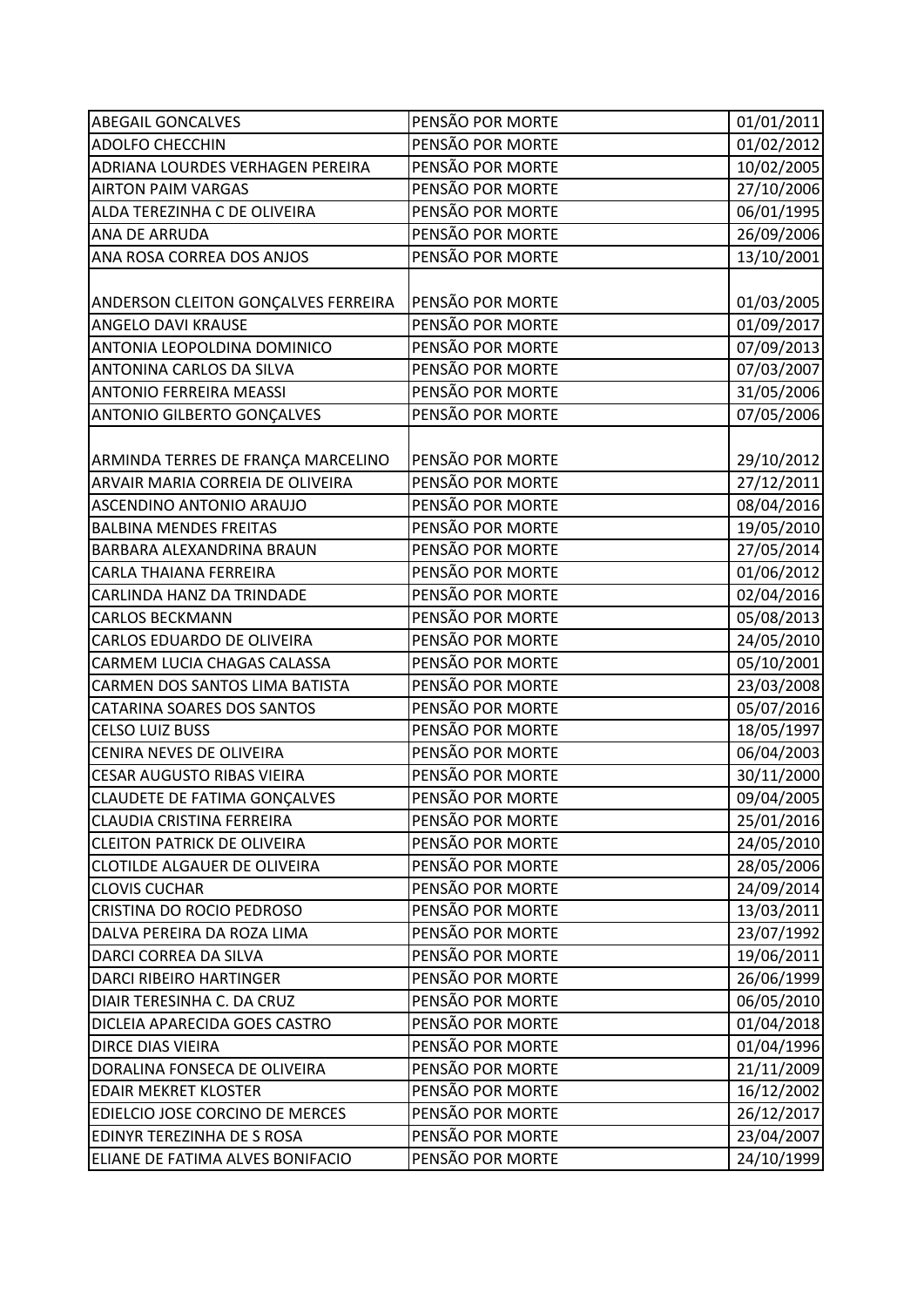| ELIANE MARIA MACHADO SANTOS STUMM   | PENSÃO POR MORTE | 08/02/2006 |
|-------------------------------------|------------------|------------|
| ELOINA APARECIDA DA CRUZ            | PENSÃO POR MORTE | 22/12/2004 |
| ELVIRA DE CASSIA ROCHA DOS SANTOS   | PENSÃO POR MORTE | 09/06/2013 |
| ELVIRA GONÇALVES DE MEIRA           | PENSÃO POR MORTE | 06/02/2006 |
| <b>EMANUELLY JOVINA VIANTE</b>      | PENSÃO POR MORTE | 13/02/2011 |
| <b>EMILIA EURICH</b>                | PENSÃO POR MORTE | 01/03/2007 |
| ERICA CRISTINA CARVALHO DE LIMA     | PENSÃO POR MORTE | 01/04/2014 |
| ERNESTINA DA APARECIDA MACHADO      | PENSÃO POR MORTE | 30/08/2014 |
| ETACIANA IZABEL DE ALMEIDA          | PENSÃO POR MORTE | 04/08/1995 |
| <b>EVALDO DE JESUS PEREIRA</b>      | PENSÃO POR MORTE | 10/02/2005 |
| <b>EVANIRA SANT ANA</b>             | PENSÃO POR MORTE | 09/01/2003 |
|                                     |                  |            |
| EVERLIN CRISTINA BONIFACIO CORDEIRO | PENSÃO POR MORTE | 24/10/1999 |
| <b>FELIPE FERREIRA DOS SANTOS</b>   | PENSÃO POR MORTE | 11/02/2010 |
| <b>FERNANDA BASTOS PUPO</b>         | PENSÃO POR MORTE | 27/06/2017 |
| <b>FRANCIELE FONSECA FERREIRA</b>   | PENSÃO POR MORTE | 25/11/2016 |
| FRANCISCA DE LIMA CHIMILOSKI        | PENSÃO POR MORTE | 05/03/2001 |
| FRANCISCO CARVALHO ALEXANDRINO      | PENSÃO POR MORTE | 20/07/2002 |
| <b>GABRIEL VARGAS</b>               | PENSÃO POR MORTE | 27/10/2006 |
| <b>GILSON GOMES DE ANDRADE</b>      | PENSÃO POR MORTE | 18/11/2017 |
| <b>GUSTAVO MACHADO SEMBAI</b>       | PENSÃO POR MORTE | 30/07/2014 |
| HEITOR RAMOS DE MELLO               | PENSÃO POR MORTE | 06/07/2012 |
| HELENA DOS SANTOS SCHEER            | PENSÃO POR MORTE | 17/04/2017 |
| HELENA QUEIROZ DOS SANTOS           | PENSÃO POR MORTE | 18/04/2003 |
| HENRIQUETTA MACHADO RIBAS           | PENSÃO POR MORTE | 09/01/1980 |
| HUIVERSON ELIAS MULLER PACHECO      | PENSÃO POR MORTE | 25/11/1998 |
| <b>ILDA PAINKE</b>                  | PENSÃO POR MORTE | 10/02/2002 |
| ILMA MARQUES DA SILVA               | PENSÃO POR MORTE | 25/12/2016 |
| <b>IRACEMA DE PAULA SILVA</b>       | PENSÃO POR MORTE | 28/05/2000 |
| <b>IRENE FERREIRA KAMINSKI</b>      | PENSÃO POR MORTE | 07/01/1996 |
| <b>IRINEU SEMBAI</b>                | PENSÃO POR MORTE | 30/07/2014 |
| <b>IVONE CARVALHO</b>               | PENSÃO POR MORTE | 01/04/2014 |
| IZOLINA LOPES GONÇALVES             | PENSÃO POR MORTE | 09/04/2005 |
| JANETE DE FATIMA DO PRADO           | PENSÃO POR MORTE | 11/02/2010 |
| JOAO CARLOS SANTOS KUSTER           | PENSÃO POR MORTE | 27/05/2008 |
| JOSE MARIA DA ROSA                  | PENSÃO POR MORTE | 03/10/2015 |
| JOSE RATUCHNE NETTO                 | PENSÃO POR MORTE | 20/04/2016 |
| JULIO CEZAR DE PAULA PEREIRA        | PENSÃO POR MORTE | 06/06/2011 |
| JULIO CEZAR RIBEIRO DOS SANTOS      | PENSÃO POR MORTE | 01/01/2004 |
| <b>LAIDE PEREIRA DE LIMA</b>        | PENSÃO POR MORTE | 24/11/2016 |
| LEA CECILIA RODRIGUES LUSTOSA       | PENSÃO POR MORTE | 28/07/2015 |
| LECI DE FREITAS ORTIZ               | PENSÃO POR MORTE | 23/11/2010 |
| LENIR DA SILVA AVILLA ALVES         | PENSÃO POR MORTE | 23/12/2009 |
| LENIR MENEGARI FERREIRA             | PENSÃO POR MORTE | 01/02/2004 |
| LINDAMIR AP DE RAMOS PIRES          | PENSÃO POR MORTE | 17/10/2004 |
| LINDARCY MENEGOTTO GOMES            | PENSÃO POR MORTE | 01/09/2009 |
| LIVONIZIO DE CRISTO                 | PENSÃO POR MORTE | 14/08/2014 |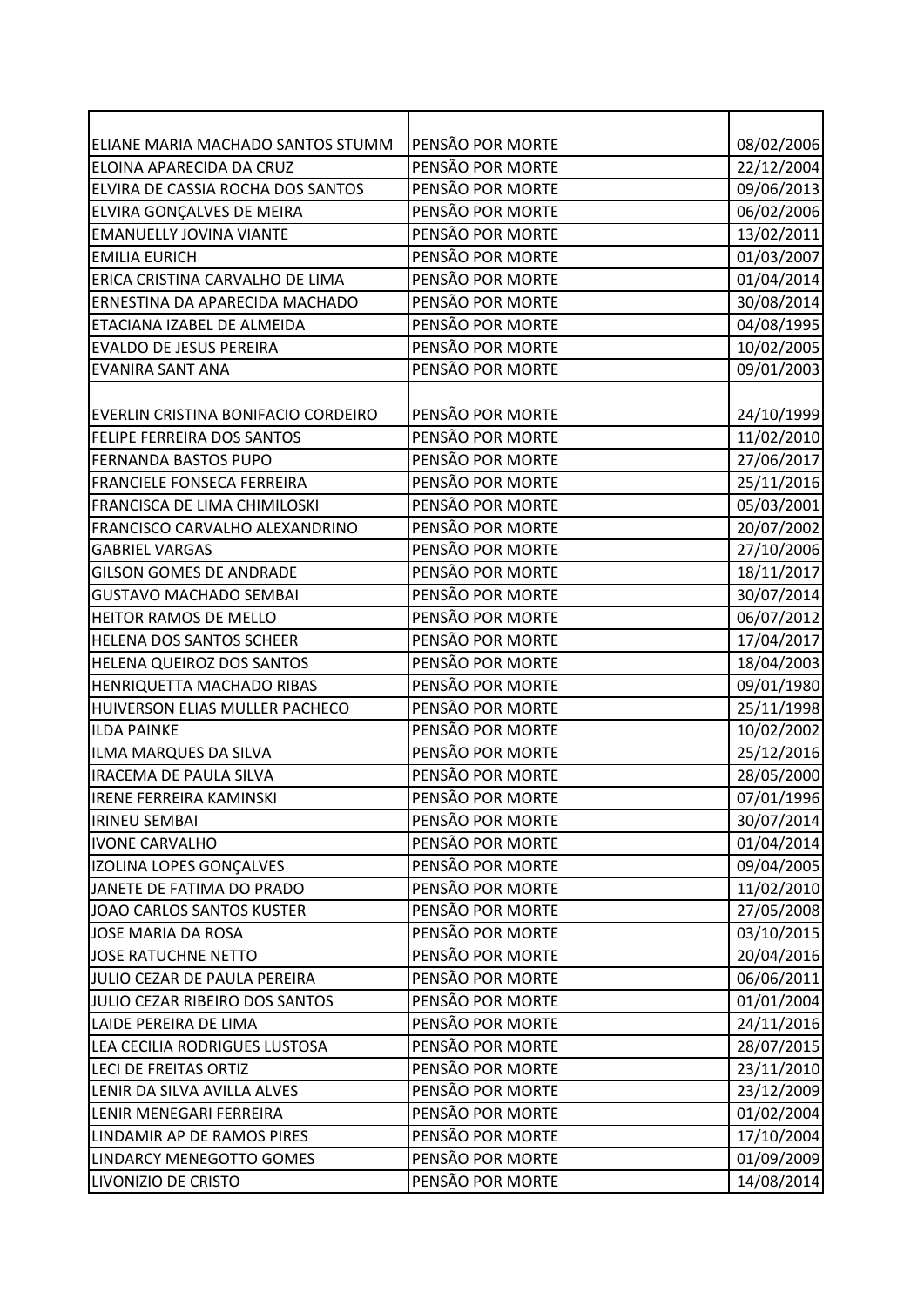| LORRAYNE GABRIELLY DO AMARAL                           | PENSÃO POR MORTE | 21/06/2007 |
|--------------------------------------------------------|------------------|------------|
| LOURDES GULIKA LATCZUK                                 | PENSÃO POR MORTE | 29/11/2002 |
| <b>LUCI APARECIDA RIBAS</b>                            | PENSÃO POR MORTE | 05/04/2012 |
|                                                        |                  |            |
| LUCI TEREZINHA DOS SANTOS NASCIMENTO PPENSÃO POR MORTE |                  | 19/10/1991 |
| LUCI VALENTIM DE LIMA                                  | PENSÃO POR MORTE | 26/12/2007 |
| LUCIA DE PAULA CORDEIRO                                | PENSÃO POR MORTE | 05/06/2012 |
| LUCIA PETRIU KONOPASKI                                 | PENSÃO POR MORTE | 05/06/2004 |
| LUCIMAR DE OLIVEIRA HANDA                              | PENSÃO POR MORTE | 25/07/2011 |
| LUIZA DE LIMA BARBOSA                                  | PENSÃO POR MORTE | 12/07/1997 |
| LUIZA FABIANO DOS SANTOS                               | PENSÃO POR MORTE | 31/10/2007 |
| <b>MAICON PATRICK DE FREITAS FIUSA</b>                 | PENSÃO POR MORTE | 06/07/2011 |
| MARIA APARECIDA COPIO DA SILVA                         | PENSÃO POR MORTE | 23/08/2008 |
| MARIA CONCEIÇÃO PEREIRA                                | PENSÃO POR MORTE | 26/08/1993 |
| MARIA DA CONCEICAO MAYER                               | PENSÃO POR MORTE | 23/06/1994 |
| MARIA DA LUZ GONÇALVES CARVALHO                        | PENSÃO POR MORTE | 30/05/2015 |
| MARIA DE LURDES FRANCA                                 | PENSÃO POR MORTE | 11/10/1999 |
| MARIA DOS ANJOS RAMOS FURTADO                          | PENSÃO POR MORTE | 06/07/1993 |
| MARIA DOS PRAZERES SOARES RIBEIRO                      | PENSÃO POR MORTE | 12/08/2015 |
| MARIA EDUARDA PUPO MOREIRA                             | PENSÃO POR MORTE | 27/06/2017 |
| MARIA FRANCISCA BARBOSA LEITE                          | PENSÃO POR MORTE | 27/05/2013 |
| MARIA FRANCISCA FERREIRA                               | PENSÃO POR MORTE | 17/11/2005 |
| <b>MARIA HARDT BARBOSA</b>                             | PENSÃO POR MORTE | 13/12/2010 |
| <b>MARIA INES DE CAMPOS</b>                            | PENSÃO POR MORTE | 01/09/2007 |
| MARIA IZULINA VICENTIM                                 | PENSÃO POR MORTE | 16/08/2017 |
| MARIA JOSE ZAVIRUSKA                                   | PENSÃO POR MORTE | 29/09/2007 |
| <b>MARIA LEONI HUCHAK MARTINS</b>                      | PENSÃO POR MORTE | 09/06/1996 |
| MARIA LINSKI DE OLIVEIRA                               | PENSÃO POR MORTE | 31/12/2012 |
| <b>MARIA NAIR FERREIRA</b>                             | PENSÃO POR MORTE | 17/02/2002 |
| MARIA RAQUEL LAZZARINI                                 | PENSÃO POR MORTE | 16/08/2004 |
| <b>MARIA RITA CARNEIRO</b>                             | PENSÃO POR MORTE | 01/01/2004 |
| MARIA RUTH POSSIDONIO BANDEIRA                         | PENSÃO POR MORTE | 01/06/1970 |
| MARILDA APARECIDA DE LIMA                              | PENSÃO POR MORTE | 24/05/2010 |
| MARINA MIYUKI GOTO TSUNETA                             | PENSÃO POR MORTE | 03/11/2014 |
| MARLEI RIBEIRO DE ARAUJO                               | PENSÃO POR MORTE | 11/11/1997 |
| MARLENE DE FATIMA KUCHENEREKI                          | PENSÃO POR MORTE | 01/05/1988 |
| MARLENE TERESINHA NASCIMENTO DOS                       |                  |            |
| <b>REIS VALENTIM</b>                                   | PENSÃO POR MORTE | 05/10/2012 |
| <b>MARLI INES BATTISTELLI</b>                          | PENSÃO POR MORTE | 01/02/2010 |
| MARLY DE FATIMA FERREIRA VIDA                          | PENSÃO POR MORTE | 04/10/2001 |
| <b>MARY ELIANE SOARES</b>                              | PENSÃO POR MORTE | 21/10/2013 |
| <b>MATILDE MUNHOZ BARBOSA</b>                          | PENSÃO POR MORTE | 08/07/2016 |
| MIGUEL LOURES DA ROCHA                                 | PENSÃO POR MORTE | 09/05/2015 |
| NEIVA MARIA FAGUNDES DE SOUZA                          | PENSÃO POR MORTE | 07/08/1993 |
| <b>NELSON LAUREANO RODRIGUES</b>                       | PENSÃO POR MORTE | 19/04/2009 |
| <b>NEUZA ELOIR PEREIRA</b>                             | PENSÃO POR MORTE | 15/01/2014 |
| NEUZA MARIA FERREIRA MENDES                            | PENSÃO POR MORTE | 30/01/2012 |
| NILCEU DE JESUS SOARES                                 | PENSÃO POR MORTE | 17/04/2004 |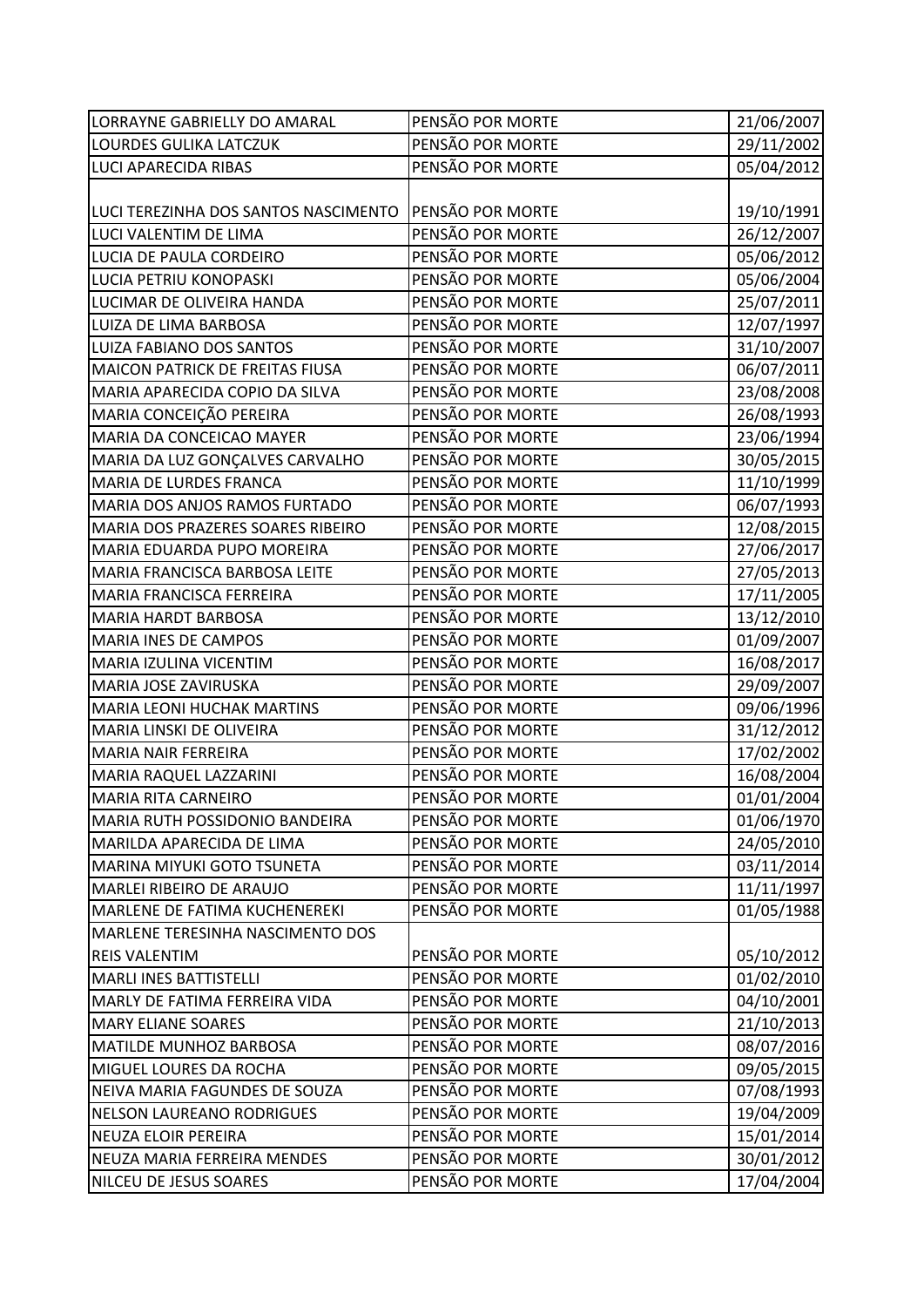| NILSA DO ROCIO FERREIRA DOS SANTOS                      | PENSÃO POR MORTE | 18/05/2014 |
|---------------------------------------------------------|------------------|------------|
| NILSON DO NASCIMENTO RIBEIRO                            | PENSÃO POR MORTE | 26/09/2011 |
| <b>NILSON MAIER</b>                                     | PENSÃO POR MORTE | 28/05/2009 |
| <b>NILZA NUNES FURQUIM</b>                              | PENSÃO POR MORTE | 30/12/1992 |
| NOEL JOSE MACHADO                                       | PENSÃO POR MORTE | 12/09/2017 |
| NOEMI DA SILVA MACEDO DA ROCHA                          | PENSÃO POR MORTE | 01/01/2004 |
| PAULINO VIEIRA DOS SANTOS                               | PENSÃO POR MORTE | 24/08/2010 |
| PAULO SERGIO NIEMA                                      | PENSÃO POR MORTE | 25/02/2017 |
| PEDRO FERREIRA PINTO                                    | PENSÃO POR MORTE | 24/10/2015 |
| <b>RAFAEL RODRIGUES</b>                                 | PENSÃO POR MORTE | 29/11/2010 |
| <b>RENATO FERREIRA RODRIGUES</b>                        | PENSÃO POR MORTE | 29/11/2010 |
| <b>RENI VIANTE</b>                                      | PENSÃO POR MORTE | 13/02/2011 |
| RODOLFO FRANCISCO KRIEGER                               | PENSÃO POR MORTE | 01/01/2004 |
| ROSALINA DE CRISTO                                      | PENSÃO POR MORTE | 14/12/2007 |
| ROSELI APARECIDA DE JESUS                               | PENSÃO POR MORTE | 10/09/2012 |
|                                                         |                  |            |
| ROSELI BARBOSA DOS SANTOS MATUCZAK                      | PENSÃO POR MORTE | 09/07/2006 |
| ROSELMIRA MACIEL DE ARAUJO                              | PENSÃO POR MORTE | 28/02/2018 |
| ROZELIA FIUZA DE OLIVEIRA                               | PENSÃO POR MORTE | 07/01/2017 |
| RUTH RIBAS C MACHADO                                    | PENSÃO POR MORTE | 21/11/1994 |
| SALETE DE FATIMA DE PAULA PEREIRA                       | PENSÃO POR MORTE | 06/06/2011 |
| SANDRA MARA DOMINICO BUENO                              | PENSÃO POR MORTE | 16/12/1995 |
|                                                         |                  |            |
| SANDRA MARI DE CAMPOS MANCUELLO                         | PENSÃO POR MORTE | 01/01/2004 |
| SANTALINA DO BELEM FAGUNDES                             | PENSÃO POR MORTE | 04/11/2017 |
| SANTINA ALZIRIO DOS SANTOS                              | PENSÃO POR MORTE | 20/06/1995 |
| SEBASTIAO ANTUNES DE MORAES                             | PENSÃO POR MORTE | 07/06/2001 |
| SENIRA DOS SANTOS NIEMA                                 | PENSÃO POR MORTE | 12/01/1965 |
| <b>SILVANA MARIA SASSO</b>                              | PENSÃO POR MORTE | 12/02/2012 |
| <b>SILVANA SCHWARTZ</b>                                 | PENSÃO POR MORTE | 23/06/2006 |
| <b>SILVIO FAGUNDES</b>                                  | PENSÃO POR MORTE | 30/09/2005 |
| <b>SILVIO LAU</b>                                       | PENSÃO POR MORTE | 29/11/2005 |
| SIMONE DO ROCIO BENGTSSON                               | PENSÃO POR MORTE | 06/06/2017 |
| SONIA REGINA PEREIRA PAIVA PUPO                         | PENSÃO POR MORTE | 27/02/2011 |
| SUELI CORDEIRO DE ANDRADE                               | PENSÃO POR MORTE | 22/03/2010 |
| <b>TECLA KOLODY</b>                                     | PENSÃO POR MORTE | 01/07/1989 |
| <b>TERESA CHAGAS</b>                                    | PENSÃO POR MORTE | 09/06/2004 |
| TERESINHA CORREA FIUZA                                  | PENSÃO POR MORTE | 29/08/2013 |
|                                                         |                  |            |
| TEREZINHA APARECIDA XAVIER DA SILVA                     | PENSÃO POR MORTE | 01/06/1994 |
| TEREZINHA BERNADETE DE SOUZA                            | PENSÃO POR MORTE | 03/08/2000 |
| TEREZINHA CORREIA DE PAULA                              | PENSÃO POR MORTE | 24/12/2003 |
|                                                         |                  |            |
| TEREZINHA DA APARECIDA BARBOSA E SILVA PENSÃO POR MORTE |                  | 11/09/2006 |
| TEREZINHA DE JESUS PAIVA                                | PENSÃO POR MORTE | 05/11/2009 |
| TEREZINHA DOLORES BAITALA BUHRER                        | PENSÃO POR MORTE | 21/06/2017 |
| <b>TEREZINHA SCHURKA</b>                                | PENSÃO POR MORTE | 23/03/2014 |